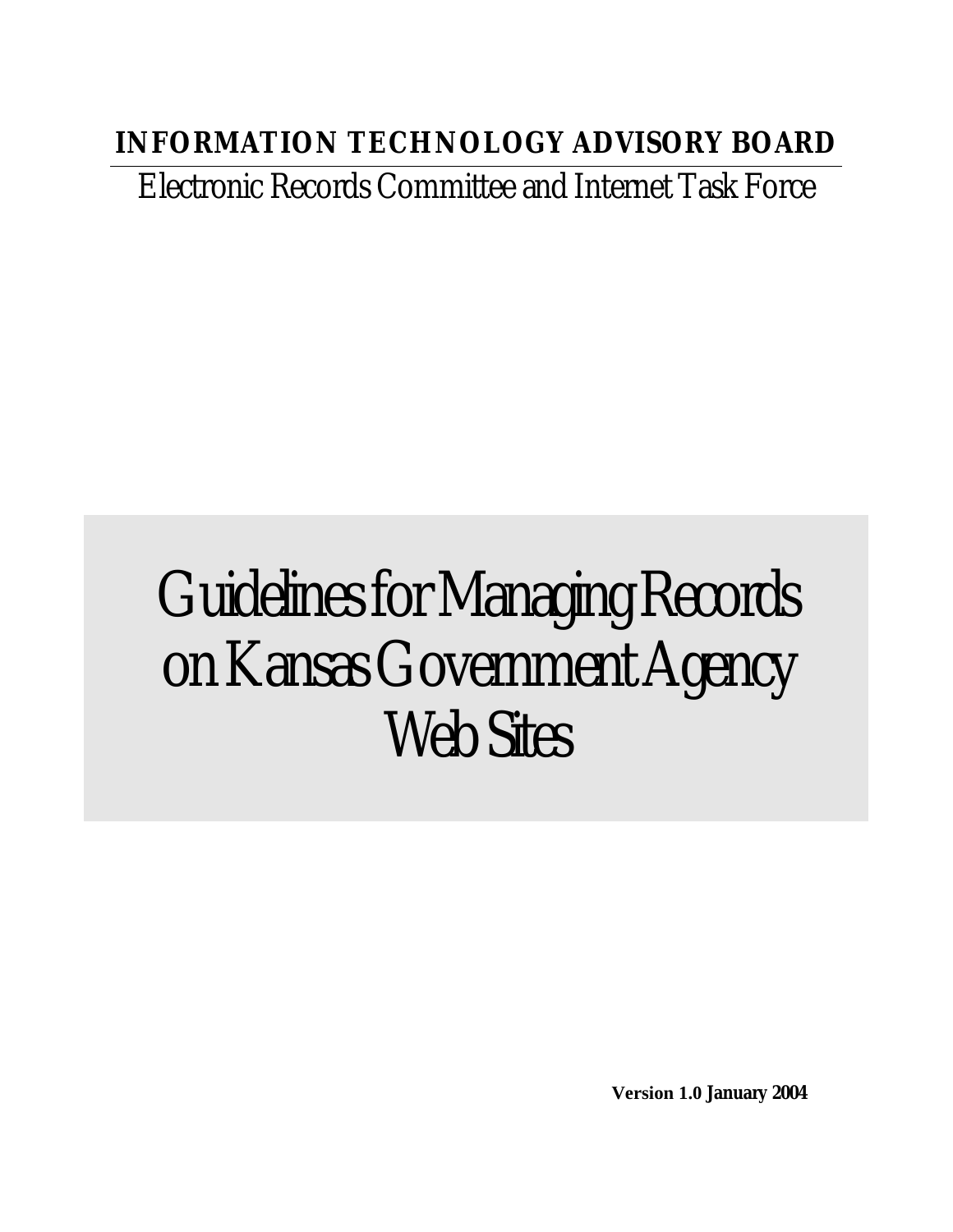#### **INFORMATION TECHNOLOGY ADVISORY BOARD ELECTRONIC RECORDS COMMITTEE AND INTERNET TASK FORCE**

# Guidelines for Managing Records on Kansas Government Agency Web Sites

These guidelines were drafted by the Kansas Web-based Records Management Task Force from the Fall of 2001 through the Summer of 2003. The task force, a broad-based group comprised of representatives from all branches and levels of Kansas government, was co-sponsored by the Electronic Records Committee (ERC) and the Internet Task Force (ITASK), subcommittees of the Kansas Information Technology Advisory Board (ITAB). The guidelines were endorsed by ITAB on October 14, 2003, and by the State Records Board on January 8, 2004, as best practices for managing government records in the web environment.

#### *Acknowledgments*

Task force members wish to thank the National Archives of Australia and the Minnesota Historical Society for permission to draw extensively upon their excellent web-based records management documents. The committee also relied heavily upon the work of Charles R. McClure and J. Timothy Sprehe, particularly their 1998 report, *Guidelines for Electronic Records Management on State and Federal Agency Web Sites.*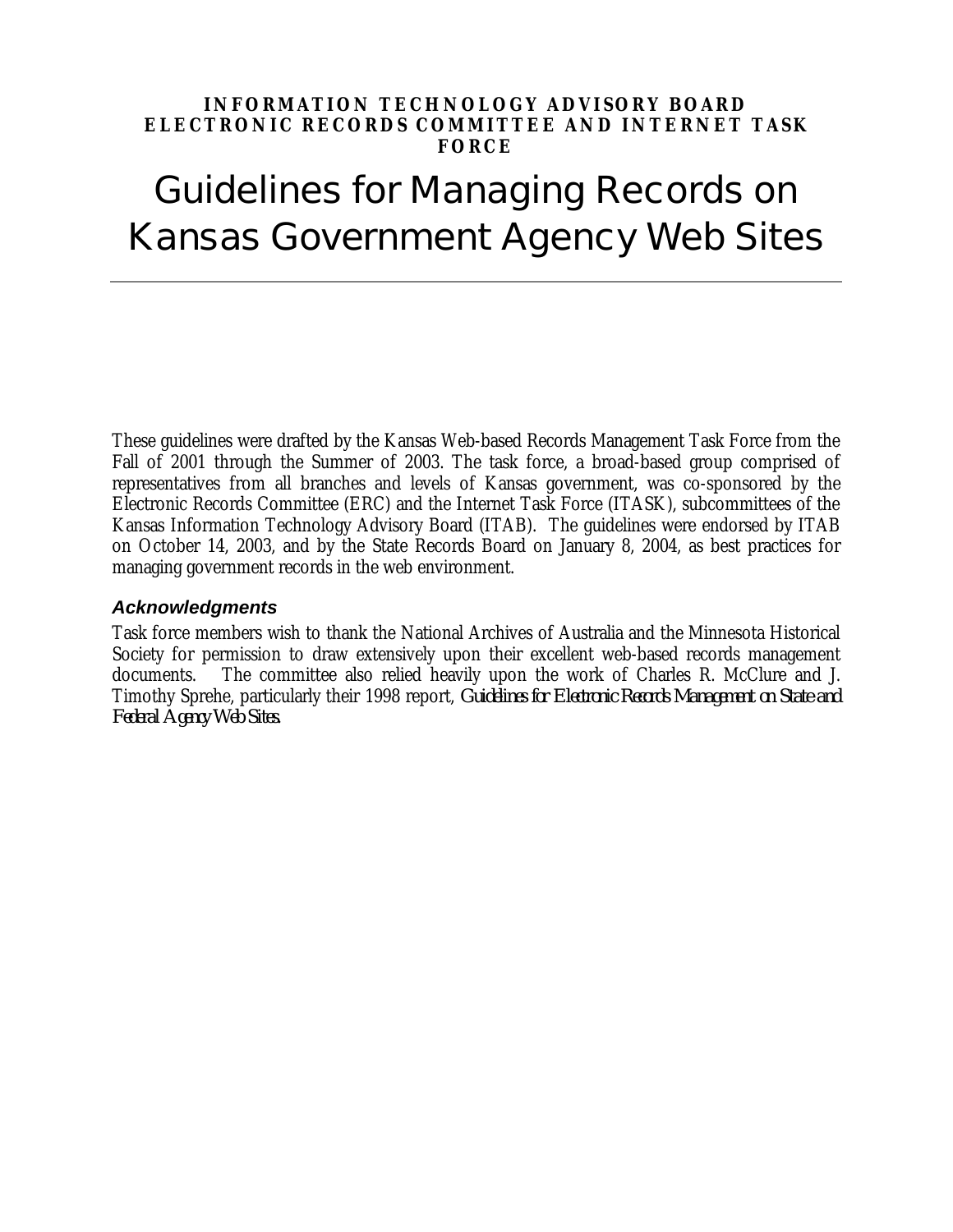# Table of Contents

| 1.1<br>1.2                                                                                                                             |  |
|----------------------------------------------------------------------------------------------------------------------------------------|--|
| $\overline{2}$<br>Best Practice 1: Assess Risk of Accountability for Agency Web Resources  2<br>2.1<br>2.2<br>2.3<br>2.4<br>2.5<br>2.6 |  |
| 3 <sup>1</sup><br>3.1<br>3.2                                                                                                           |  |
| 4<br>4.1<br>4.1.1<br>4.1.2<br>4.1.3<br>4.1.4<br>4.1.5<br>4.2                                                                           |  |
|                                                                                                                                        |  |
|                                                                                                                                        |  |
|                                                                                                                                        |  |
|                                                                                                                                        |  |
|                                                                                                                                        |  |
|                                                                                                                                        |  |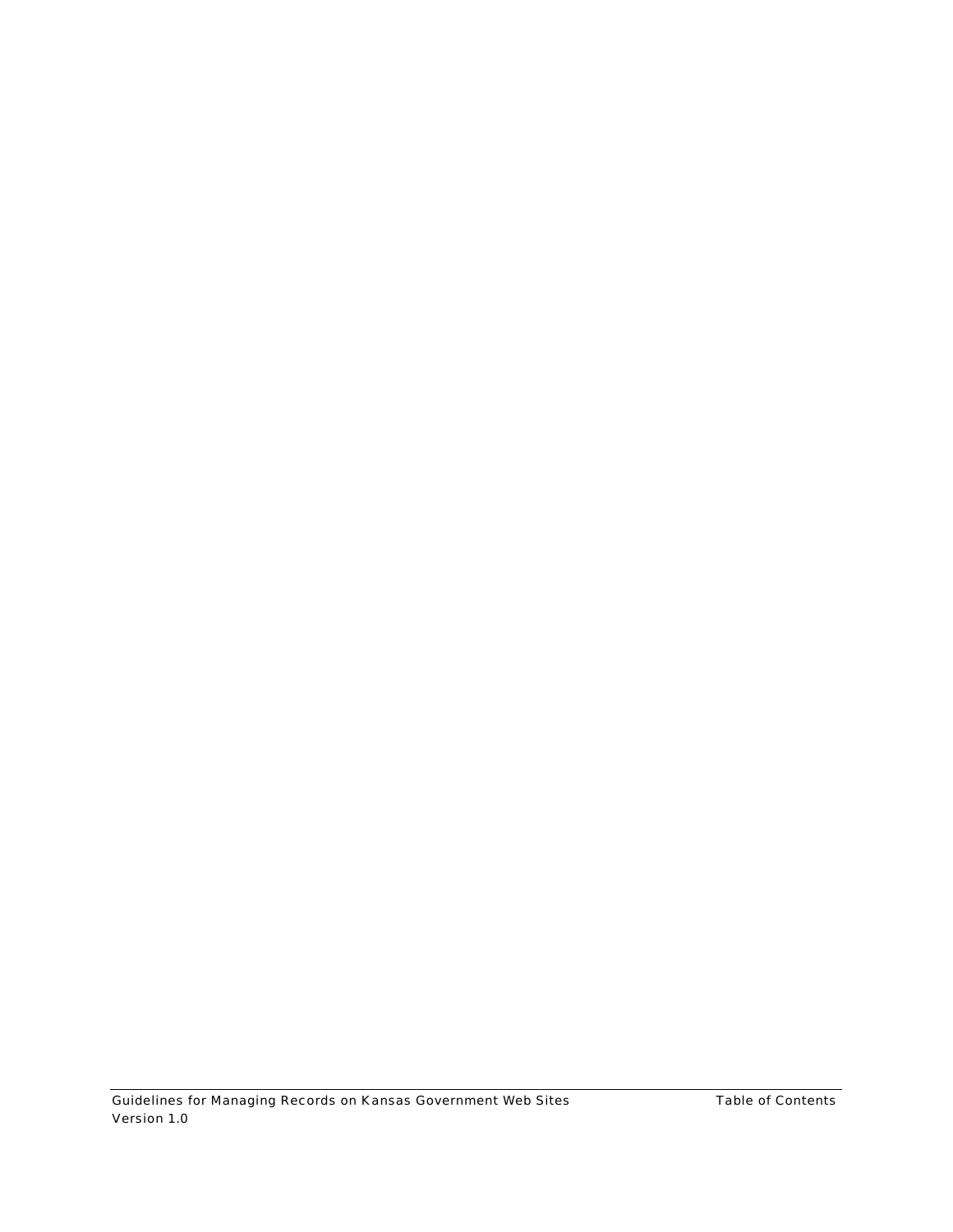# **1 Introduction**

### *1.1 Purpose*

This document is intended to assist Kansas state and local government agencies develop internal policies and procedures for creating, capturing, managing, and retaining web-based records for as long as those records have value. These guidelines apply when:

materials exist on an agency web site **and . . .**

the materials qualify as records<sup>1</sup>, **and**  $\ldots$ 

the materials have not already been adequately captured in an agency system capable of meeting records retention requirements.<sup>2</sup>

Recognizing the differences in the size, scope, and nature of agency responsibilities, the guidelines outline a range of potential strategies for managing web-based records. These guidelines recommend a risk-based approach to agency decisions regarding priorities, schedule, and level of effort for implementation.

Information technology has altered the way government conducts business, **but** digital technologies have not changed government recordkeeping responsibilities. In this age of e-government, it is important to understand that all Kansas government agencies are accountable for resources delivered or made available over their web sites both now and in the future. They must be able to meet any legal obligations and community expectations for evidence of present and past positions, advice, guidance, transactions, or instructions delivered over their web sites. When managed systematically, records are an asset; but when handled haphazardly, they are a liability. Agencies have the responsibility to all citizens of Kansas to manage government records effectively and efficiently, regardless of the technology used to create the records.

While this document focuses on records on government web sites, Kansas state and local government agencies should establish an overall policy for managing all electronic records. The broad electronic records management and preservation policy should include coverage of web sites, electronic mail or messaging, word processing files, spreadsheets, databases, optically stored images, audio and video recordings, multimedia files, and other topics of importance to the agency. An agency training program should ensure that all employees know how to recognize when materials qualify as records, what to do with records, and when to consult the agency records officer.

Terminology used in these guidelines as well as the legal framework for records management in the state of Kansas are contained in Appendices A and B respectively. Refer to Appendix C for a discussion of the variety of web sites.

<u>.</u>

<sup>&</sup>lt;sup>1</sup> A definition of "records" is provided in Appendix A.

<sup>2</sup> Charles R. McClure and J. Timothy Sprehe, *Guidelines for Electronic Records Management on State and Federal Agency Web Sites*, February 1998, funded by the National Historical Publications and Records Commission, URL: http://slistwo.lis.fsu.edu/~cmcclure/guidelines.html.

Guidelines for Managing Records on Kansas Government Web Sites **Page 1** Page 1 Version 1.0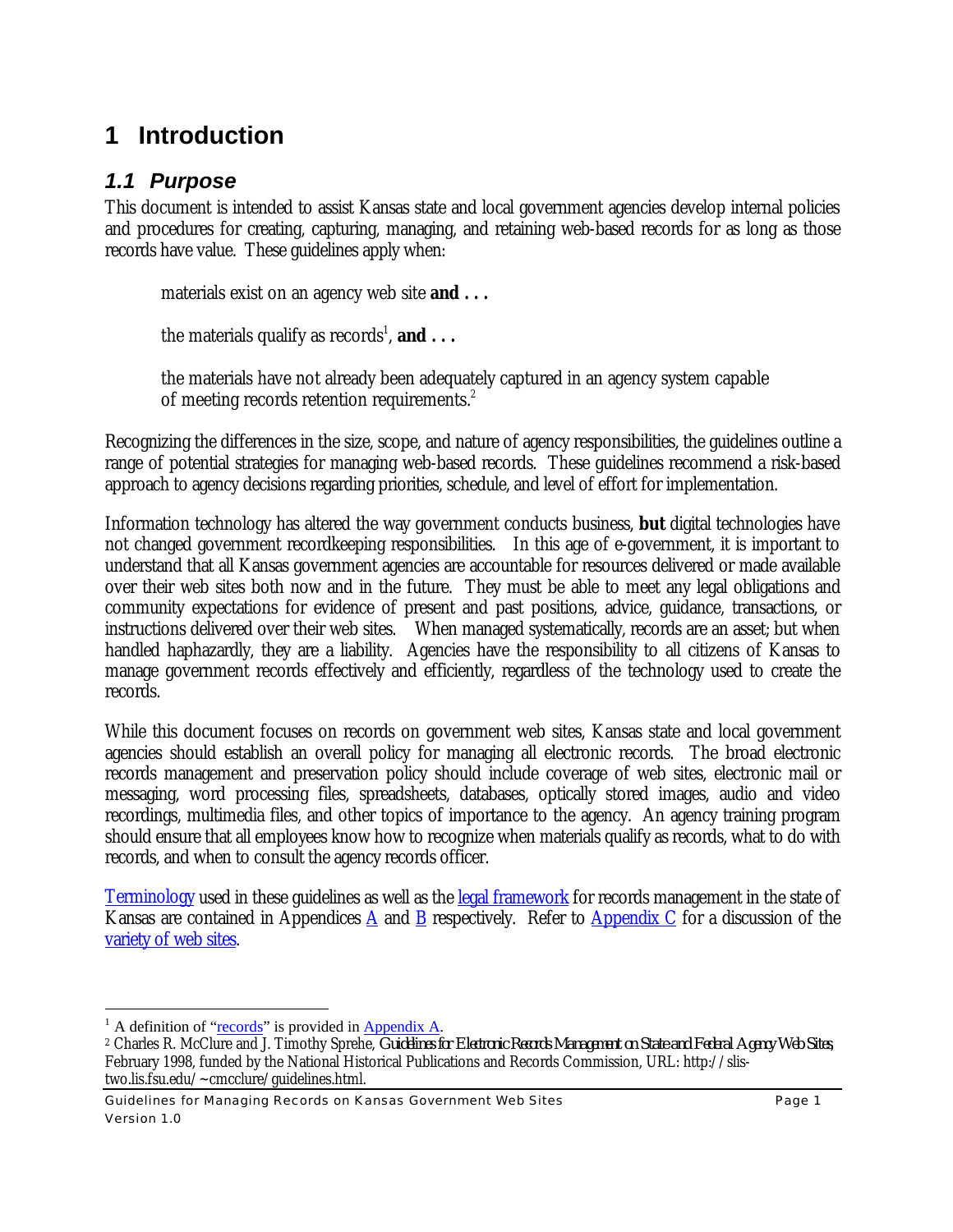# *1.2 Key Questions to Consider*

The guidelines will help government agencies answer several key questions as a prelude to developing a records management policy for agency web sites:

- Which elements of the agency web site are records?
- How long is the agency legally required to retain each category (series) of records?
- If web-based records are not adequately captured elsewhere, how can these records be captured into an agency system capable of meeting records retention requirements?
- Can the agency be held accountable for something it had on its web site six months ago? A year ago? Five years ago?
- How can the agency build web-based records management into overall web site management?
- What are the records management responsibilities of staff members involved in web site development and management, especially the webmaster and content developers?
- Who in the agency should ensure records management responsibilities are fulfilled?
- How can the agency build staff awareness and compliance with web records management procedures?

# **2 Best Practices for Managing Records on Agency Web Sites**

The following six Best Practices are recommended to apply to any agency web sites. In this document, **web site** is a generic term that refers to all types of web-based sites, including public web sites, extranets, and intranets. Appendices D, *Preservation Strategies*, and E, *Maintaining Web-Based Records Over Time*, provide details on strategies and options on maintaining these records.

### *2.1 Best Practice 1: Assess Risk of Accountability for Agency Web Resources*

Government agencies should evaluate the risk regarding its web presence according to four main factors: purpose of site, public visibility, complexity and change management. See Section 3, Assessing Accountability, for more information.

# *2.2 Best Practice 2: Develop Policy*

Government agencies are encouraged to include web-based records in their records management policies consistent relevant guidelines and laws (see Appendix B: *Legal Framework*). Strategies should be included for maintaining access to the records in compliance with their retention requirements.

# *2.3 Best Practice 3: Identify Records on Agency Web Site*

Government agencies must identify records which exist on their web site(s), or which are about to be placed online. Government agency web sites may contain individual documents recording transactions or publications not created or kept in any other form.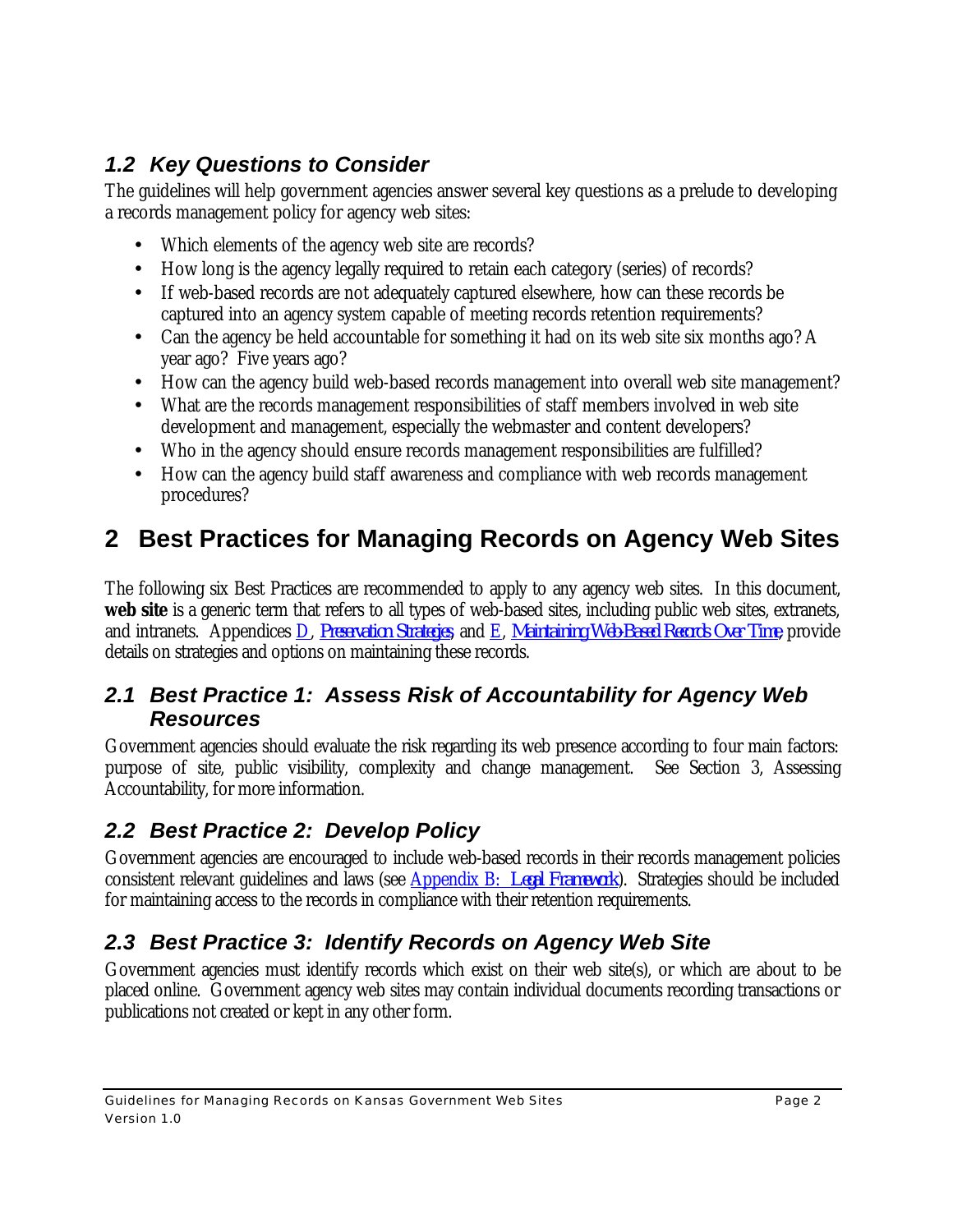# *2.4 Best Practice 4: Capture Records into a System*

Government agencies should ensure that records posted to or received from their web site(s) and are not captured elsewhere are captured into a system capable of meeting retention requirements as specified in the general and/or agency retention/disposition schedule. These systems should guarantee the authenticity, reliability, and accessibility of the records.

# *2.5 Best Practice 5: Develop Training Program*

An agency training program should ensure that all employees, but especially those who work in information systems and web site-related areas, know how to identify materials that qualify as records, what to do with records, and when to consult the agency records officer.

# *2.6 Best Practice 6: Conduct Periodic Reviews*

Government agencies should develop a program for conducting regular reviews to identify the effectiveness of the web-based recordkeeping approach, measure performance, evaluate preservation strategies, identify any corrective action or enhancements required, and minimize the agency's exposure to risk through procedural failure.

Conducting a review is especially important when the web site is modified, or when business processes change. A review is an opportunity to identify any changes in circumstances that may mean a different recordkeeping approach is required.

# **3 Assessing Accountability**

Ultimately, governmental agencies must cope with accountability for their web sites. At its core, "accountability means the ability to reconstruct an accurate picture of the past through records that can be used as evidence."<sup>3</sup> Agencies are accountable to many audiences. As tax-funded entities, they are ultimately accountable to the citizens of Kansas. They are accountable to the officials those citizens elect to represent them in the Legislature, and are responsible to abide by the laws enacted by that body. They are also accountable to the Governor or Supreme Court Chief Justice, and/or other specific elected or appointed department head which oversees each agency. And they are accountable for the content placed on agency web sites, which not only provide a face of the agency to the public, they also provide information to users who base decisions upon that information. Accountability includes the possibility of agencies being called into account – whether a court of law, in the court of public opinion, administratively, or in the court of history – for what appears on their web sites. To minimize an agency's accountability exposure, the agency must manage the information contained on its web site.

# *3.1 Factors to Consider*

What factors should an agency consider when determining a course of action for keeping web-based records? There are four main factors which should guide the agency in evaluating the risk faced by the agency regarding its web presence. For a more detailed description of risk exposure analysis for agency web sites, refer to Appendix F.

<u>.</u> 3 McClure and Sprehe

Guidelines for Managing Records on Kansas Government Web Sites **Page 3** Page 3 Version 1.0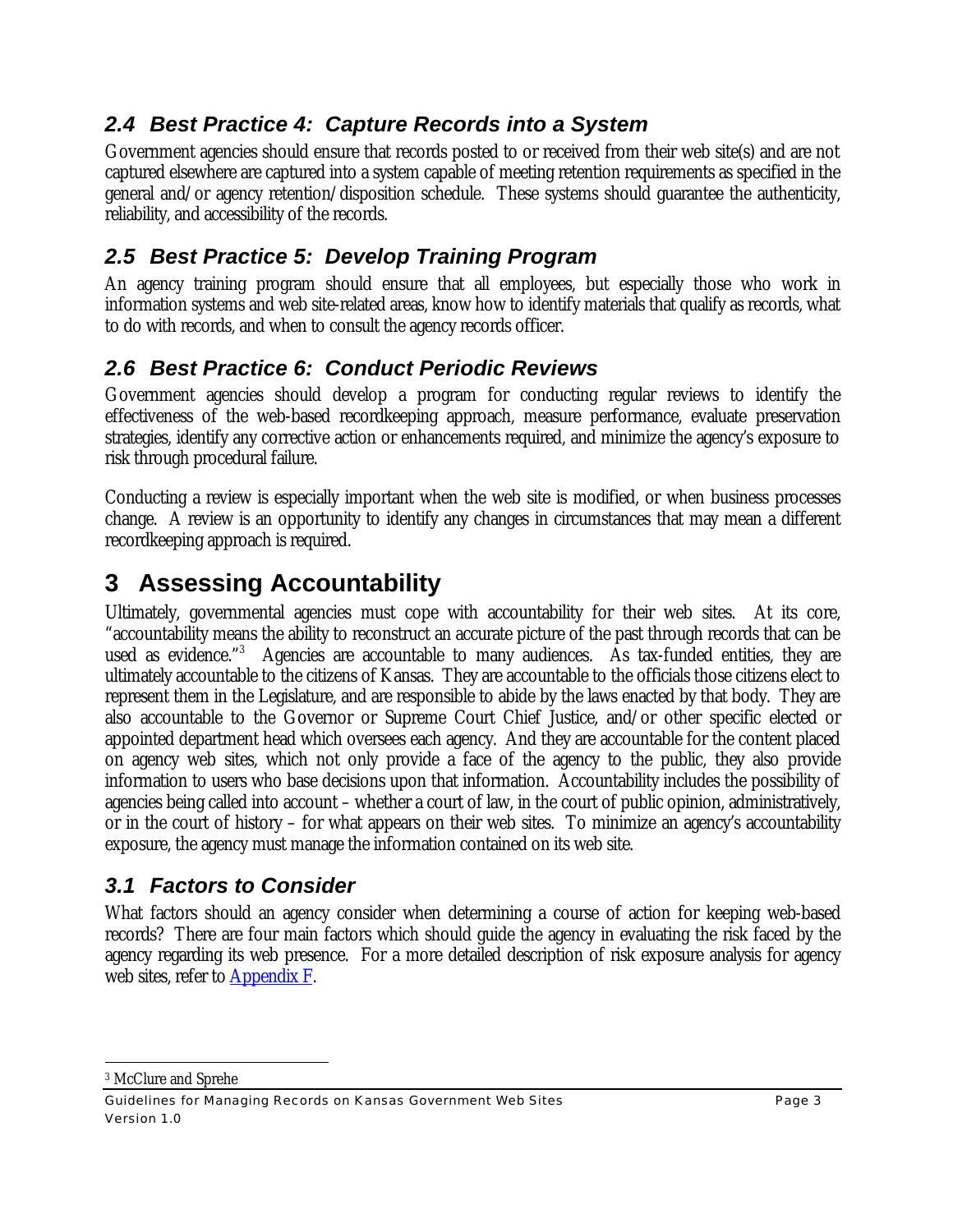#### **a. Purpose of web sites**

Web sites are used for a number of purposes, each of which poses certain risks for a government agency, but the level of risk depends both on the nature of an agency's business and the extent of its dealings with the public.

### **b. Public visibility of the agency**

The nature of an agency's business and the extent of its dealings with the public affect its public profile. For example, agencies that provide assistance and services to the public, and those which are involved in high-profile operations such as regulatory and legislative work are subject to much higher levels of public scrutiny (and criticism) than those which work behind the scenes.

Circumstances change and agencies therefore should review their level of public visibility periodically, and take the appropriate actions based upon this review. It should be noted that due to the current novelty of conducting government business in the web environment, all agencies establishing a web presence are more visible to the public, thereby raising the risk of being called into account.

### **c. Complexity of web sites**

Web sites range from sets of static documents to dynamically generated sites that are more like applications than publications. From a recordkeeping perspective, web sites that are comprised of static documents and incorporate little or no interactivity are relatively simple to deal with. On the other hand, sites that incorporate high levels of interactivity and personalization and are made up of dynamically generated pages are very complex and prove more difficult to preserve effectively.

### **d. Web site change management procedures**

Most web sites are periodically updated to provide current information. Changes may take place on a regular basis, with new or updated material uploaded to the site once a day, week, or month. In other cases, changes may be made on an "as required" basis or, in the case of database-driven sites, in real time. For the purposes of accountability and site maintainability, it is important that records of web site content changes are made and kept.

Web sites which require frequent changes that are not regularly scheduled are likely to pose the most degree of risk to the agency because such changes are the most difficult to track. Of course, the extent to which this factor contributes to the overall level of risk is dependent on the other risk factors.

# *3.2 Accountability Exposure Analysis*

An agency should be able to demonstrate the likelihood of being called into account for the contents of its web site, and being called to prove or disprove the existence of particular content on its site. This applies to both past and present versions of the site.

The four factors outlined above interact to form a level of risk, and need to be considered in the context of the current state of recordkeeping within the agency. The key aspects of accountability are the ability to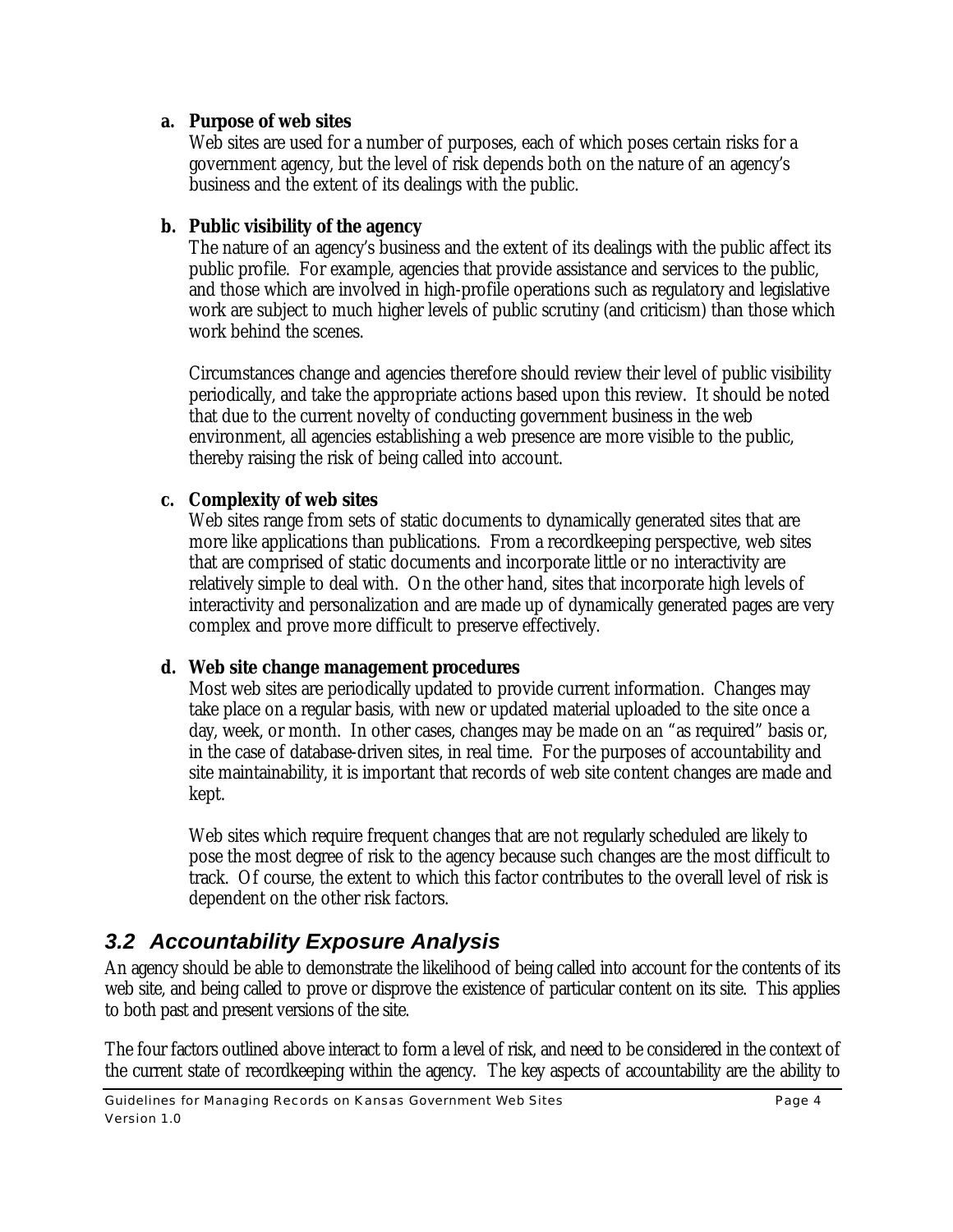reconstruct what occurred in the past and the exactness of reconstruction that circumstances may demand. Cost of reconstruction is an important factor, but so is the likelihood the reconstruction will be required. It makes no sense to create expensive procedures for reproducing exactly what occurred on a web site in the distant past when the agency is never likely to need an exact reproduction.<sup>4</sup>

Accountability is at the heart of archives and records management, and records management accountability consists of discharging responsibilities to keep records under the applicable statutes as outlined in Appendix B, *Legal Framework*, below. These statutes also require Kansas government agencies to follow State Records Board-approved general and agency-specific retention and disposal schedules. Exactly what web site records agencies should keep is a matter for discussion, study, legal opinion and senior management decision-making within each agency, but it is clear that there is an essential recordkeeping mandate contained in the cited statutes.<sup>5</sup>

Based upon the level of accountability exposure, agencies will need to take different approaches to manage the information contained in their web sites. A high level of accountability exposure indicates a higher likelihood of needing to reconstruct materials that were once available on the web site. It is recommended that agencies focus their efforts on addressing records management issues for high exposure web sites before moving on to web sites with less exposure. The analysis table and worksheet provided in Appendix  $F$  offer guidance to an agency on the likelihood of needing to reconstruct its web site, or determining the level of exposure an agency faces in relation to its web presence.

It is important to remember that the four risk factors (purpose, visibility, complexity, and change management) create a compounding effect in relation to each other. For example, an agency with numerous web sites that provide access to static records already available elsewhere, will not be as open to exposure as an agency with a single web site which is highly dynamic and creates records at the specific instructions of an individual web site user. When evaluating your own web presence, be sure to consider the total compounded weight of all risk factors, when combined with the other factors.

# **4 Developing Policy**

Technical experts, content managers, and the agency records officer should all be involved in incorporating web-based records into an agency's records management policy. They jointly should determine each site's accountability exposure and seek advice, where appropriate, from legal counsel. Web sites may be classified as having low, moderate, or high accountability exposure. The web site technical experts, content managers, and records officer should jointly determine appropriate recordkeeping responses to low, moderate, and high accountability exposure sites.

### *4.1 Involving Internal Stakeholders*

The agency's records management policy should address the activities of all staff, including third party web services providers, involved in web site creation, administration, and use. Key groups to include are:

- agency management,
- web content creators,
- web site technical experts,

<sup>&</sup>lt;u>.</u> 4 McClure and Sprehe

<sup>5</sup> McClure and Sprehe

Guidelines for Managing Records on Kansas Government Web Sites **Page 5** Page 5 Version 1.0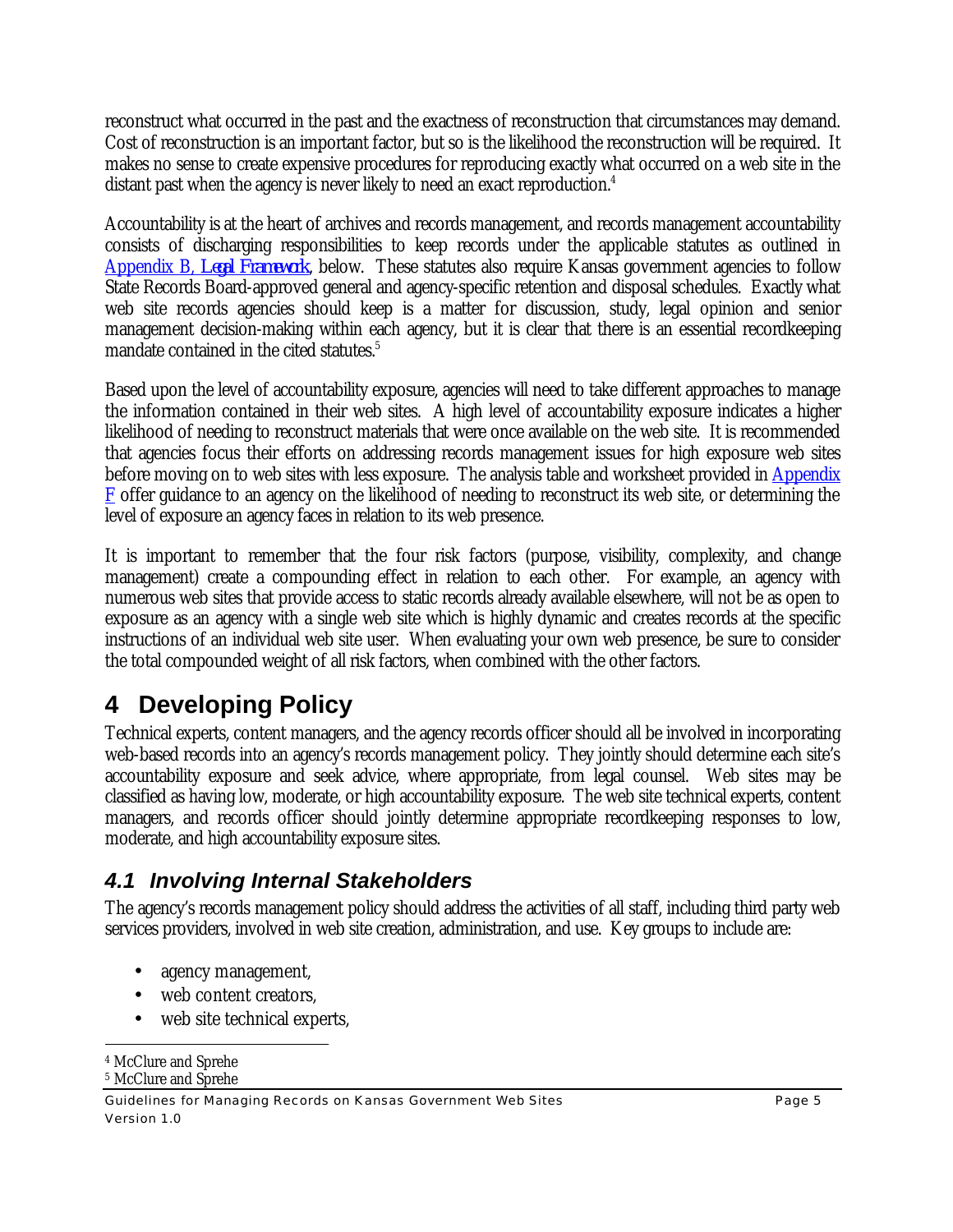- web site business process owners, and
- records officers.

### **4.1.1 Agency Management**

Agency management should be aware of the agency's need to be accountable for its web-based activities. Their involvement should also include evaluating the levels of risk and prioritizing activities and investments to mitigate risk as it relates to various portions of the web site. An understanding of the retention and disposition requirements for web-based records can help determine priorities for mitigating risk.

This involvement is critical if agency staffing demands prevent the development and implementation of a comprehensive web-based records management policy. The agency director, division directors, and legal counsel should all understand which web-based activities are being documented and which ones are not, and the accountability implications of either having no formal policy or of having a limited records management policy.

### **4.1.2 Web Content Creators**

Content creators and subject experts coordinate with technical experts to see that new information is added, obsolete information deleted and old content is maintained in conjunction with the appropriate metadata. For materials that are specifically prepared for web site posting, the content manager responsible for preparing the materials should coordinate with the appropriate information technology staff to ensure that the responsibility for keeping the record copy of the materials is fulfilled and that the record copy is transferred into a system capable of meeting retention requirements either before or after web site posting. If a third party service provider is used to create and/or maintain web content, contracts with the provider should include provisions for the management of appropriate web-based records.

### **4.1.3 Web Site Technical Experts**

Web site technical experts work with the content creators, records officers, and business process owners to ensure that links within the system for retaining records maintain functionality. Web site technical experts should ensure that they are following established records management procedures for purpose-prepared materials. Again, if third party providers are used, they should be required to follow the same records management procedures.

### **4.1.4 Business Process Owners**

Web site business process owners work with the web site technical experts, content creators, and the record officer to maintain current and operational business transactions on the web.

### **4.1.5 Agency Records Officers**

The agency records officer coordinates with the stakeholders listed above to ensure that agency specific and general retention and disposition schedules are followed and to interpret State Records Board decisions. The records officer should participate in development of procedures for web content and confirm that content managers and web site technical experts are following procedures.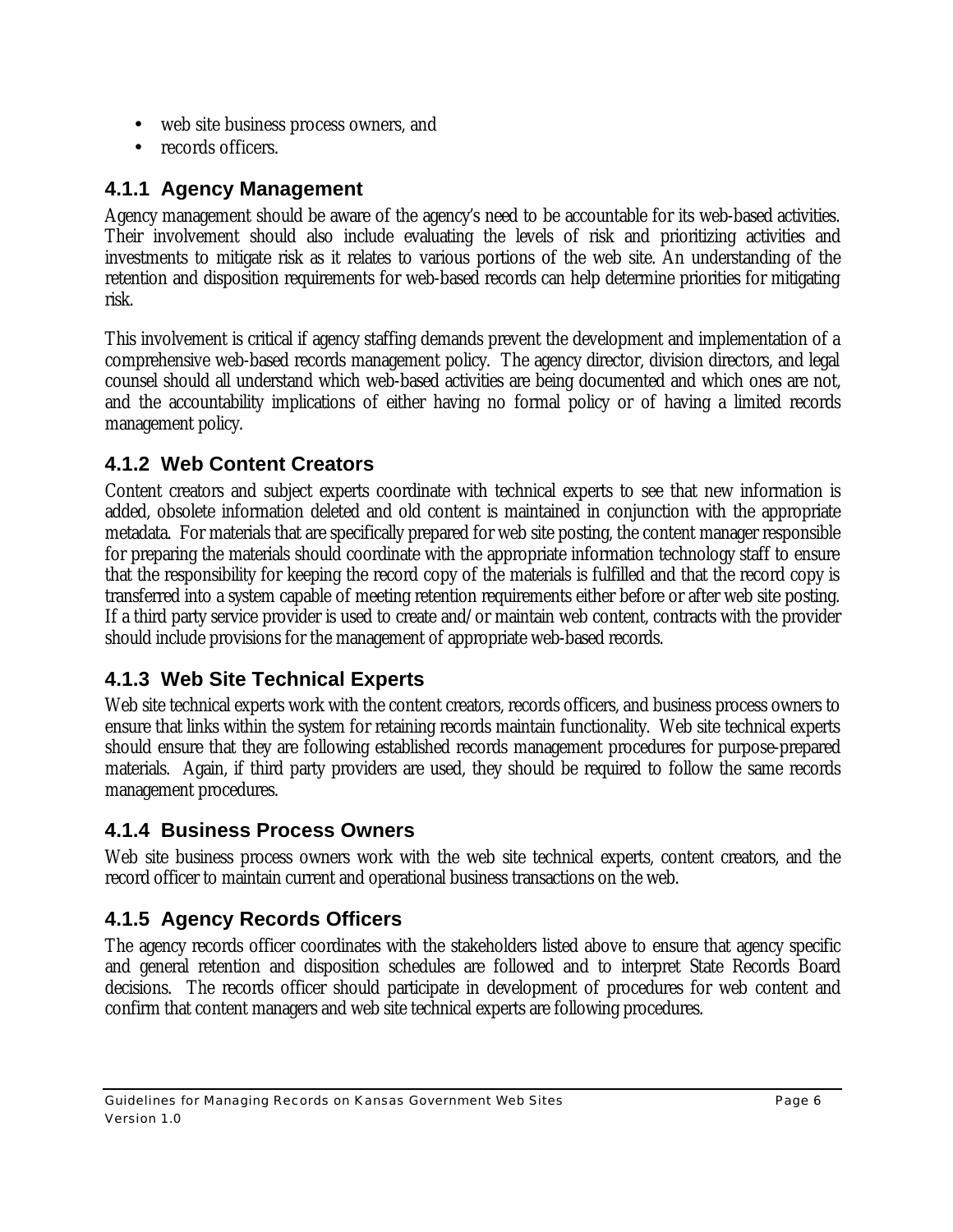# *4.2 Considering External Stakeholders*

Kansas government web sites usually have a number of external stakeholders whose needs and interests should be considered when establishing a web-based records management policy. External stakeholders include:

- the public citizens have the right to access information;
- State Archives, Kansas State Historical Society the preserver and disseminator of records and information;
- State Library the disseminator of information;
- State Records Board authorizes retention periods and disposition of records;
- agency managers and administrators the personnel responsible for agency actions;
- Information Technology Advisory Board (ITAB) the body which functions as the technical resource to the Chief Information Technology Officers (CITO) of each branch of Kansas government;
- Information Technology Executive Council (ITEC) the body responsible for adopting information technology policies, project management procedures, the statewide technical architecture and the strategic information management plan;
- Internet Task Force (ITASK) the body which promotes the development and coordinates policies, procedures, and best practices for application with the Internet; and
- Information Network of Kansas (INK) the quasi-state agency which can assist with implementation of policies and guidelines.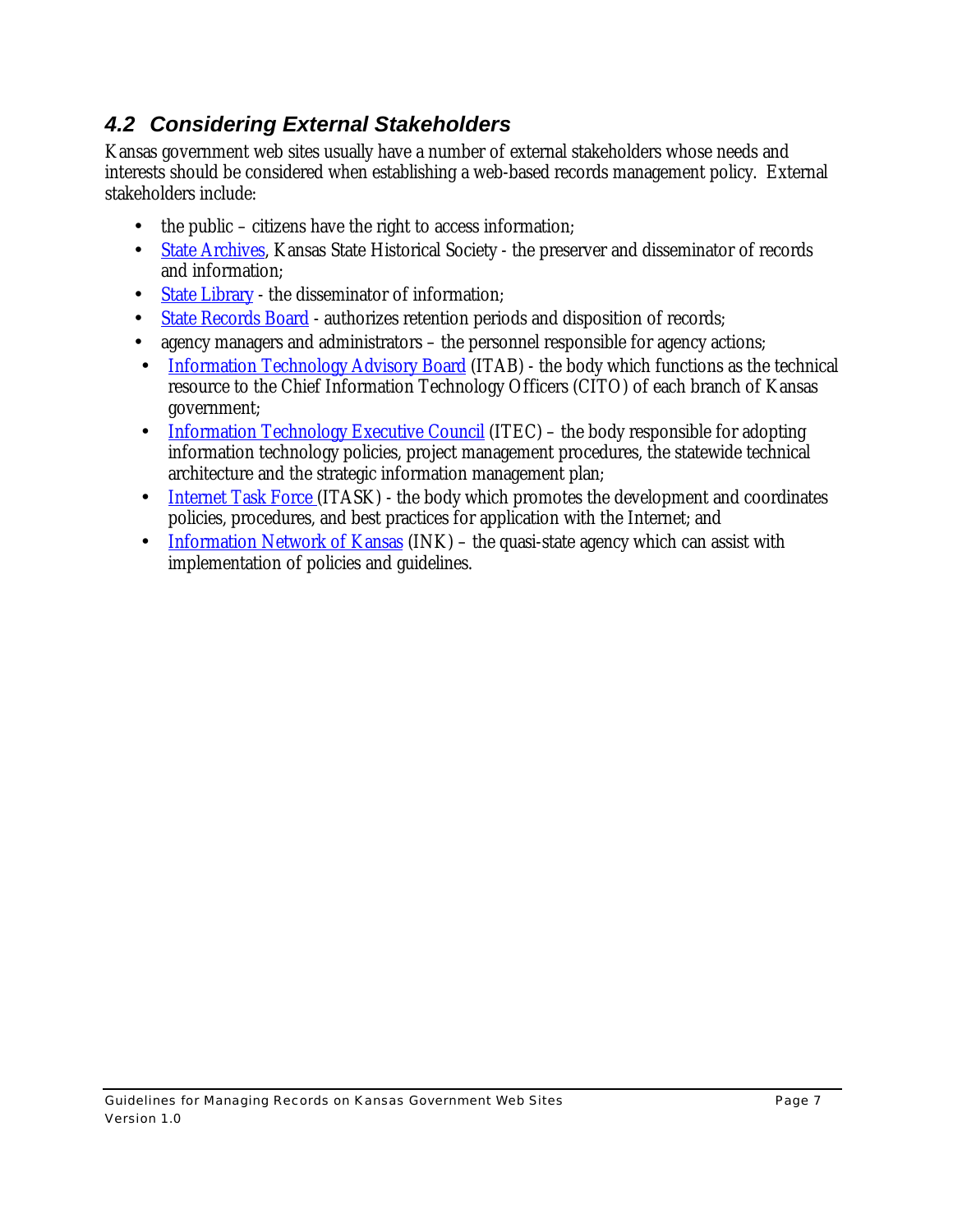# **Appendix A – Terminology**

#### **Access**

The right and means to use, view, copy, and potentially modify a record in some manner.

#### **Accountability**

For this document, accountability is the ability to reconstruct an accurate picture of the past through records that can be used as evidence.

#### **Accountability exposure**

The real likelihood of being called into account for what appears on an agency web site.

#### **Authenticity**

The qualities of a record that ensure that it remains reliable over time.

*Related terms: reliability authentication*

#### **Authentication**

The verification of the identity of a resource user; could be established through use of a digital or electronic signature.

#### **Authorization**

The process of giving users varying levels of access to resources based on their identity.

#### **Checksum**

A simple error-detection scheme in which the information that is to be reformatted (see section 8.3) is assigned a numerical value based on the number of set bits in the information. A formula is applied to the information after reformatting and a check is done to make sure the numerical value is the same. If not, it can be assumed that the information has been corrupted in the reformatting process.

#### **Content**

With regard to an electronic record, content is that which conveys information (e.g. text, data, symbols, numerals, images, and sound)

*Related terms: context*

*structure*

#### **Content Management System**

A system consisting of software that manages documents for Web sites. It provides for the storage, maintenance and retrieval of HTML and XML documents and all related elements.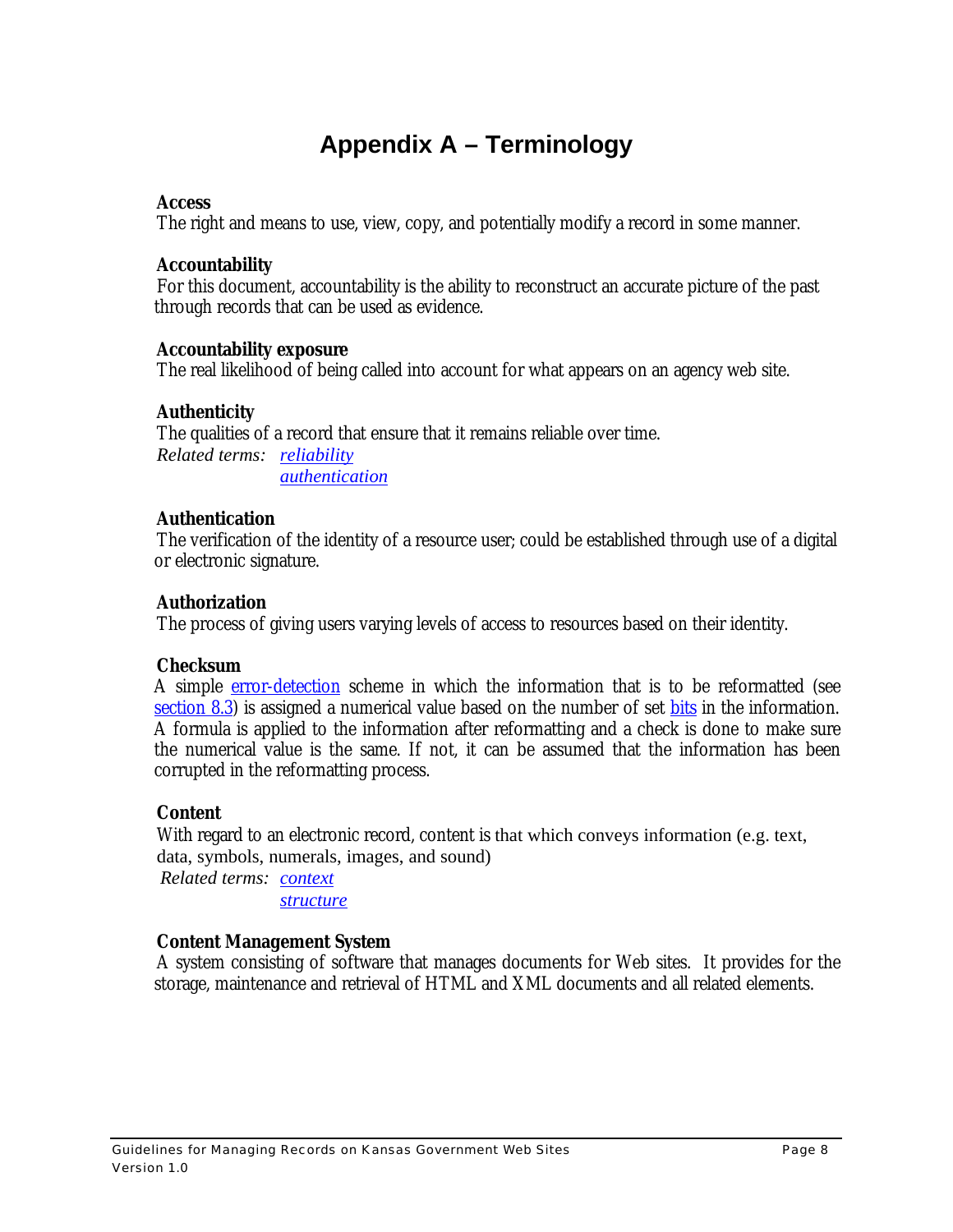#### **Context**

The circumstances surrounding the creation of records including background information that enhances understanding of technical and business environments to which the records relate (e.g. metadata, application software, logical business models) and the origin of the records (e.g. address, title, link to function or activity, agency, program or section). *Related terms: content*

*structure*

#### **Control**

Actions which minimize risk and increase the likelihood of achieving agency objectives. *Related term: risk*

#### **Digital Object Identifier (DOI)**

A persistent identifier of any of the various physical objects that are "manifestations" of intellectual property, such as printed books, CD recordings, videotapes, journal articles. *Related term: persistent uniform resource locator*

#### **Digital Signature**

A cryptographic process used to assure information authenticity and integrity. *Related terms: authenticity integrity*

#### **Disposition**

The treatment of a record series at the end of its life cycle – it is either destroyed or maintained permanently by the creating agency or the State Archives.

*Related terms: retention period records retention and disposition schedule*

#### **Exposure**

Risks which are not well controlled; that amount of risk left over after any existing controls have been implemented.

*Related terms: risk control*

#### **Extranet**

An intranet, or portion of an intranet, to which an agency allows access by selected external entities, such as individuals or companies considered partners of the agency.

#### **Government agency**

Includes the state or any political or taxing subdivision of the state, or any office, officer, agency instrumentality thereof, or any other entity receiving or expending and supported in whole or in part by public funds appropriated by the state or by public funds of any political or taxing subdivision of the state. This definition does not include an entity that receives payment from public funds for property, goods or services of such entity, or any member of a Kansas judicial court.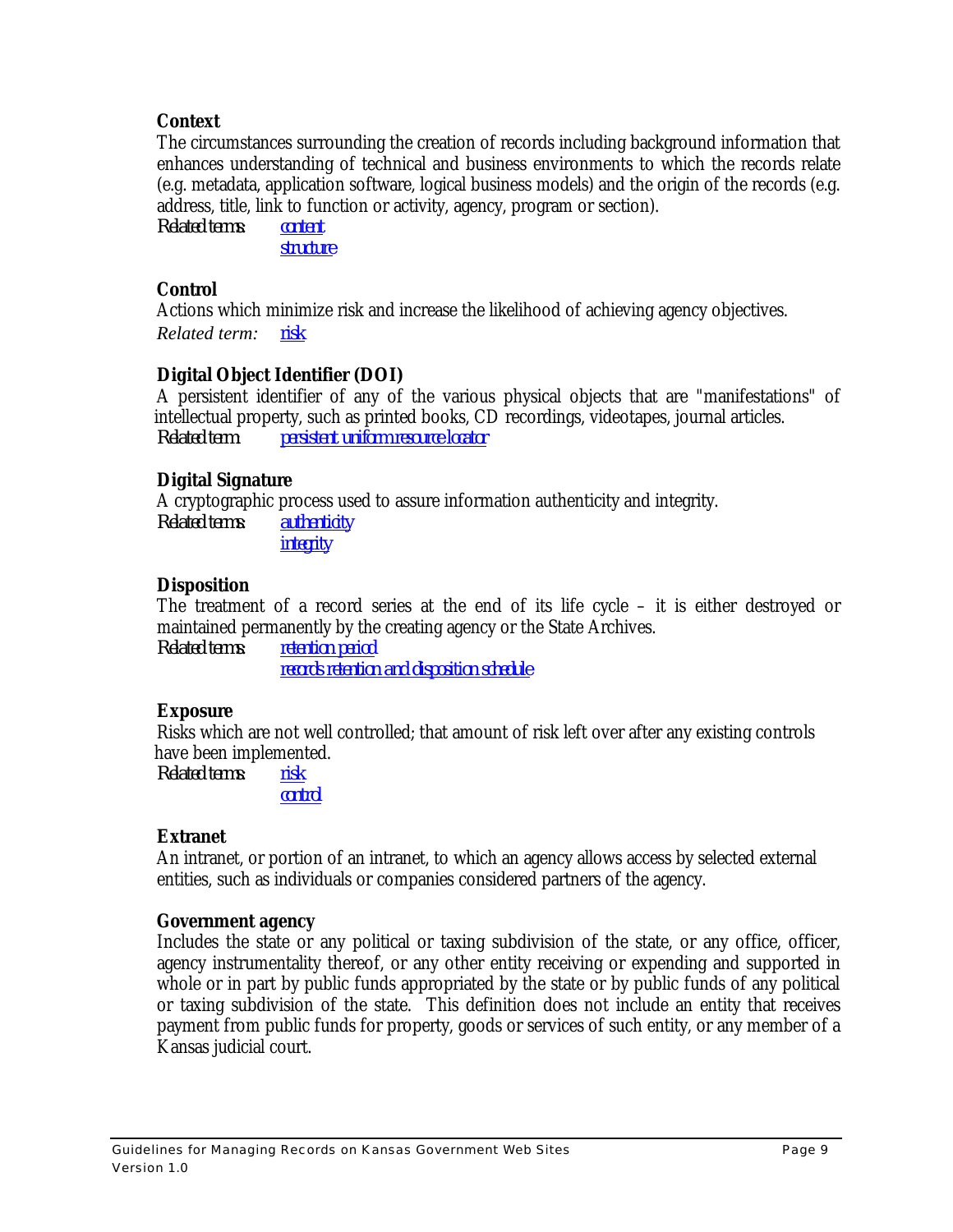#### **Hash Function**

An algorithm that turns a variable-sized amount of text into a fixed-sized output (hash value). The hash value is then used to check the text against corruption or tampering.

#### **Intranet**

A site, internal to an agency, which uses the same network technology and protocols as a public web site, but is for internal or restricted external use only.

#### **Metadata**

Metadata is usually defined as "data about data." It consists of information (e.g. creator, creation date, record series title, etc.) that is used to provide intellectual control of, and structured access to, other information. Metadata also contributes to ensuring the reliability and authenticity of electronic records.

#### **Persistent Uniform Resource Locator (PURL)**

A PURL points to an intermediate resolution service, rather than pointing directly to the location of an Internet resource as a URL does. The resolution service associates the PURL with the actual URL and returns that URL to the client, which can then complete the transaction in the normal fashion.

*Related terms: uniform resource locator digital object identifier*

#### **Privacy**

A primary concern in the information age. State and federal privacy laws, including **KORA**, HIPAA and FERPA, cover areas including collection, use, disclosure (voluntary and involuntary), notification of disclosure, security (technical and physical) and storage (retention and disposition) of records that have personally identifiable information.

#### **Public web site**

A collection of Uniform Resource Locators (URLs) in the control of one administrative entity made accessible to the public via the World Wide Web.

### **Recordkeeping System**

An information system that captures, manages and provides access to records over time. Recordkeeping systems are different from generic information systems in that they maintain linkages to the activities they document and preserve the content, structure and context of the records.

Unlike most other computer information systems, recordkeeping systems must often accommodate records that exist in more than one format (e.g. parallel paper case files and electronic case management systems). Recordkeeping systems should be able to identify all records, active and inactive, and the version of the computer software that supports access. They should be able to identify records stored off-line and off-site and on all media.

#### **Records**

In this document, the term "records" refers to government records which are "all volumes, documents, reports, maps, drawings, charts, indexes, plans, memoranda, sound recordings, microfilms, photographic records and other data, information or documentary material,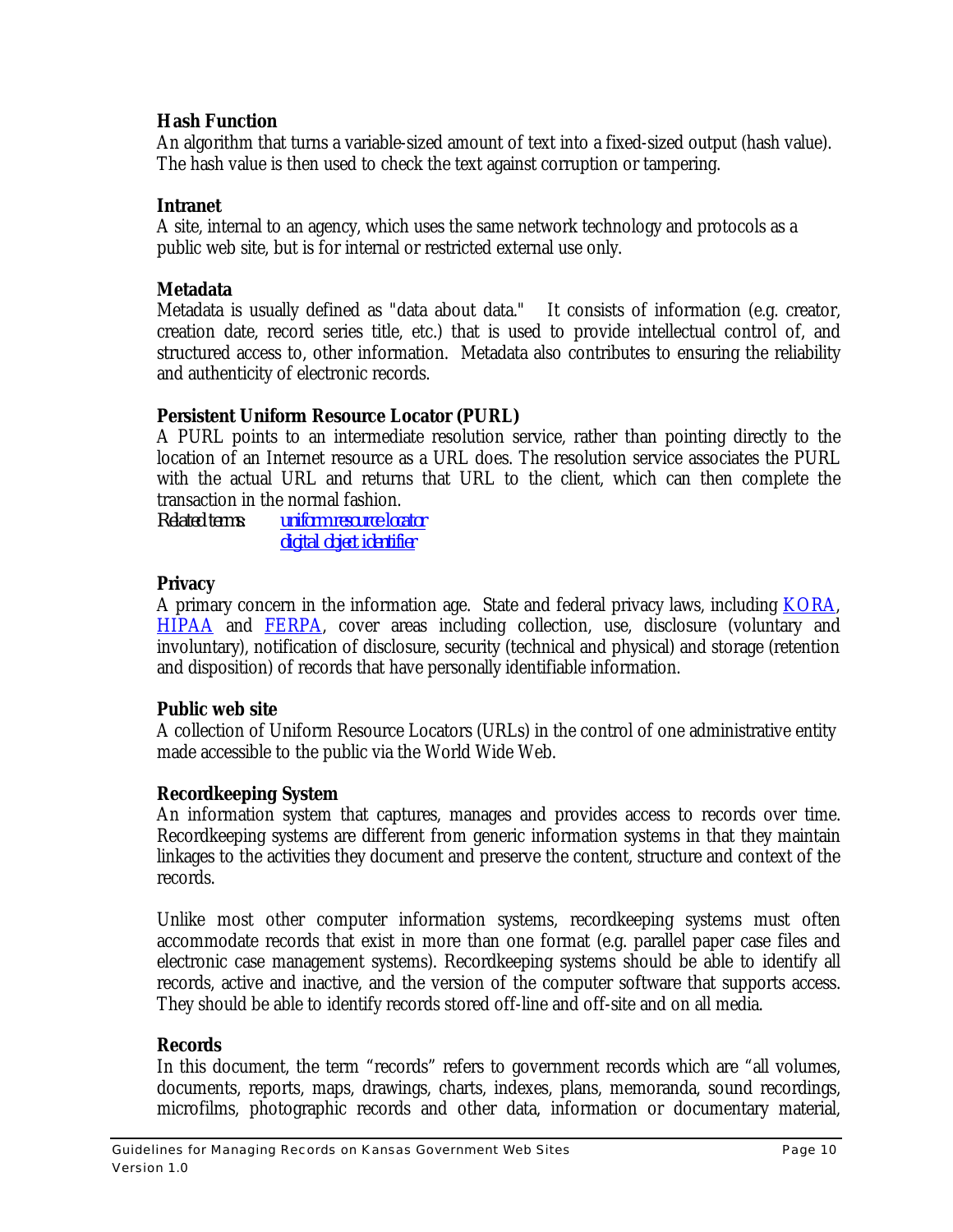regardless of physical form or characteristics, storage media or condition of use, made or received by an agency in pursuance of law or in connection with the transaction of official business or bearing upon the official activities and functions of any governmental agency."  $(K.S.A. 45-402(d))$ 

#### **Records officer**

In this document, the term records officer refers to the individual(s) within a government agency who has been given official or de facto responsibility for records management activities. It should be noted that K.A.R. 53-3-1 requires Kansas state agencies, including Regents institutions, to designate a staff member to exercise responsibility for preparing and updating agency records retention and disposition schedules and submitting the schedule to the State Records Board. The state agency records officer also oversees agency implementation of the schedule.

### **Records retention and disposition schedule**

A records retention and disposition schedule is a timetable that identifies the minimum length of time a record series must be retained before it is destroyed or transferred to the State Archives. The State Records Board has statutory authority to approve records retention and disposition schedules submitted by Kansas state agencies and county government offices. *Related terms: retention period*

*disposition*

### **Record series**

A record series is a set of records grouped together because they relate to a particular subject or function, or result from the same activity. All records fall into a record series, and each record series should be managed according to an appropriate records retention schedule.

### **Reliability**

The qualities of a record that engender confidence that it is an accurate and trustworthy representation of a real event or activity. *Related terms: authenticity*

#### **Retention period**

The length of time a given record series must be kept and made accessible, expressed as a time period (e.g., four years), an event or action (e.g., audit), or a combination (e.g., six months after audit).

*Related terms: disposition retention and disposition schedule*

#### **Risk**

Any occurrence or event that can have a significant adverse impact on the ability of an agency to achieve agency objectives.

#### **Snapshot**

A full and accurate copy of an agency's web site at a particular point in time.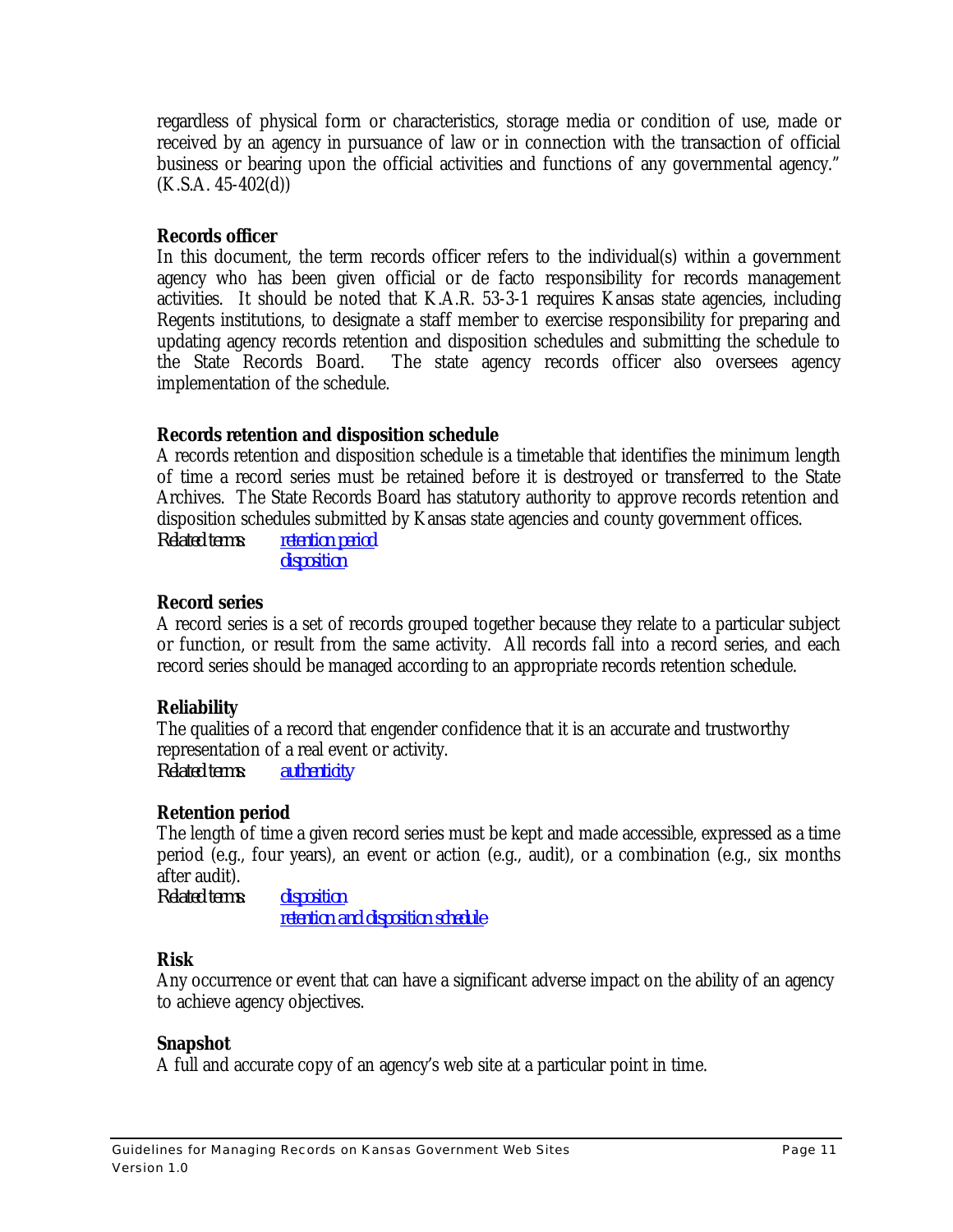#### **State Archives**

Official repository for government records that possess enduring value. The Kansas State Historical Society administers the Kansas State Archives. (K.S.A. 45-405)

#### **State Records Board**

A five-person board given statutory authority (K.S.A. 45-404) to set retention and disposition requirements for state and county government records. The board is comprised of a representative from the Attorney General's Office, a representative from the Department of Administration, the State Librarian, the State Archivist, and the Executive Director of the State Historical Society.

*Related terms: retention and disposition schedule* 

#### **Structure**

The appearance and arrangement of the content of electronic records (e.g. relationships between fields, entities, language, style, fonts, page and paragraph breaks, links and other editorial devices).

*Related terms: content*

*context*

#### **Uniform Resource Identifier (URI)**

The generic term for all types of names and addresses that refer to resources on the World Wide Web.

 *Related terms: uniform resource locator*

#### **Uniform Resource Locator (URL)**

The global address of documents and other resources on the World Wide Web. The first part of the address indicates what protocol to use, and the second part specifies the IP address or the domain name where the resource is located.

*Related terms: uniform resource identifier persistent uniform resource locator*

#### **Web portal**

A user-centric web application that provides users access to resources they commonly use, in the language of their business. The portal might include, among other things, a search engine, proprietary content from a third party outside the agency (such as weather information), or links to related web sites, which are presented as one site and may be customizable for individual users.

#### **Web site**

In this document, "web site" is a generic term that refers to all types of sites built around the HyperText Transfer Protocol (HTTP) and HyperText Markup Language (HTML) including intranets, extranets, and public web sites.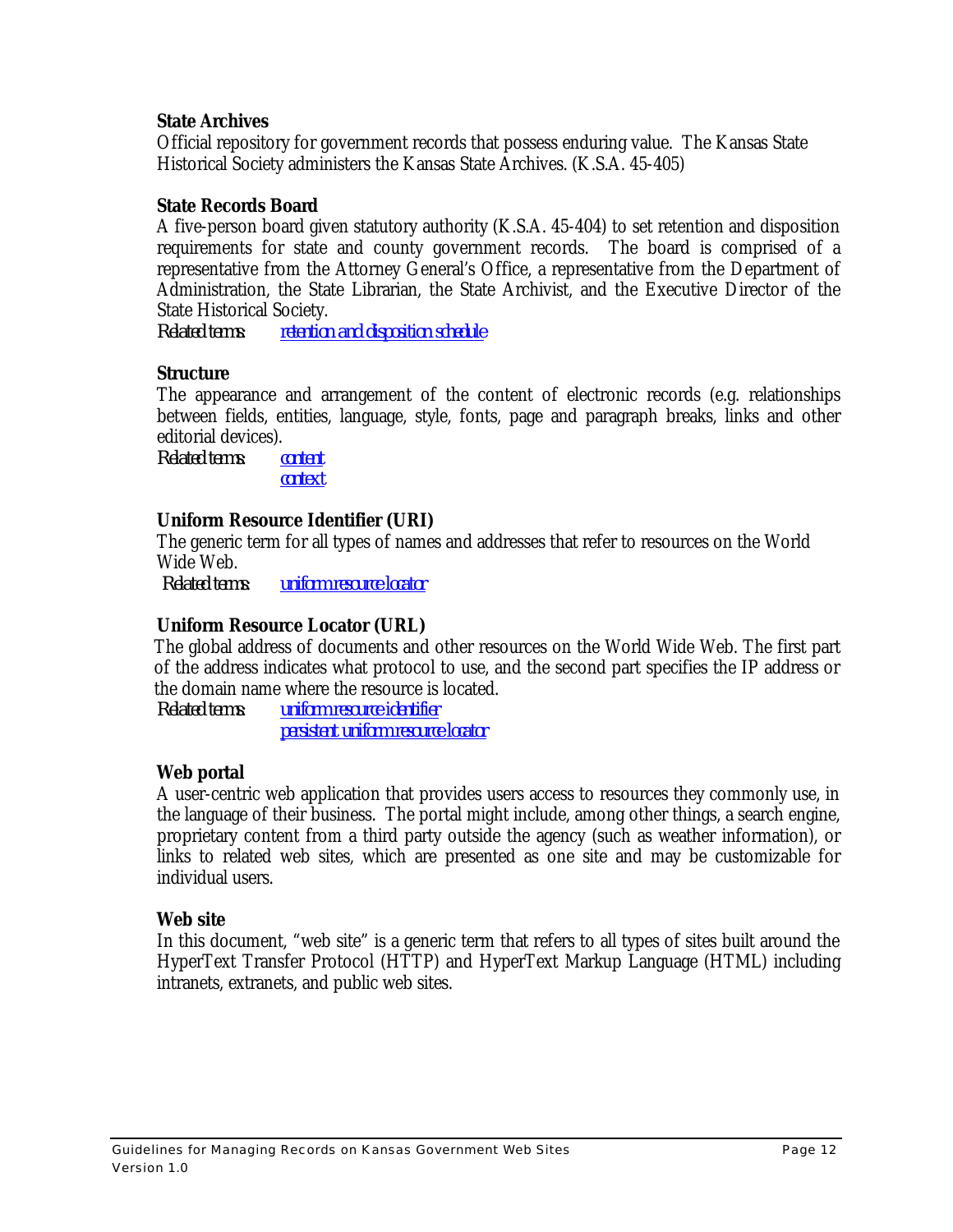# **Appendix B – Legal Framework**

# **Statutes**

### *Kansas*

### **Government Records Preservation Act** (K.S.A. 45-401 through 45-413)

This Act provides a definition of government records, declares them to be state property and prohibits their unauthorized destruction. It lists the duties and responsibilities of the State Records Board and designates the Kansas State Historical Society as the official State Archives for the State of Kansas. The Act also specifies the duties and responsibilities of the State Archivist and authorizes the State Archivist to access confidential information. It requires state and local agencies to cooperate with the State Records Board and the State Archivist while exempting legislative and judicial records from State Records Board control. The Act also stipulates the conditions for the destruction of records after microfilming.

### **Public Records Act** (K.S.A. 75-3501 through 75-3518)

The Public Records Act defines records. It is the Act that establishes the composition and outlines the general responsibilities of the State Records Board. It requires agencies to comply with micrographic and optical disc standards established by the Board, and authorized the admissibility in court of micrographic and optical disc records. It establishes the State Records Center as the depository for inactive state government records, and provides guidelines for the use of acid-free and permanent paper.

### **Open Records Act** (K.S.A. 45-215 through 45-223)

The Kansas Open Records Act (KORA) requires agencies to develop policies to provide prompt and convenient public access to government records for a reasonable fee. It describes 45 categories of records that are exempt from disclosure under KORA provisions, and provides that records exempted by KORA will be open to the public after 70 years unless closed by a specific statute or regulation.

### *Federal*

# **Family Educational Rights and Privacy Act** (FERPA) (20 U.S.C. § 1232g) (1974) (Buckley

Amendment)

FERPA protects the privacy of student records. It protects any records kept by the institution that are directly related to the student. The records may be in any format including computer database, e-mail, or other medium. Universities may disclose "directory information". This includes name, address, telephone number, data and place of birth, participation in University-recognized activities, dates of attendance and degrees. This law protects rights of students to review and inspect educational records, to request to amend records, and to limit disclosure of personally identifiable information.

### **Health Insurance Portability and Accountability Act of 1996** (HIPAA) (PL 104-191)

A wide-reaching law designed to protect the privacy of health information; governs the acquisition, storage, use, and disclosure of health records; protects against "involuntary disclosure" due to network or other security breaches; mandates certain computer security practices along with physical security.

### **Privacy Act of 1974 (Amended in 1988)** (PL 93-579)

Prohibits disclosure by Federal agencies of any record contained in a system of records, except pursuant to a written request by or with the prior written consent of the individual to whom the record pertains.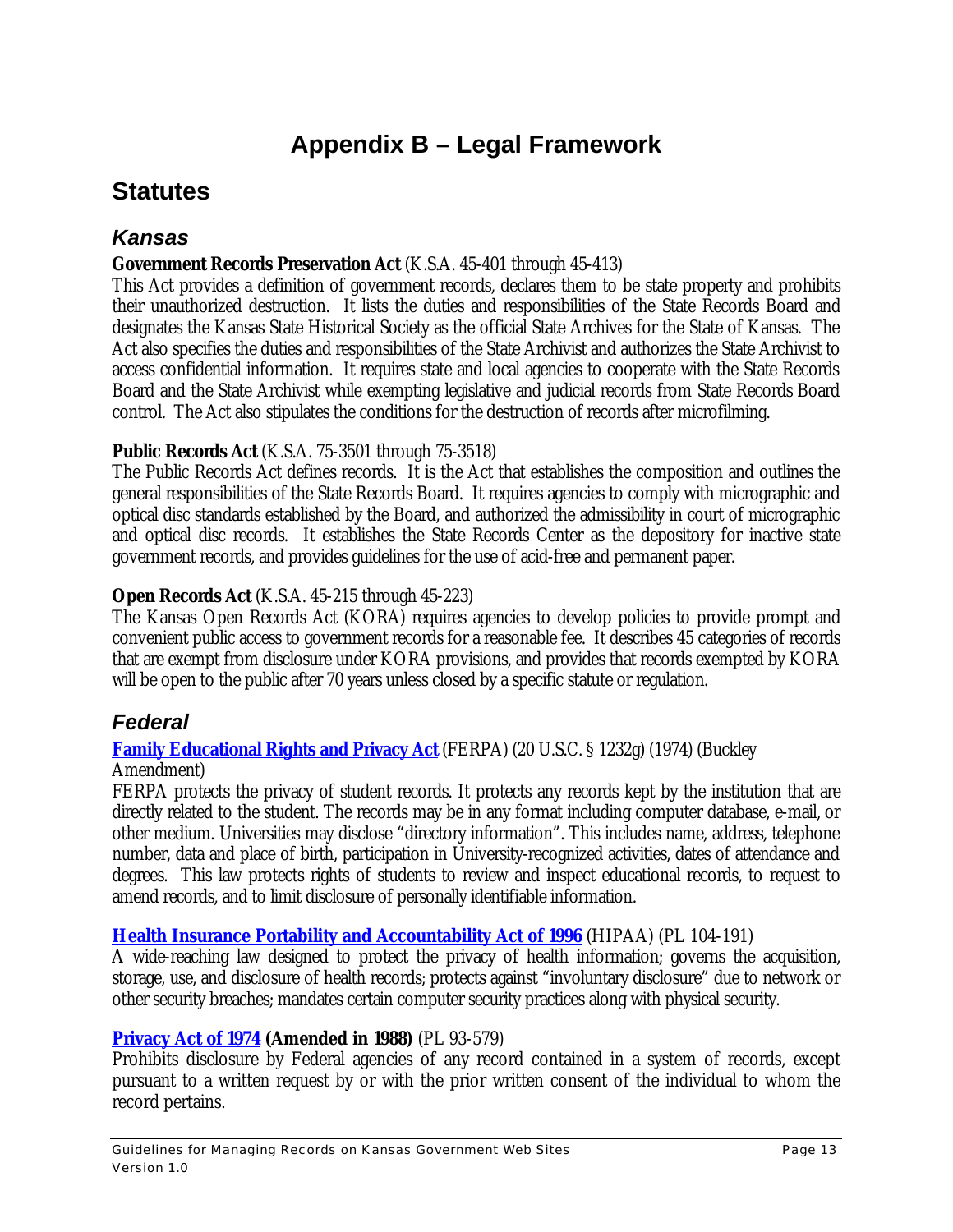# **Government Records Defined**

Kansas' records laws do not specifically address web-based records. However, the Kansas statutory definition of government records is sufficiently broad to encompass much of the information that exists on agency web sites:

*"Government records" means all volumes, documents, reports, maps, drawings, charts, indexes, plans, memoranda, sound recordings, microfilms, photographic records and other data, information or documentary material, regardless of physical form or characteristics, storage media or condition of use, made or received by an agency in pursuance of law or in connection with the transaction of official business or bearing upon the official activities and functions of any governmental agency. (K.S.A. 45-402(d))*

Policies, guidelines, meeting minutes, reports and other static documents that frequently appear on agency web sites clearly meet the definition of government records and must be managed as such. Moreover, many agencies have implemented interactive technologies that facilitate dynamic web-based communications and transactions with citizens. Records of these communications and transactions should also be captured and maintained for as long as necessary to ensure agency accountability.

# **Records Retention and Disposition**

**K.S.A. 45-403** stipulates that government records are public property and cannot be destroyed without authorization from the State Records Board or through an approved retention and disposition schedule**. K.S.A. 45-404** grants the State Records Board the authority to "approve or modify retention and disposition schedules." The five-person board meets quarterly to consider schedules and specific records disposition requests submitted by state and county government agencies. Under the provisions outlined in the Government Records Preservation Act and the Public Records Act, a state or county government entity is legally obligated to retain all web-based records until it has explicit approval from the State Records Board to destroy such records.

Two types of retention and disposition schedules apply to government records in Kansas. General Records Retention and Disposition Schedules include guidelines for common record series maintained by many government agencies. Each agency should also have a specific Agency Records Retention and Disposition Schedule approved by the State Records Board, which contains requirements for record series that are unique to the organization and thus not listed in the General Schedule.

# **Access to Records**

The Kansas Open Records Act requires that state and local government agencies make records available to the public unless they contain information that is exempt under K.S.A. 45-221 or other state and federal laws. The Act provides for public access to records regardless of their physical format or location. Web-based records are subject to all of the requirements of the Open Records Act. An agency must be able to provide access to records that existed on its web site at a specific point in time if their retention is required by the agency or general retention and disposition schedule, even if those records are not currently on the web site. Moreover, confidential records that are created and maintained on agency web sites must be restricted from unauthorized access. Robust security measures must be developed and deployed to protect confidential records on agency web sites. Agencies also should be aware of Americans with Disabilities Act requirements for web site accessibility, in particular, ITEC Policy 1210, Web Content Accessibility Guidelines for the State of Kansas - Guidelines by Priority (Version 2.0), and Web Content Accessibility Guidelines for the State of Kansas - Implementation Guidance.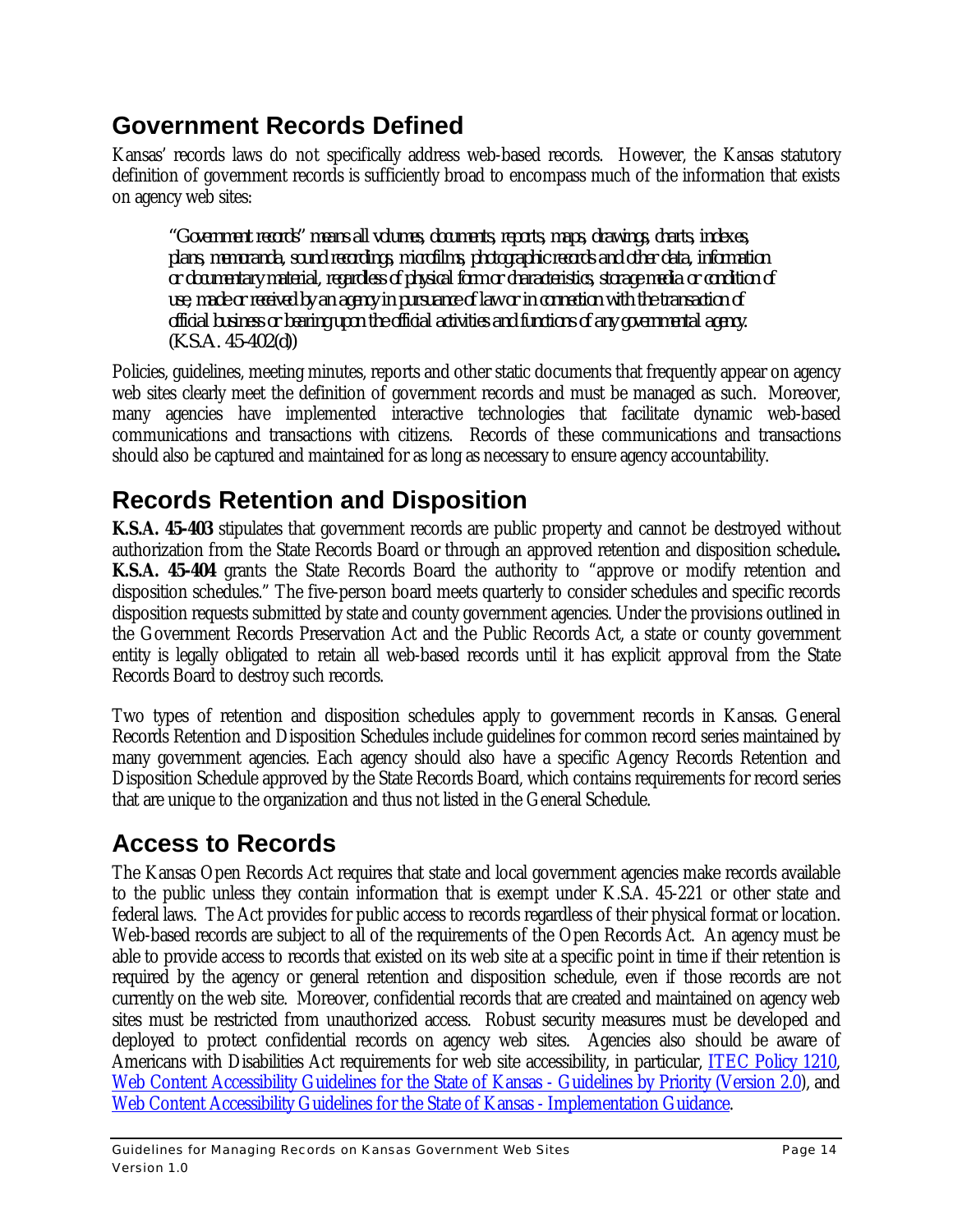# **Electronic Records Guidelines and Related Documents**

This document on managing web-based records represents one in a series of guidelines related to electronic records management (ERM) developed through a partnership between the Kansas State Archives and the Kansas information technology community. Because of the technical expertise required to address records issues in the digital environment, the State Archives deemed it essential to work closely with government IT professionals in formulating electronic records management guidelines and best practices. Agencies have a responsibility to develop policies and procedures for the management of all of their electronic records, not just web-based records. Other documents that provide ERM advice to state and local government include:

### *Kansas Electronic Records Management Guidelines*

Developed by the State Archives in November 1997 and updated in August 1999, these guidelines provide an overview of the problems associated with managing electronic records.

### *Kansas Electronic Recordkeeping Strategy: A White Paper*

Published by the State Archives in December 1999 at the request of the Kansas Secretary of Administration, this document is an executive summary of the Kansas Electronic Records Management Guidelines. It provides a concise introduction to ERM issues.

### *Digital Imaging Guidelines*

Issued by the State Archives in 1997, these guidelines offer advice to state and local government agencies to assist them in designing responsible digital imaging systems that may be used for creating or maintaining long-term or archival records.

### *Managing Electronic Mail: Guidelines for Kansas Government Agencies*

The Information Technology Advisory Board approved this document in October 2001 to provide advice to government entities on the management of e-mail records. The Information Technology Executive Council approved the guidelines in May 2002.

### *ITEC Policy 2400 – Project Approval – Appendix E*

The Information Technology Executive Council approved Policy 2400 in October 2000 to establish procedures governing the approval of State of Kansas information technology projects. Appendix E of the policy requires agencies seeking approval for a project to complete a series of questions related to electronic records management.

### *Kansas Statewide Technical Architecture (KSTA) – Chapter 20*

The Electronic Records Committee developed a chapter for the KSTA that focuses exclusively on electronic records management issues. It is included as Chapter 20 of KSTA version 10.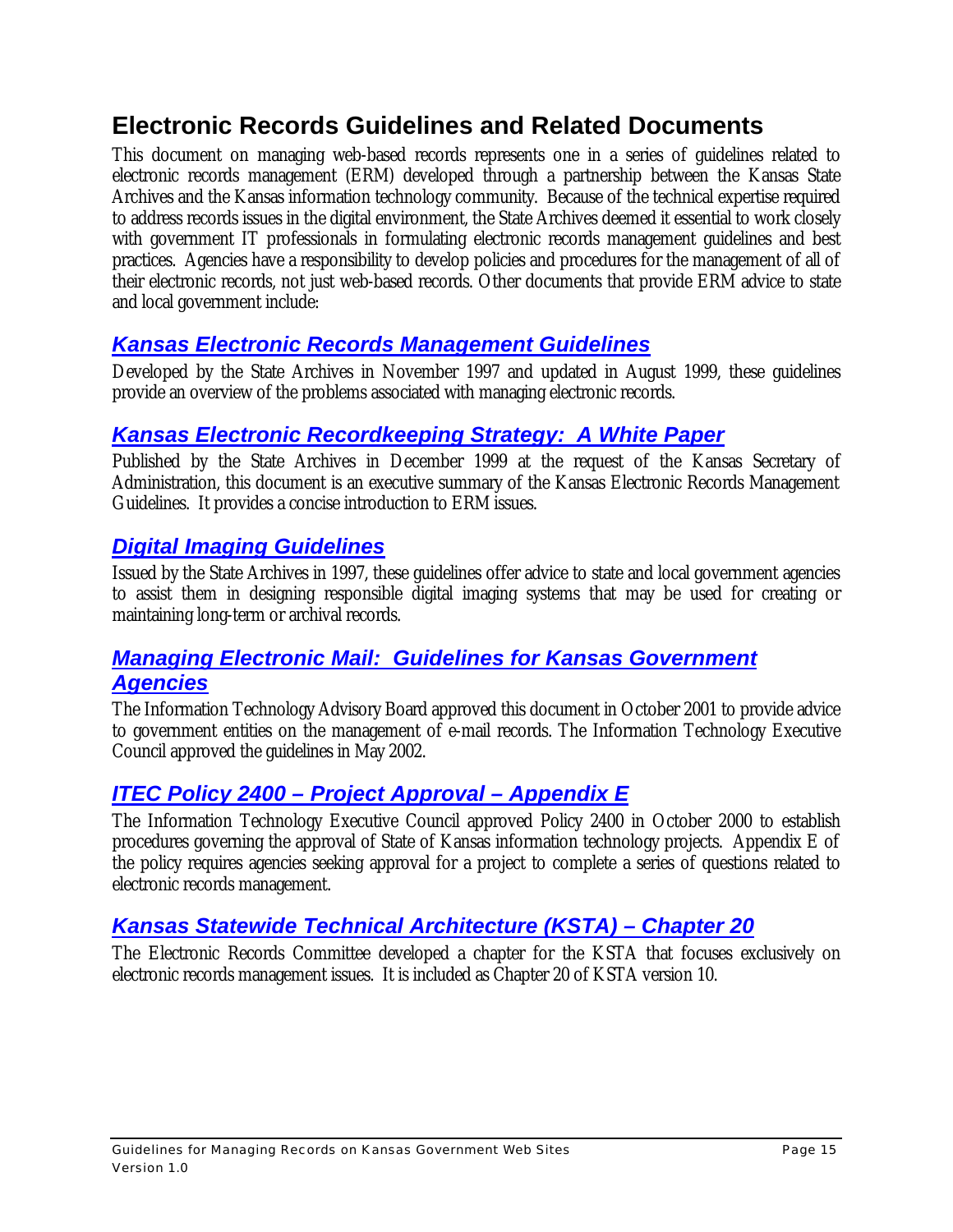### *ITAB Planning Guideline: Workflow, Imaging and Electronic Document Management*

Also known as "State of Kansas Guide to Information Technology Investment," (October 1999) this report from the Statewide Workflow Subcommittee addresses the use of technology such as workflow, digital imaging and electronic document management systems.

### *ITAB Planning Guideline: Internet Site Development and Management*

Also known as "State of Kansas Internet Technology Standards," (November 1999). Contact the Kansas Information Technology Office for more information.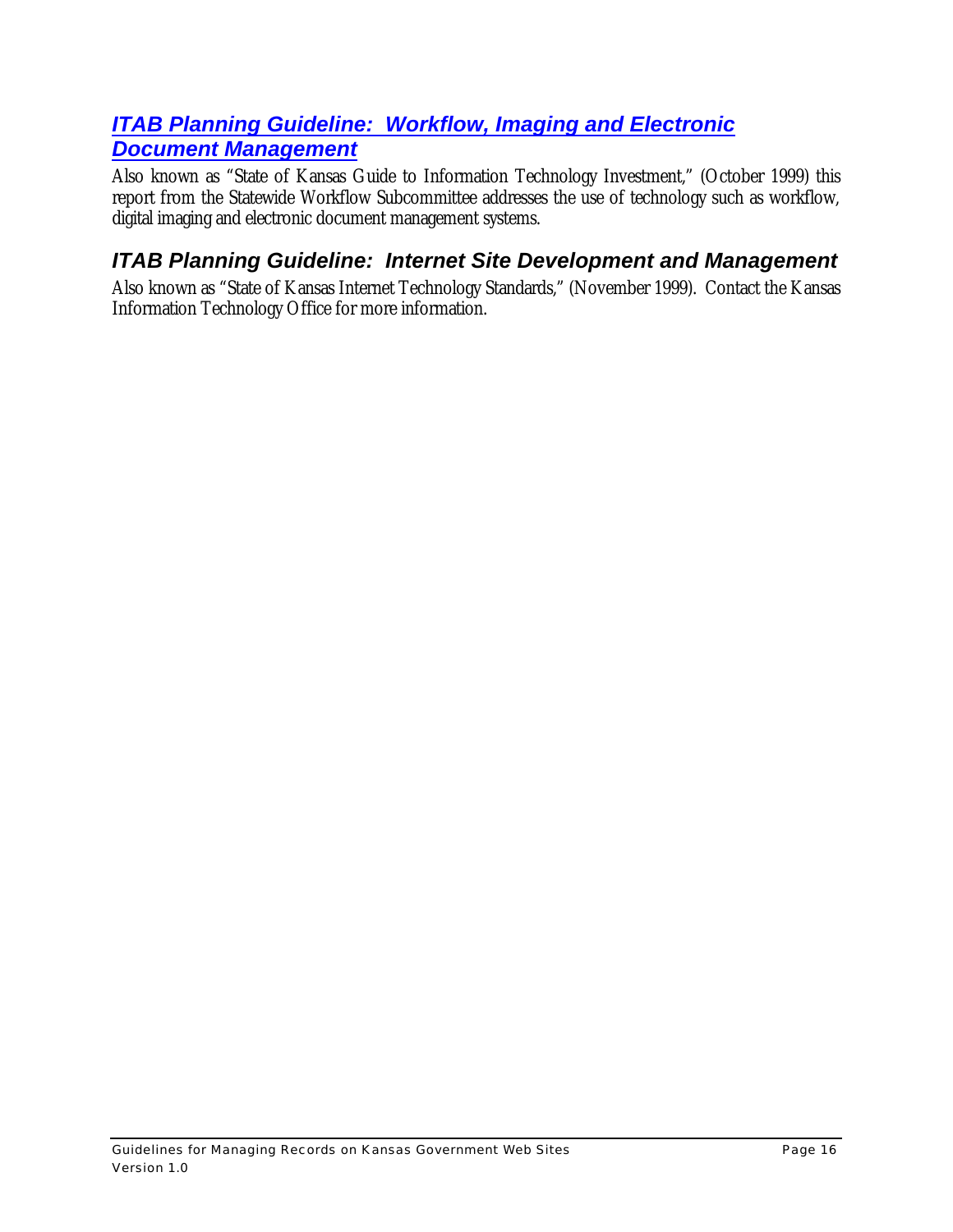# **Appendix C – Spectrum of Web-Based Resources**

Web sites today come in a wide variety of forms and styles. They range from sites that present static information that does not change over time, to interactive sites that present information from databases that are updated by the minute and selected by the user. There are sites that collect data from the user, and then provide current and live information from a variety of sources reselected based upon the user's profile. Each of these sites may or may not be creating government records, but each site should be evaluated regarding the content presented on the site.

# **Static Web Sites**

In its most basic form, a web site may be nothing more than a set of static documents within folders sitting on a server and tied together with hyperlinks. These documents share a common address – the domain name in the universal resource locator (URL), such as "www.accesskansas.org". A static web site maps URLs directly to file system locations, where the only interactivity provided is in the links that enable movement from one document to another or from one part of the site to another.

A variation of a static web site is the site that uses forms to collect information, such as comments or requests, from users. While these sites are still largely static in nature, agencies keeping records of such sites should also pay attention to:

- the information provided when the visitor fills in the form (usually stored in a "back end" system);
- the form itself: and
- the human-readable source code of the script or program which enables the form's functionality.

# **Dynamic Web Sites**

Web sites that provide interaction or customization for the user, as opposed to presenting unchanging information, come in a variety of flavors. The simplest approach to a dynamic web site is a site that provides a user interface, to a database that changes over time and potentially presents new information to the user each time the site is viewed. Dynamic sites run the gamut from this simple interface to sites that present content based upon a user profile stored in a database that sits behind the web site, from sites that interact based upon user queries to accepting transactions from the user and providing services as part of transactions.

# *Non-Personalized Dynamic Web Sites*

Non-personalized sites provide an unchanging interface to a behind-the-scenes database that is changing over time. A user will view different information on the web site during different sessions over time, while two users viewing the same site at the same time would see the same information. The changes could be made on a periodic basis by agency employees adding new, or changing existing, information to the database. Or the database might be changing in real-time as data is added or changed by an automated system, such as a web site that reports road conditions based upon remote sensors placed in the highway pavement.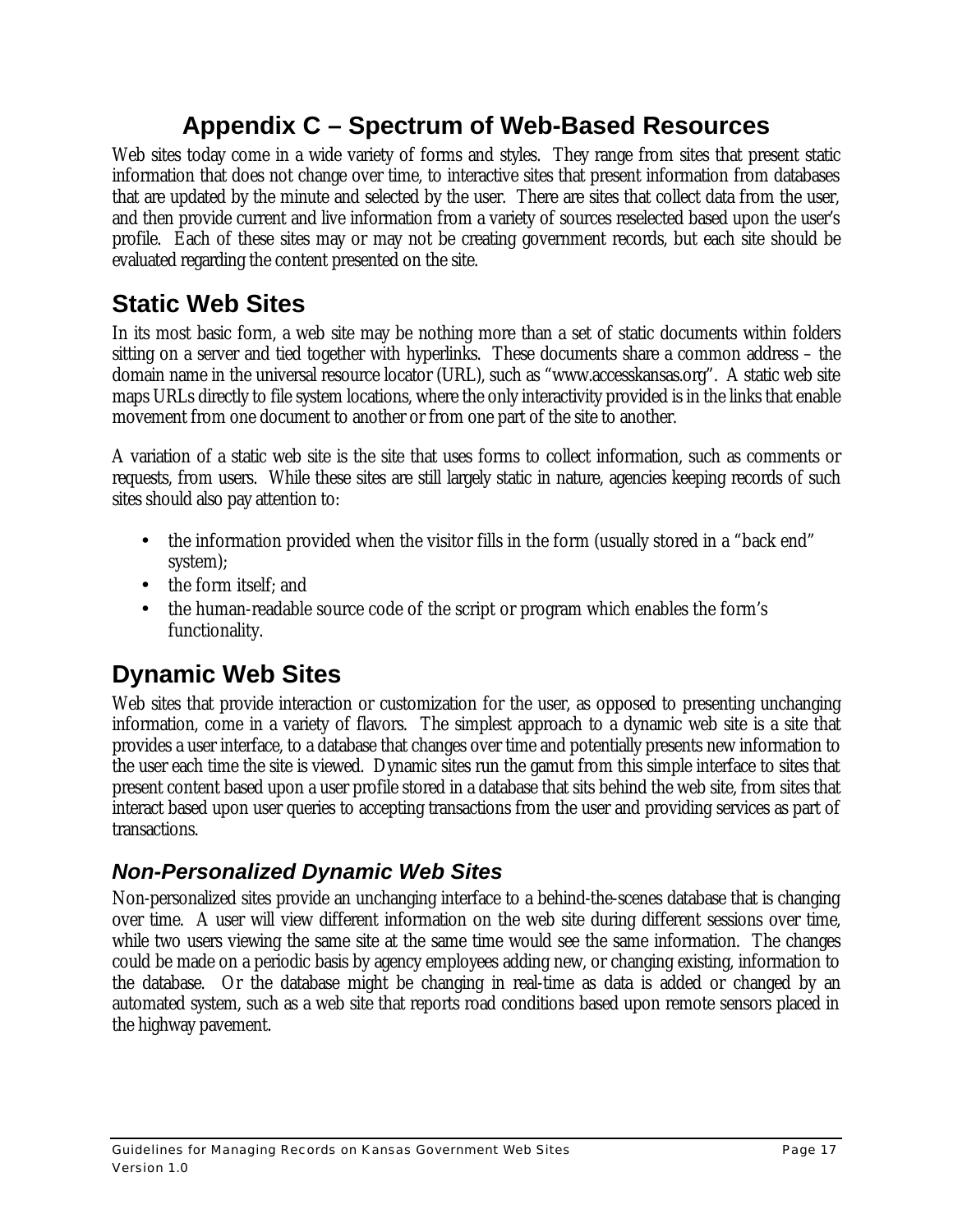### *Personalized Dynamic Web Sites*

Another form of dynamic web sites presents unique information based upon data supplied by each user. The site stores data such as a user profile and provides information to the user based upon the profile; therefore two users would see different information if viewing at the same site at the same time. One example of this type of web site is the popular "web portal" which combine content from various sources into one screen for the user. This content might originate within the agency, or might be provided by a third party who owns and is responsible for the content it provides.

### *Business Transaction-Based Dynamic Web Sites*

A third type of dynamic web site is a site where business transactions take place. A business transaction might include the purchase of a product or service by a user from an agency, the filing of a report by a user to an agency, or the renewal of a license by a user. With the trend toward "e-government", many more agencies will be creating these types of sites to provide goods and services to constituents.

### *Web Sites containing Non-HTML Content*

A web site may also utilize such technologies as streaming audio and video, live chat, and the like that provide content within the web environment. Often (but not always) the content is non-textual and may be presented on either a static or dynamic site. The content may be offered to the user from a stored file, such as playing a stored video clip when the user clicks on a hyperlink, or it may be presented live, such as a live streaming audio track of a press conference. This content presents a new challenge to those responsible for managing web resources. Determinations should be made regarding the "recordness" of this content (e.g., is it a unique record or simply a copy of an existing record series in a different format?), the possible retention requirements if it is a record, and how to capture and store the content (especially in with streaming audio or video).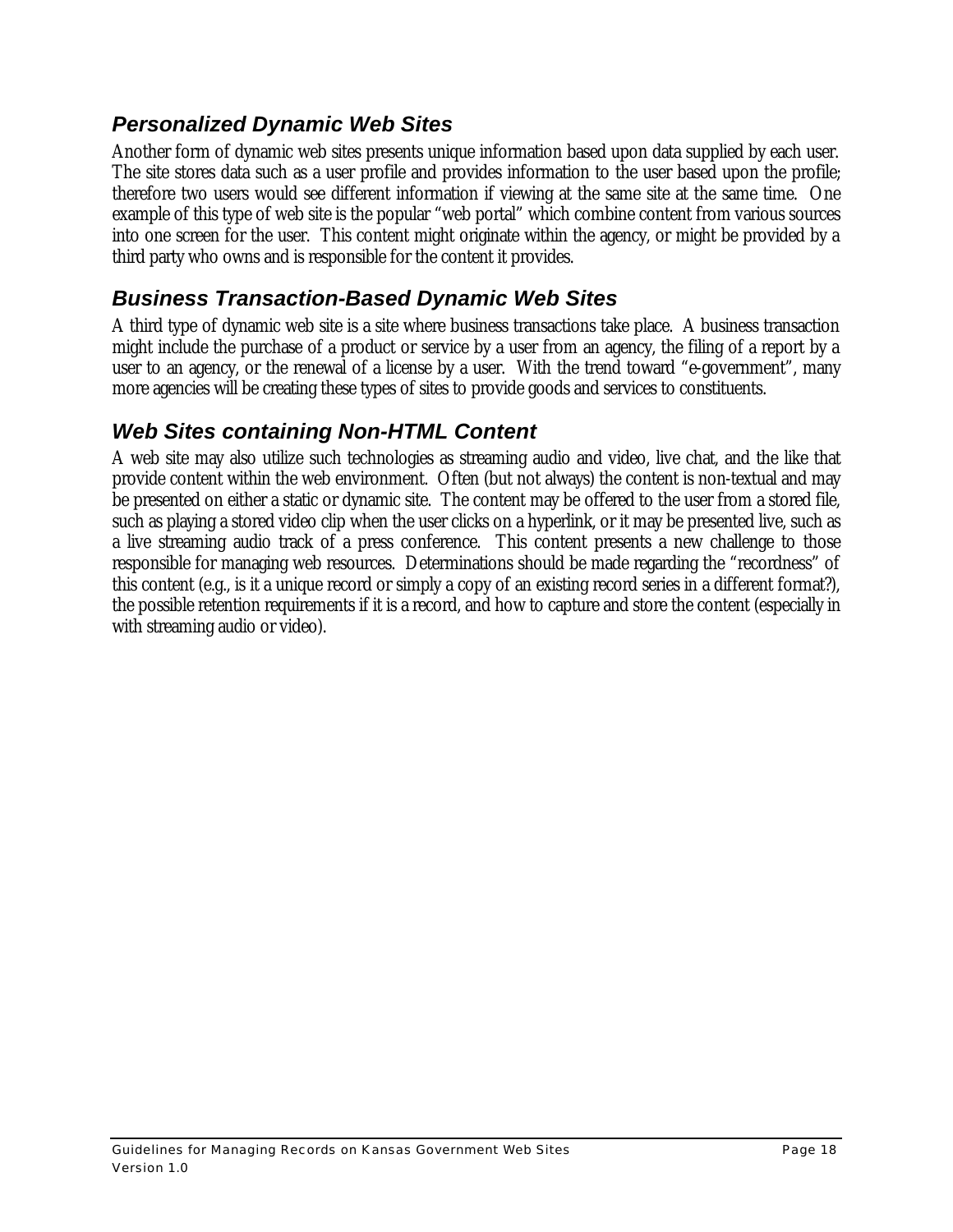# **Appendix D – Preservation Strategies**

This section outlines some options available for capturing and preserving information presented on web sites and records of web-based activity. It is important to remember that the options suggested are not mutually exclusive, but that in most cases agencies will pursue a combination of strategies designed to match their circumstances and requirements. It should also be emphasized that due to agencies existing in a variety of operational, technological and risk environments and with technology in a constant state of change and evolution, it is impossible to provide definitive guidance in this area. Not only will different strategies be required for different circumstances, agencies will also need to be flexible in the application of these strategies in order to deal appropriately with changes in their legal, technological and operational environments. Various commercial tools are available for managing the records of web-based activity. While it is impractical to list those tools in this document, the Kansas Statewide Technical Architecture lists those tools in Chapter 20, "Records Management and Preservation Architecture" (contact the Kansas Information Technology Office to obtain a copy of the entire Architecture).

The selection of appropriate strategies is contingent on the type or complexity of the web site being managed, the type of web-based activity in which the agency engages and the results of the agency's accountability exposure analysis of its recordkeeping requirements.

Agencies may consider strategies oriented toward static web sites or those aimed at dynamic sites, or, better still, a combination of the two. Appendix  $C$  discusses the variety of web sites that agencies might create or maintain.

# **Static Web Sites**

This approach concentrates on managing the elements that constitute or are made available on a web site.

These strategies are well suited for sites that are made up of collections of HTML documents and do not rely upon complex interactivity with users of the site. The elements could be complete HTML documents that are stored and supplied to the user, or they could be the various elements that are assembled to create an HTML document when a user queries the site (e.g., headers, footers, agency logos, images and electronic documents).

This approach could entail taking periodic snapshots of collections of web resources in combination with tracking changes to the site and logging transaction details. Alternatively, elements or individual web resources could be separately captured and managed in association with metadata that describes the relationship between specified versions of the element and its unique Uniform Resource Identifier (URI) or Uniform Resource Locator (URL).

One method of capturing individual web elements is by using a content management system, which allows the web content to be created and managed in one repository that maintains the connections not only between the related elements but also the related metadata. (See *Content Management Systems* below for more detail.)

# **Dynamic Web Sites**

These strategies focus on capturing the transactions that occur between the web site and the user. They are most suited to the situation where a dynamically generated site is database-driven and relies on stored user profiles, search mechanisms, SQL-HTML translation scripts, and other programs to enable full functionality.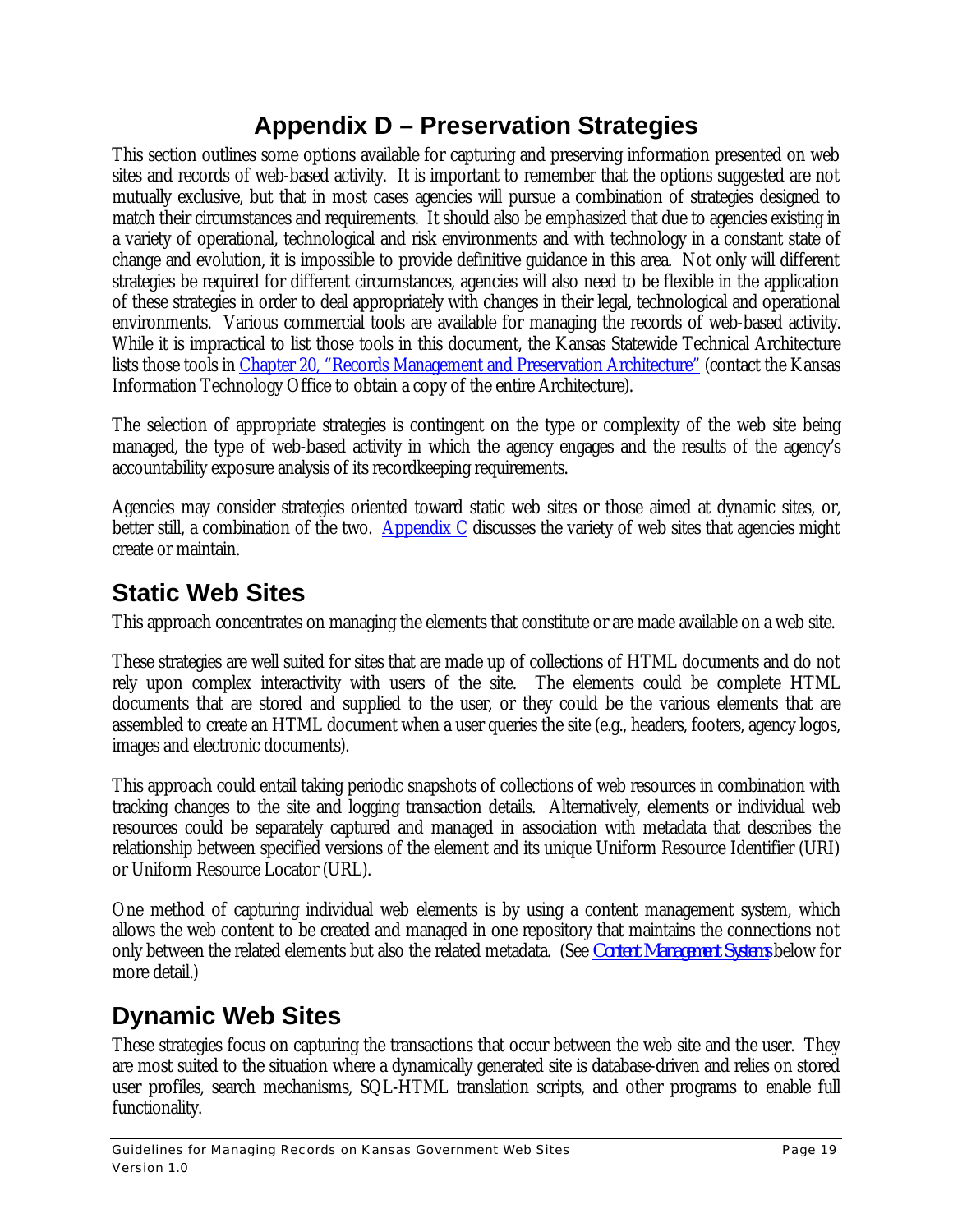Keeping records of a site that is dynamically generated would involve keeping track of changes to potentially enable its full reconstruction as it existed on any given date. This would require capture and storage of:

- user profiles;
- style sheets;
- search engine;
- scripts and programs;
- regular snapshots of the database itself; and
- database transaction logs.

Where the site is highly interactive or application-driven, it may be more feasible to capture "events" (such as single transactions between web site and user) rather than the elements that comprise the site at the time of the transaction (see **below**). An event-driven strategy would involve capturing:

- date and time of event;
- IP or domain address of user:
- user profile;
- query or other action performed; and
- the resource served to the user with relevant metadata attached.

Agencies need to remember that some of these elements, such as IP addresses or user profiles, may contain confidential information about the user. The *Kansas Open Records Act* outlines agency responsibilities with respect to the collection and security of personal information.

# **Capturing Metadata**

Metadata can be described as "data about data". It provides descriptive data about a document, database, web site or other set of information. The application of metadata is central to the successful management of all records, including records of web-based activity. By using metadata and applying it consistently, an agency is able to describe the records of agency web activity and resources in an effective and efficient manner that facilitates future access to those activities and resources.

At this date, the State of Kansas has not adopted a metadata standard, but the Kansas Statewide Technical Architecture (KSTA) (see also the Kansas Electronic Records Management Guidelines) requires state agencies to maintain sufficient metadata to identify data for long-term retention. (The KSTA also provides in chapter 20 emerging and current metadata standards for recordkeeping and preservation, such as the Dublin Core Metadata Initiative, the Government Information Locator Service (GILS), and the Minnesota Recordkeeping Metadata Standard.) The metadata captured from agency web sites should be sufficient to meet the agency recordkeeping requirements, but should, at a minimum, include:

- record series title or unique identifier for the record;
- date and time of capture of the record into a system capable of meeting retention requirements;
- creator agency information;
- original data format;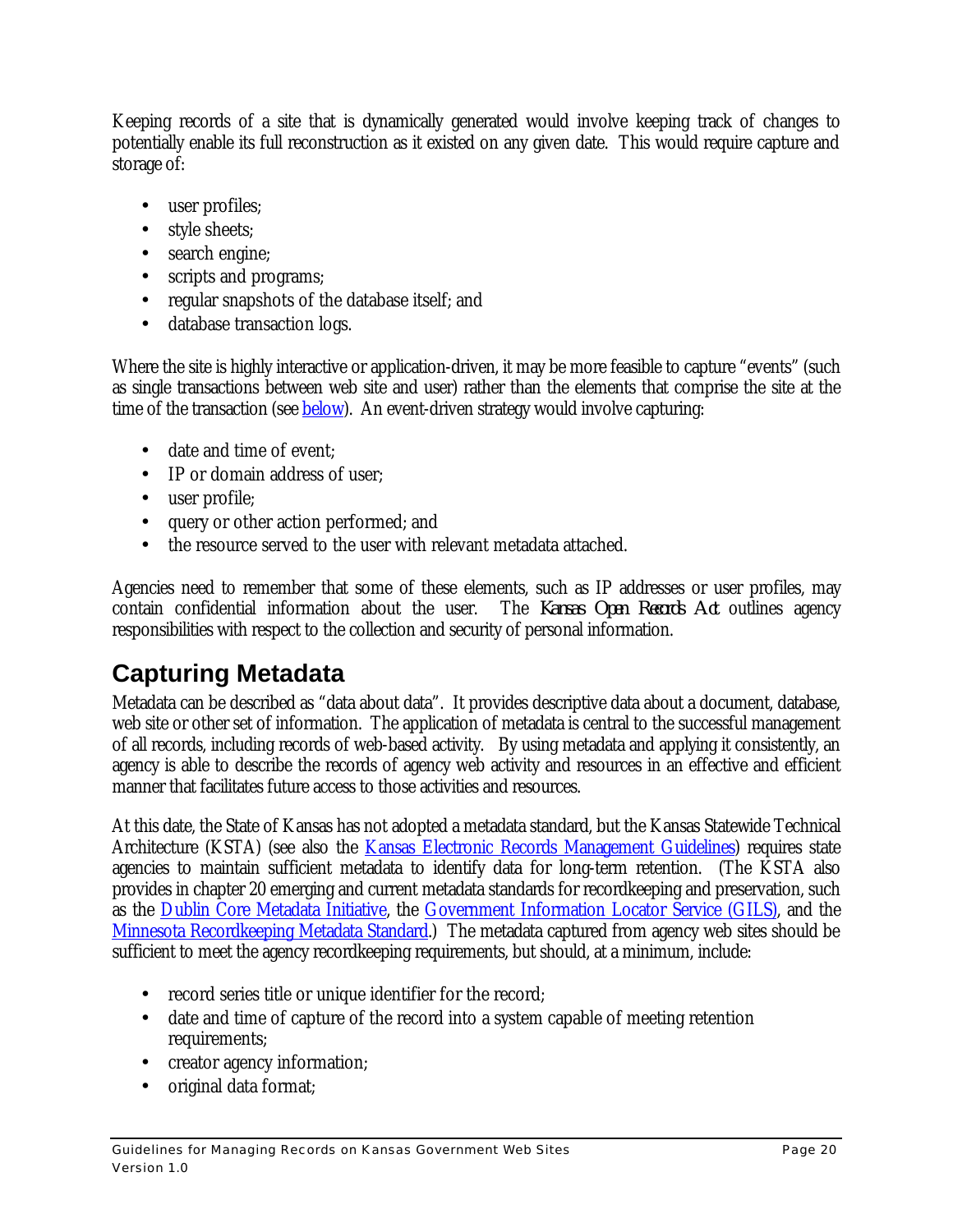- the use made of the record over time, including its placement on a web site;
- software and/or hardware dependencies to view the record;
- retention and disposal requirements for the record per agency or general records schedule; and
- any access restrictions associated with the record.

# **Snapshots**

Taking a snapshot usually involves creating a full and accurate record copy of an agency's public web sites at a particular point in time. The snapshot should be captured into a system capable of meeting retention requirements and maintained over time for as long as the snapshot needs to be accessible, usually for the entire retention period of the records contained in the site.

When taking snapshots of collections of web resources, it is desirable to ensure (as far as possible) the continuing processability of the site and its component pages. This means that agencies should try to retain the capability to replicate the content, layout and functionality of the site across technological platforms without loss of data integrity.

This strategy is particularly useful for static web sites or collections of static objects that are essentially electronic publications. A snapshot should not be used to keep records of highly interactive dynamic sites or resources which are databases or transactional services. A drawback to this approach is that a snapshot only provides a picture of a site at a particular point in time. Snapshots may not capture all changes in content and structure.<sup>6</sup> If snapshots are captured in the absence of other records of web-based activity, it will be impossible to reconstruct the site together with its functionality at any other point in time. Since this method does not enable the agency to determine exactly when particular web resources were available, agencies that use this strategy should also create and maintain logs of changes made to sites between snapshots (see *Tracking Changes*, below).

For copies or snapshots of entire collections of web resources, metadata should include:

- date and time of capture;
- links to the universal resource indicator (URI) including information about version and date of link to specified URI;
- technical details about the web site design;
- details about the software used to create the web resources;
- details of the applications (including search engines) that supplement the web resources; and
- details about the client software needed for viewing the web resources.

# **Tracking Changes**

Because government agencies are accountable for the information contained on their web sites, it is important to be able to show when changes occurred over time. This strategy involves tracking changes to the agency web site over time and creating a log that tracks those changes. The log is then captured into a system capable of meeting retention requirements and maintained for as long as needed to meet

 $\overline{a}$ 6 Anne R. Kenney et al., "Preservation Risk Management for Web Resources: Virtual Remote Control in Cornell's Project Prism," *D-Lib Magazine* 8, no. 1 (January 2002); available from http://www.dlib.org/dlib/january02/kenney/01kenney.html; accessed 19 January 2002.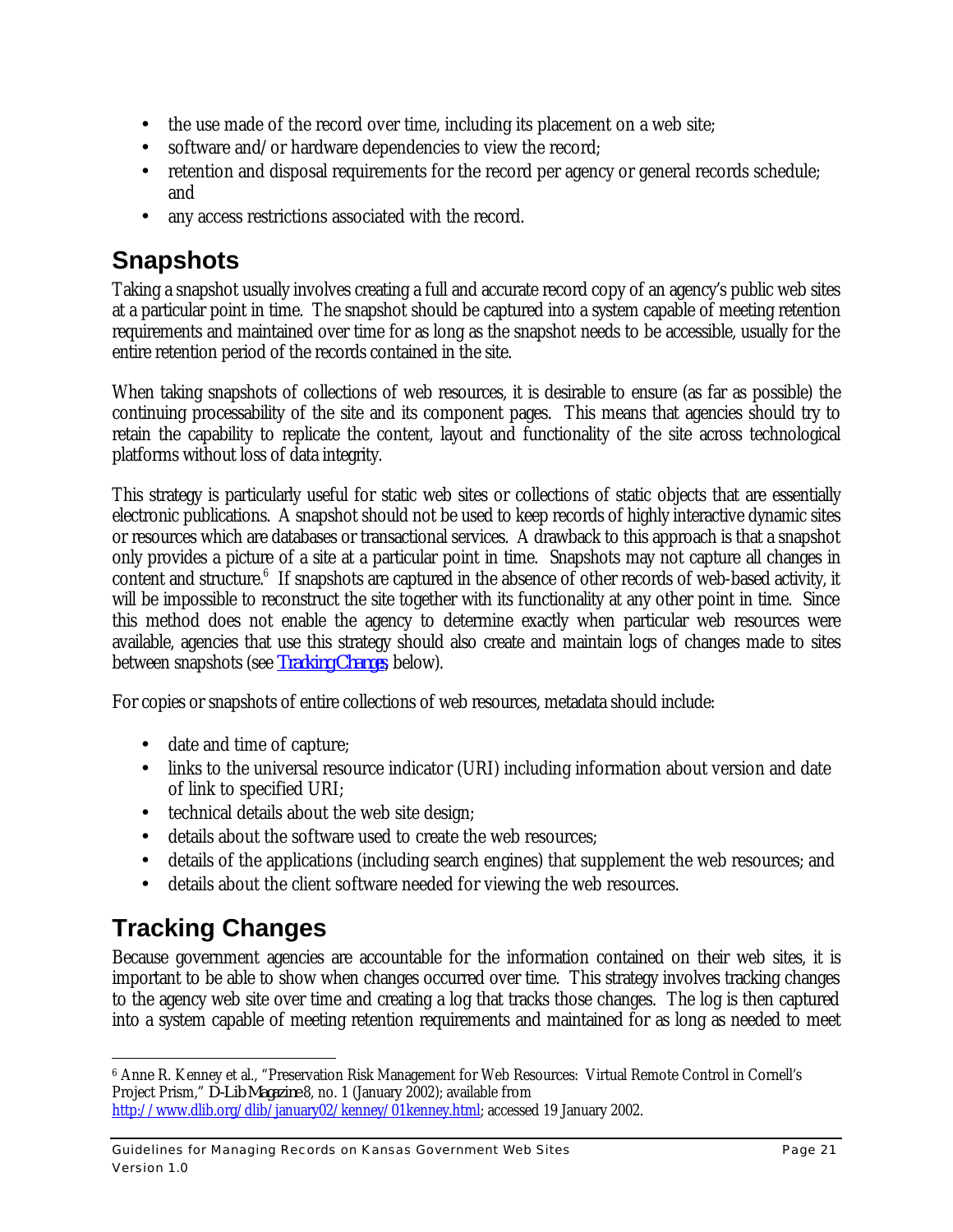retention requirements. Used in combination with snapshots of web sites, this method can be a reliable option for static sites.

The main problem occurring from this method is the capture of insufficient metadata about the site changes which result in the inability to interpret the log over time. It is important that metadata requirements are specified and sufficient metadata is captured into the same system as the records (see *Capturing Metadata*). However, it is suggested that at minimum the following data elements be captured in the change log:

- title or name of posting;
- version number:
- author or content manager responsible for creation;
- links embedded in the posting;
- date of initial posting;
- date of modification;
- date of replacement or withdrawal; and
- disposal information.

This is not a comprehensive list and agencies should review and adapt it to ensure their recordkeeping requirements are met.

In the case of a static web site, the log should capture changes to individual pages, documents or elements on the site. Changes to scripts, plug-ins, and forms used to present information, etc., will also need to be captured, as they will affect the functionality of the web-based records.

# **Managing Elements Separately**

This strategy involves managing individual data elements with sufficient metadata to document how each element is associated with a particular URI/URL. The element-driven approach reduces the preservation burden by focusing on the preservation of the data elements and associated metadata instead of attempting to preserve entire systems that support web sites.

An agency should maintain a register or list of URIs/URLs that have been made available on its public web site and capture the data elements made available from these URIs/URLs. The relationship or association between the data elements and the URIs/URLs should be documented and maintained in a separate metadata store. The information about each URI/URL and data element that should be captured includes:

- the absolute URI/URL:
- the data element;
- the mime type of the data element;
- the start and end time of the association; and
- possible relationships to other records that document the administrative processes by which the resource was authored and published.

This information enables the agency to accurately track web resources at any point in time. Although it is possible to read the metadata and then view each element individually, this method of preservation does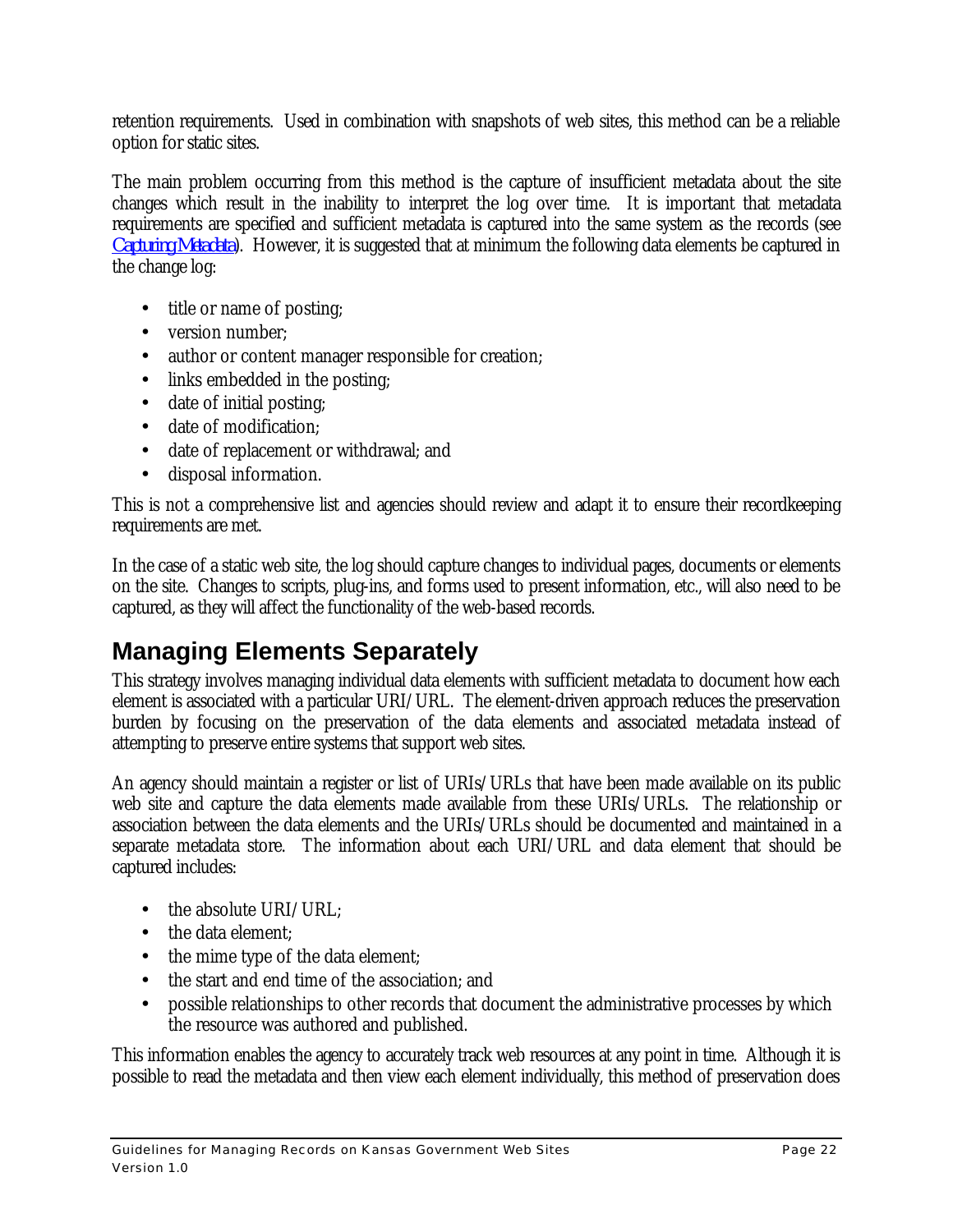not enable reconstruction of the web site because the data elements have been separated from other components of the site.

# **Content Management Systems**

Content management systems can be used to maintain both the content of a web site as well as the code that was used to create the site. Content management systems allow content owners to control versioning of the information for which they are responsible. Because the system can control the changes in content over time, and allows for archiving of the information, this approach provides another option for the management of dynamic sites in particular. The different types of programming tools used to develop the site alongside the content, allowing web site owners to document how their sites both looked and behaved at a given point in time. While this approach might solve the issue of managing the site itself, remember that the records created by the activity on the site should also be maintained.

# **Web Transaction Logs**

An agency web site that allows transactions to take place will both generate and be made possible by records. In the absence of a record, there is no evidence of the transaction having transpired. In the absence of legally sustainable evidence of a transaction having transpired, the transaction may be repudiated and/or deemed by a court of law to have not taken place. It is therefore essential that agencies capture full and accurate records of web-based transactions into systems that can guarantee the authenticity, reliability and accessibility of the records.

This strategy involves creating a log of site visitors, capturing the logs and any other records of transactions into a system capable of meeting retention requirements together with sufficient metadata, and maintaining them as long as required by an authorized retention and disposal schedule. The logs that capture the raw data from the hypertext transfer protocol (HTTP) header during a user visit to a web site ("Web Server Transactions Logs") are listed on the General Retention/Disposition Schedule, which requires that this data be retained for six months, although agencies may need to retain these logs longer if the records they track require a longer retention.

Although all web servers generate these log files, the raw data that is captured is often confusing and difficult to translate. It may be difficult to extract sufficient information to satisfy recordkeeping requirements. In such cases reliance on site logs may be considered too risky and alternative recordkeeping strategies will need to be pursued. These logs were designed to meet web site administration needs, not agency records requirements. It is therefore necessary to establish procedures to ensure that visitor logs satisfy recordkeeping requirements and are captured and maintained in appropriate systems.

A number of software packages are available to compile comprehensive reports in the form of tables and graphs. The elements that can be captured include:

- date and time;
- IP address or domain name:
- pages visited;
- actions performed;
- queries made; and
- web browser used.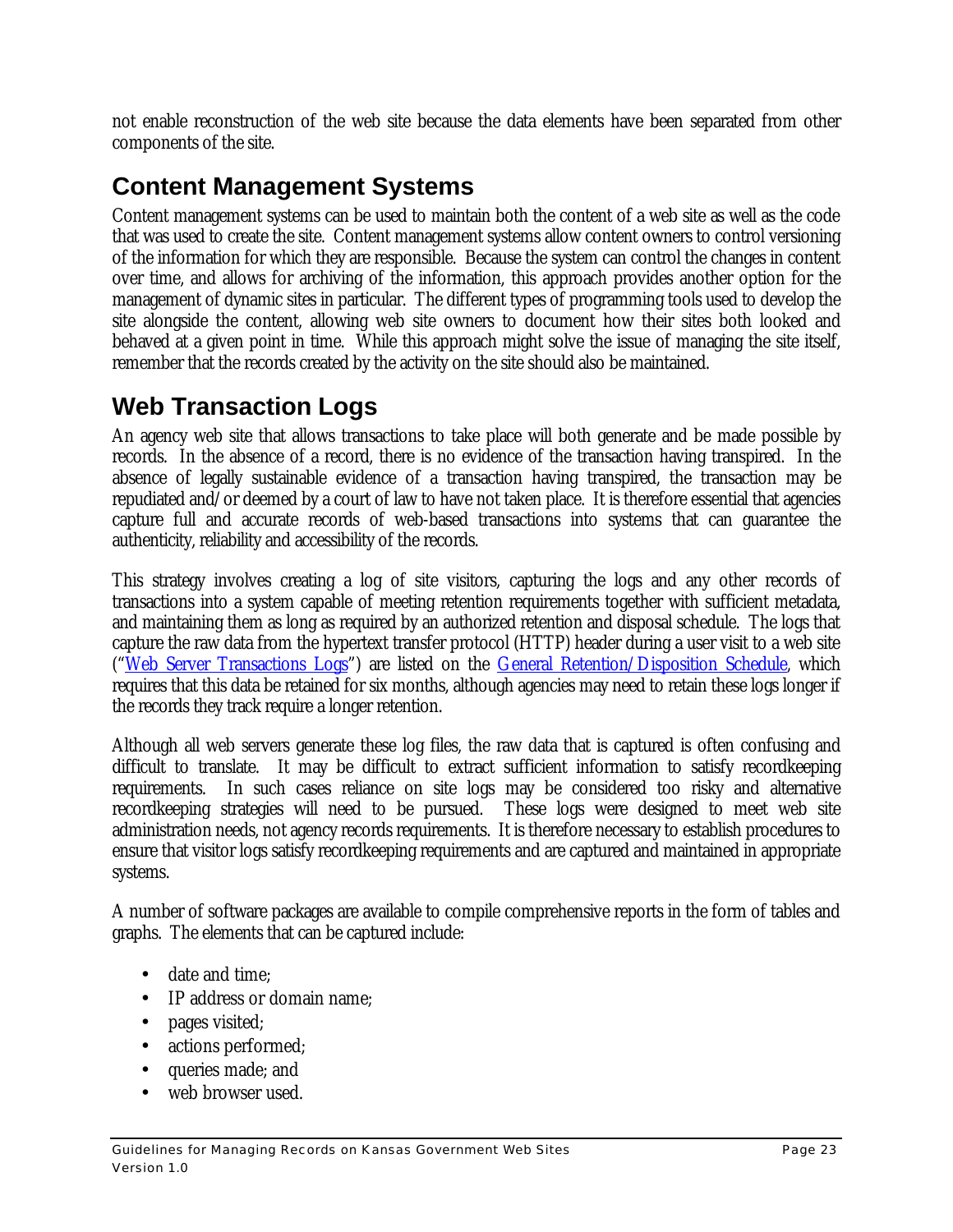Agencies will need to select the elements that fulfill their recordkeeping requirements.

Another issue to consider when capturing logs of web site transactions is privacy. Most logs of web site activity will contain personal information about the user. Kansas government agencies need to be aware of their responsibilities under the *Kansas Open Records Act* with respect to the collection and security of personal information.

# **Online Archive**

An online archive is an attempt to capture all material posted to the active web site. The archive should capture both past and current postings to the site. To be used as a recordkeeping strategy the online archive should be linked to a system capable of meeting retention requirements with sufficient metadata. The main advantages of this option include facilitating maximum functionality of archived postings; providing greater accessibility to archived postings; providing a more appropriate option for complex sites; and, when used in conjunction with that system, enabling the reconstruction of the site at any point in time.

When an online archive is carefully planned and implemented, there are few deficiencies with this option. It relies on linking the system with a dedicated web server. The costs and other practical considerations associated with establishing and maintaining such a dedicated server will need to be balanced against the benefits of such a system. In particular, maintaining all past and current postings may require large amounts of storage space.

# **Security and Integrity of Archived Web-Based Records**

Agencies need to ensure the authenticity of their archived records of web activity and resource. By protecting the authenticity of archived records, agencies can reduce their risk of accountability exposure and preserve the records for future access. The systems that create and maintain web sites must remain secure, and agencies should adhere to security standards established by the Kansas Technical Executive Council and the KSTA. These standards should also be applied to any web server or enterprise storage system that is used to maintain and preserve records of web activity, whether or not the server or system also houses the active web site.

# **Transfer of Electronic Records into State Archives Custody**

The rapid pace of technological change, the diversity of hardware and software used by government agencies, and the State Archives' limited resources have made it essential for state government agencies to assume increased responsibility for the management and preservation of electronic records, including those on or generated via agency web sites. The State Archives is the official repository for state government records with enduring value. However, the principles outlined below are applicable to all levels of government in Kansas and to the entity that houses their records of enduring value.

As a general rule, the Kansas State Archives will accept physical custody of web sites only in cases where:

- the agency that created the records is about to or has become defunct and no agency is identifiable as its successor to the function, or
- the state archives enters into an agreement with an agency to take custody of the web site.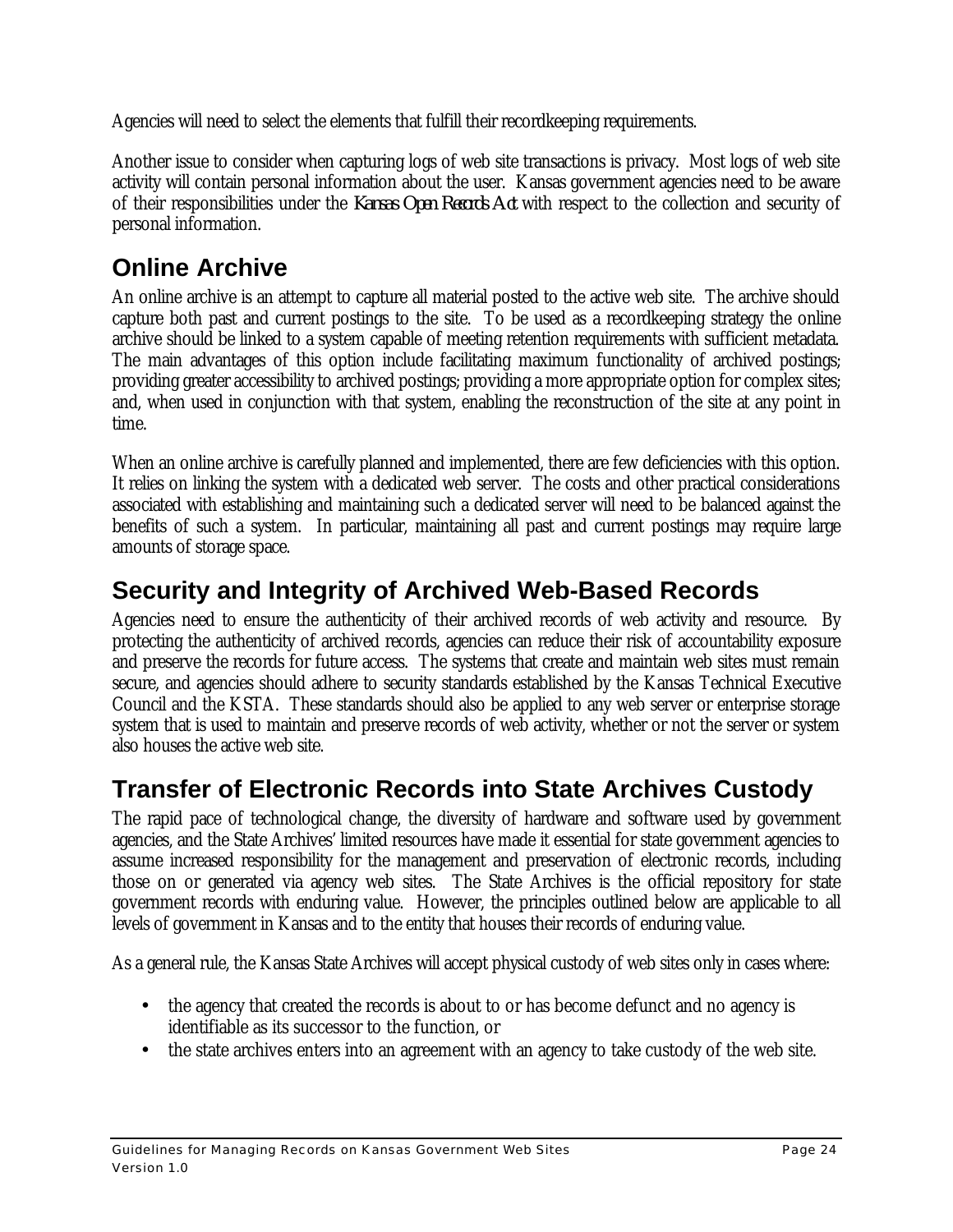However, it is recognized there may be situations where certain temporary value web sites have to be taken into custody of the State Archives. Each proposed transfer of enduring or temporary value records will be considered on a case-by-case basis. Given the wide range of potential formats, volume, standard of preservation which could be involved; and that technology as well as formats and media are subject to constant and rapid change, it is not possible to draw up prescriptive rules governing standards for all proposed transfer of web sites. At the present time, the State Records Center is unable to store electronic media due to inadequate environmental controls at its facility.

As stated, a decision by the State Archives to accept custody of web sites will be on a case-by-case basis. The following matters will be taken into consideration for any transfer proposal. It is emphasized that the list is not comprehensive:

- The records have been appraised and have enduring value.
- The records have sufficient metadata and contextual information to meet the archives descriptive standards for web sites.
- It has been demonstrated that the administrative function which the records document has been discontinued by the Kansas legislature and
	- ß there is no successor agency for the function or activity;
	- ß there is no other agency or institution which could take custody of the records; or
	- ß the records have a security classification that would preclude them from being stored by another agency or institution.
- The resource impact is assessed and is manageable.
- The records proposed for transfer conform with media and formats that the state archives can support at the time.
- The transferring agency will meet all processing requirements (including duplication) necessary for the records to meet the state archives' standards for transfer and access.

The basic principle for management of electronic records in the State Archives custody is that the records must conform to standards and media that the State Archives can accommodate. This is so that the records can continue to accessed and preserved for the period required.

A transfer of custody may result in a modified or reduced functionality of the records (i.e. other than which they may have had when created). Similarly, the structure of the records may have to be modified to allow management of the web sites and access to them. Any such change will occur prior to transfer and will be specified in the agreement with the transferring agency. The transferring agency will meet all costs associated with any conversion action necessary to convert the records to an acceptable format and will provide any necessary new media or duplication required.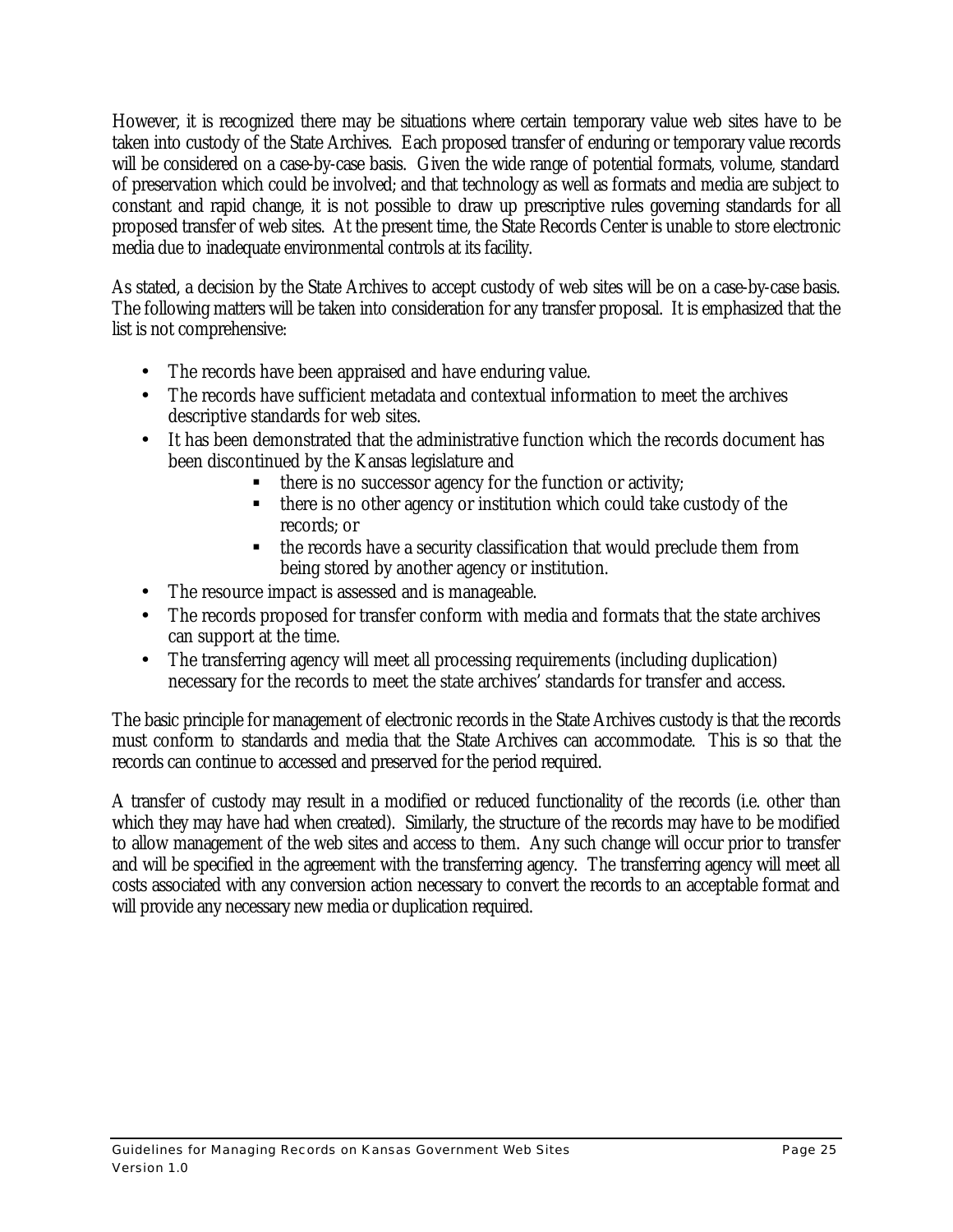# **Appendix E – Maintaining Web-Based Records Over Time**

It is important for agencies to manage the web-based records over time to meet the retention requirements for the records. The amount of time each record needs to remain accessible will depend on the requirements of the State Records Board approved retention and disposition schedule for the agency. This section outlines a number of storage and preservation issues that are likely to arise as a result of the need to maintain web-based records in an accessible form over time. Some of these issues remain unresolved and are the subject of industry research. It is crucial for agencies to be familiar with current preservation issues and best practices for web-based records; and as research becomes available, the Kansas State Historical Society will continue to provide guidance to agencies in this area.

# **Hardware and Software Dependency and Obsolescence**

All web sites, regardless of their complexity, are dependent on particular pieces of hardware and software to enable full functionality. For example, a site may require a number of applications to function properly, such as Adobe Acrobat Reader, scripts, applets, media players, or a search engine. Often these applications are customized for a specific environment, such as a particular browser with plug-ins added, and will only run on a particular hardware configuration or operating system platform.

Computer technology is subject to ongoing technological obsolescence, with both software and hardware quickly becoming outdated as new upgrades and versions come onto the market. Agencies need to consider a number of interrelated software and hardware factors when maintaining web-based records, including:

- The evolutionary nature of standards for markup languages, such as different versions and types of HyperText Markup Language (HTML), and the increasing use of eXtensible Markup Language (XML).
- The proprietary, platform-specific nature of many search engines and database query tools;
- The embedding or linking of the correct versions of applications required for functionality, including applets, JavaScript, and software plug-ins.
- The limitations of some, particularly older, browsers, which cause different browsers to produce radically different or incomplete views of web pages.
- The estimated physical and/or commercial life of the medium on which web-based records and related descriptive metadata are stored.
- The long-term availability of the hardware and operating system platforms needed to access information stored on different types of media.

Agencies should plan for obsolescence by ensuring that records can be copied, reformatted or migrated. This includes hardware, software, operating system and media obsolescence. Section 8.3 below discusses reformatting, migration and conversion.

# **Standards**

Web developers can decrease the need to migrate or convert web documents, media and applications by designing and implementing new programs and services with long term use and accessibility in mind. Designing in accordance with standardized best practices and using common, standardized file formats will be a much better long term investment in the initial creation of new content than using newer,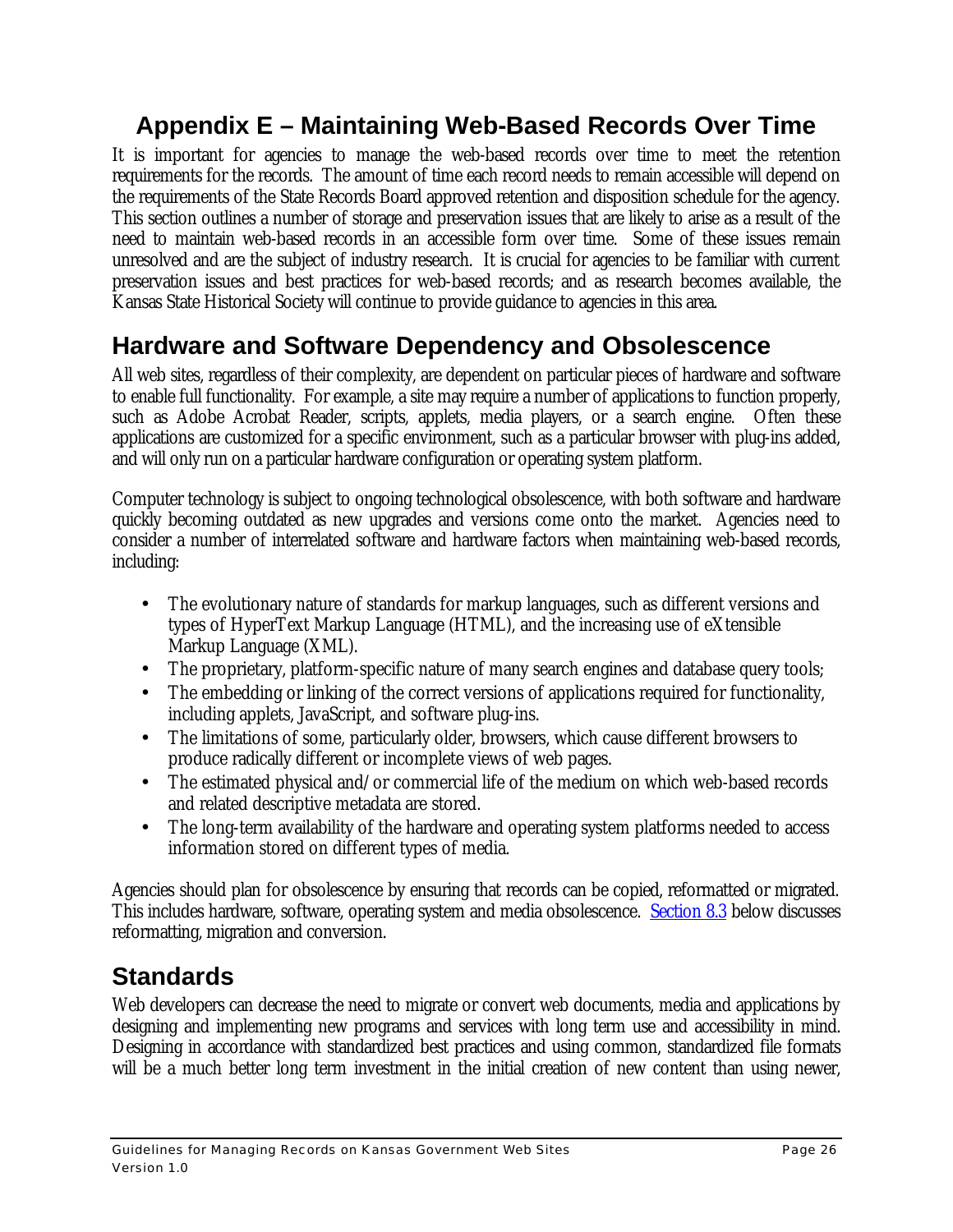unproven and in some cases unstable technology. This is not to say that newer technology should or cannot be used to enhance a web page, simply not to represent vital data in a web application.

### *Markup Standards*

It is important to ensure that documents are created with markup standards in mind. This practice will help to promote a document's usability with future versions of a standard and to help eliminate "code rot". Code rot is the phenomenon many application developers have experienced where older programming instructions will no longer function properly when migrated into a newer system or framework.

Markup language is the base of the Internet and predates the modern browser based applications that most users regard as "the Internet". Modern markup languages include HTML, XML, XHTML, and SGML. Due to its age and popularity, almost every markup language is very standardized and critically reviewed.

Unfortunately, from a records management perspective anyway, the user agents that are being used to display or represent modern markup languages are very flexible and can handle errors by the document author. These user agents are typically graphical web browsers, but also exist in the forms of such things as screen readers and text-based browsers. The fact that the newer user agents masks errors can promote poor coding practices and the use of proprietary markup that does not exist in formal standards because the published web documents will display as the author intended despite errors.

An example of this can be seen if a document authored in HTML 3, with text marked up with  $p$  tags at the beginning of each paragraph, but never closed. Almost any web browser would ignore this problem without error. If, at a future time, this text were moved into another document using <div> tags and stylesheets for positioning, the text may be out of position, not display at all, or even crash a standards compliant browser.

Multimedia, in this context, does not include content processed by some sort of interpreter such as a web browser plug in. Flash movies, Adobe Acrobat files and that sort of content will be addressed in the next section. Rather, multimedia content is considered to be image, audio and video formatted files that can either be displayed on a standalone basis, or interpreted by an application common to most modern operating systems.

### *Image Content Standards*

Image formats are probably the most common format for representing information next to marked up text on the Internet. Web authors regularly use image formats such as JPEG, GIF, and TIFF to enhance a web document. It is important to test various image formats in target browsers to ensure that the layout, presentation, and coloring of the images is as intended across multiple formats when creating documents. The use of well thought out values of the **alt** attribute of the <img> tag will also help maintain an image's intent when it cannot be displayed.

Most image formats have been fairly stable for some time now. Nonetheless, if significant information is being represented in the image, or if the image is dynamically created, alternative long term storage of the data may need to be considered.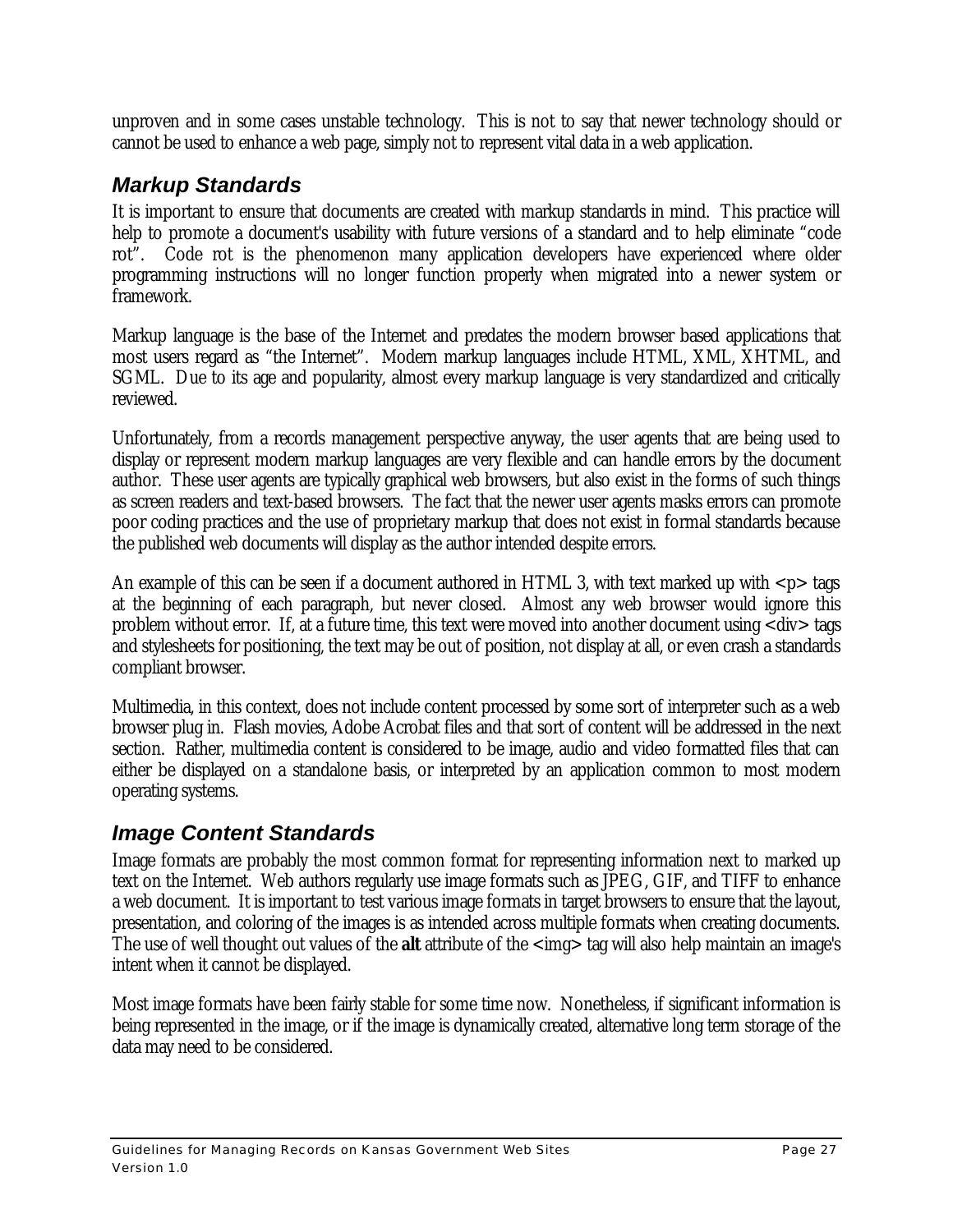### *Audio and Video Content Standards*

Audio and video formats are rapidly evolving and as such, critical information presented in audio or video should be accessible in other formats as well.

### *Standards for All Other Formats*

Web content contained in a document that must be interpreted by a plug-in or application with works as a subset of the user agent will need to be handled with more care than the more common image, audio and video formats. Flash, Adobe Acrobat files, Java applets and VRML applications are good examples of this type of content.

### *Standards for Extracting Information*

It is suggested that some means of extracting the information be stored and made available along with the rest of the web archive. An example may be to either store an application that can render Adobe Acrobat (PDF) along with the archive or a version of the information in a more common format, such as text. The archive, at best, would contain versions of the application for multiple platforms.

While the data in web documents is static, simply storing that document and ensuring that the document will be able to be interpreted at any given point in the future should be sufficient. If the data is generated at the time it is processed, however, additional steps may be in order to ensure that the information accessed from a web document can be retrieved.

### *Standards for Dynamic Web Environments*

There are usually three key components, or layers, in a dynamic web environment.

The first layer is the presentation layer. This is the layer that controls the end result of the processing how the user agent presents information to the user. Typically, this will include HTML, images, and forms on a web page, along with embedded scripts that pull in the results of the middle layer.

The middle layer is programs or scripts that model the business logic of the application. These programs and scripts perform such duties as generating database queries, processing user input, error checking and business processing. This type of application will usually be executed on the web server at the time the user inputs information or submits a query. These scripts or programs are reliant on other programs that interact with the databases and web servers. These types of programs are collectively known as the application server for that program or script. Typical common web application servers are IIS, which can process ASP scripts, and Apache with mod-Perl or a PHP module which can process PHP or Perl scripts.

The final, or back end layer is a database or representation of data in some format, typically a relational database such as Oracle, MSSQL (Microsoft SQL server), or MySQL. The back end layer can be also anything from a text or XML file to a simple Microsoft Access database.

In order to properly store dynamic web applications, it will usually be necessary to consult a web developer. This should help identify which components of the web application will be needed to recreate transactions on that web application in the future. Storing vital components of all three layers will typically be necessary. Committing the presentation HTML pages, server-side scripts and an ANSI SQL dump of the vital parts of the database on a periodic basis are examples of this procedure.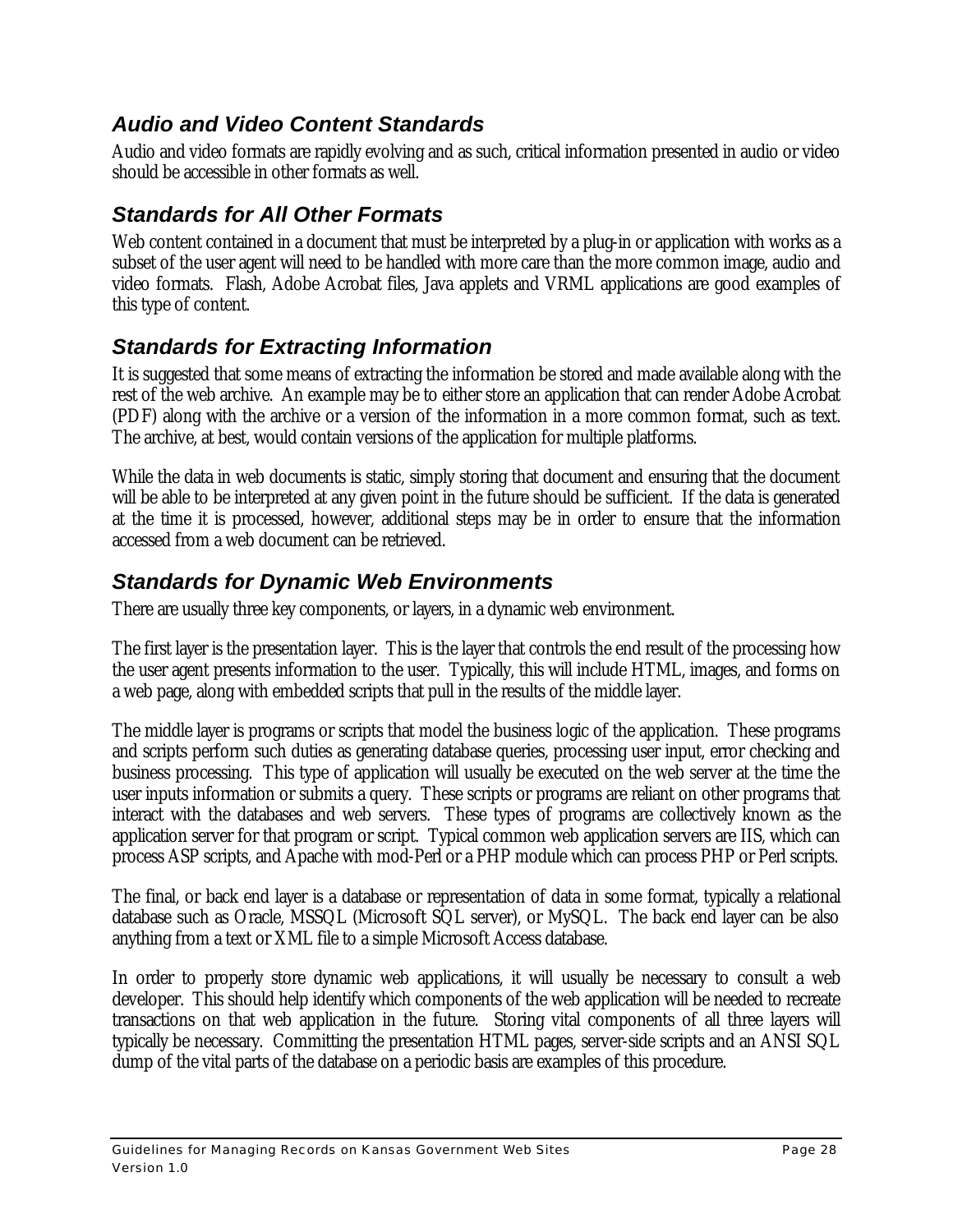It is worth noting that the best possible scenario for records preservation would be a complete representation of the database and user inputs to the web application. This may not always be possible in practice, however, due to either constantly modified or sensitive data. In these cases storing selected data, or perhaps transaction logs of the database may be considered instead of the preserving the entire database.

Most application servers and databases have achieved relative stability in their life cycles and most changes are either made with backwards compatibility in mind, or are well documented. Even so, as systems are upgraded over time, a plan to be either to roll back or recreate a past application server and database environment may be the simplest and most reliable strategy for continued web records reliability.

A listing of common formats in the web environment can be found below.

# **Reformatting, Conversion, and Migration**

While adopting standards can delay an agency's need to respond to technological changes, preserving access to web-based records with long term value inevitably will require reformatting, conversion, and/or migration to new generations of hardware and software.

**Reformatting** electronic records typically involves transferring the underlying data from one storage medium to another, for example, transferring a web site snapshot from a CD-ROM to a DVD.<sup>7</sup> Whenever records are copied or reformatted, it is recommended that techniques such as "checksums" and "hash functions" be used to confirm the maintenance of data integrity.

**Conversion** involves automatically exporting or importing electronic records from one software application or version to another with no loss of record content and context and little or no loss of record structure.<sup>8</sup> In word processing, moving a document from Word Perfect to Microsoft Word would be an example of conversion.

**Migration**, the most challenging response to technological change, requires the creation of special purpose code to transfer electronic records to hardware or software.<sup>9</sup> A future web environment based on XML or some other markup language, for example, could require the migration of web-based records created with HTML 4.0 to the new platform.

Web-based records and their associated metadata should be reformatted, converted, and/or migrated as often as necessary to avoid technological obsolescence for as long as the records are required to remain accessible. All preservation actions should be noted in the recordkeeping metadata. Any loss of record content, context, or structure that occurs as a result of reformatting, conversion, or migration should be fully documented in the metadata.

# **Reliability and Authenticity**

As defined above in Appendix A, a record is reliable if it engenders confidence that it is an accurate and trustworthy representation of a real event or activity. An authentic record has qualities that ensure that it remains reliable over time. Authenticity and reliability therefore are linked together in such a way that

 $\overline{a}$ 7 Charles M. Dollar, *Authentic Electronic Records: Strategies for Long-Term Access* (Chicago, IL: Cohasset Associates, Inc.,

<sup>1999), 26-27</sup>

<sup>8</sup> Dollar, 29

<sup>9</sup> Dollar, 30-31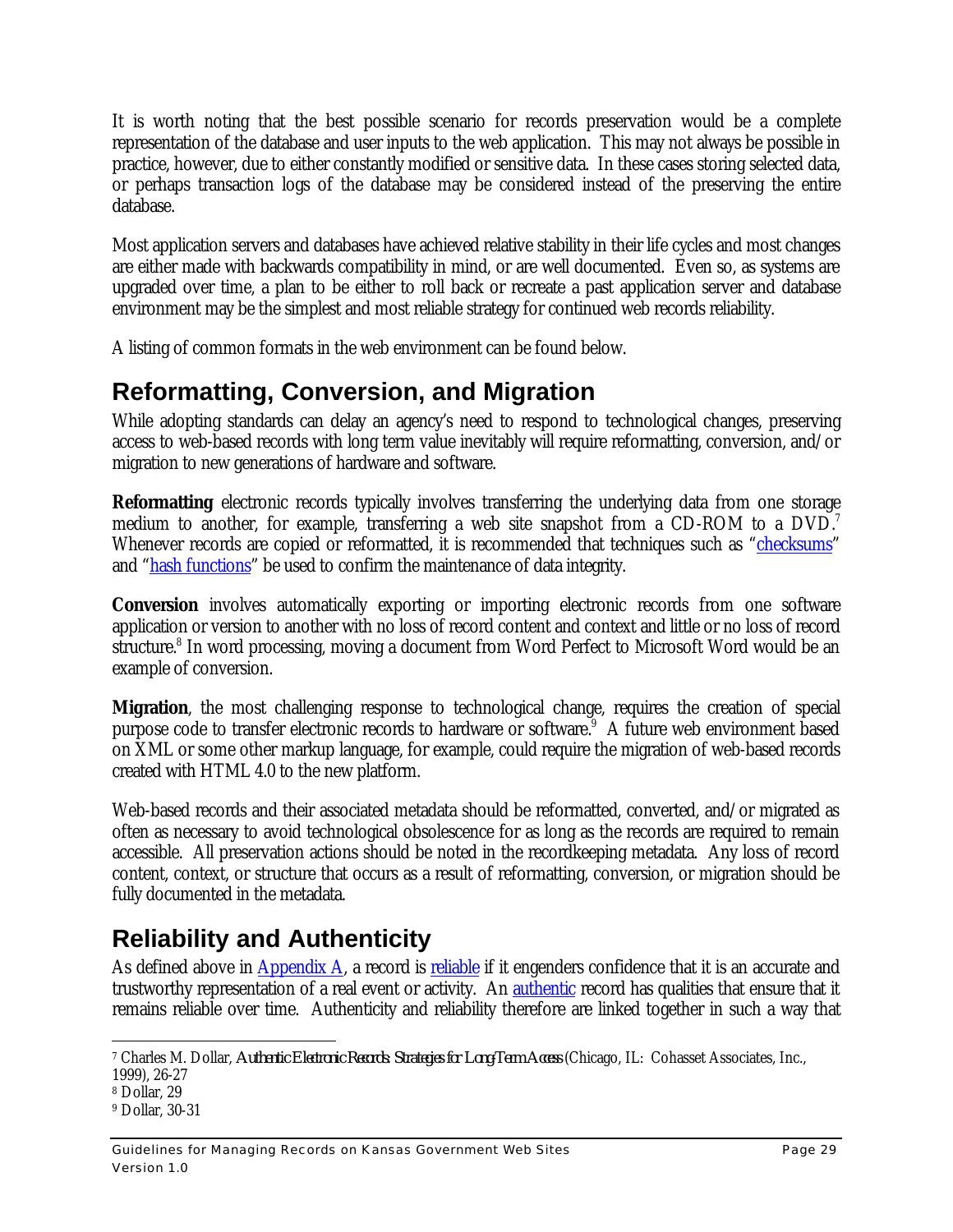offers assurance on the "recordness" of the records in question. For researchers working with paperbased material, the presence of a document in a body of similar material that is known or believed to have been produced in accordance with standard procedures carries a presumption of reliability.<sup>10</sup> The same applies to electronic records, including those created, received or used in the web environment. Therefore, reliability corresponds to the business context in which it was created and used.

In order for agency records to remain reliable throughout their retention periods, the agency must ensure that the records are not altered over time. As Charles Dollar states, ""Over time" encompasses the circumstances of the initial transaction of the electronic record as well as any reproduction as a means of preservation. Ensuring the authenticity of electronic records over time, while maintaining their processibility or migrating them from legacy information systems, therefore, should be part of the core mandate of any organization responsible for providing access to electronic records."<sup>11</sup> Agencies must protect the records of web-based activity from the moment of creation, in the course of reference use, and through any possible migrations to new media or hardware and software platforms required to keep the records accessible until ultimate disposition either by destruction or transfer to the State Archives. Agencies must be able to demonstrate how they protect the authenticity of their web-based records, especially if called into account for the information contained in those records.

# **Persistent Identifiers**

The World Wide Web has produced a revolution in the availability of electronic information for users of all types based on the distributed network nature of the Internet. The strengths of this distributed nature is that it leverages an architecture that is open and universally deployed. Its major weakness relates to the almost universal use of web identifiers that are based on the location of the digital resources they identify and which are therefore subject to change as resources move and systems change. One of the keys to maintaining web-based resources is the ability to rely on the links between the digital resources to remain static over time, not only those identifying the location of the original resource but any embedded links as well.

It is recommended that agencies adopt the practice of using persistent identifiers for their online resources. For as long as a given resource is available online it should have the same Uniform Resource Identifier (URI), Digital Object Identifier (DOI), PURL (Persistent URL) or online identifier. This means that users of online resources can cite or bookmark resources, confident that the resource identifier that they have quoted will not change.

# **Storage Media**

Depending on recordkeeping requirements, agencies need to decide whether to capture and maintain web-based records on an offline or online storage medium. The size of the records is one of the determinants of the choice of storage media. Snapshots of sites and activity logs, for example, are likely to consume large amounts of storage space.

A second determinant is the desired speed of access. There is usually some delay in accessing records stored offline. Options for offline storage include optical disk or magnetic tape. In contrast, online storage provides instantaneous access in the form of a hard drive. However, instantaneous access is more expensive to maintain, especially if the agency is storing large quantities of data.

Guidelines for Managing Records on Kansas Government Web Sites **Page 30** Page 30 Version 1.0

 $\overline{a}$ <sup>10</sup> Dollar, 24.

<sup>11</sup> Dollar, 25.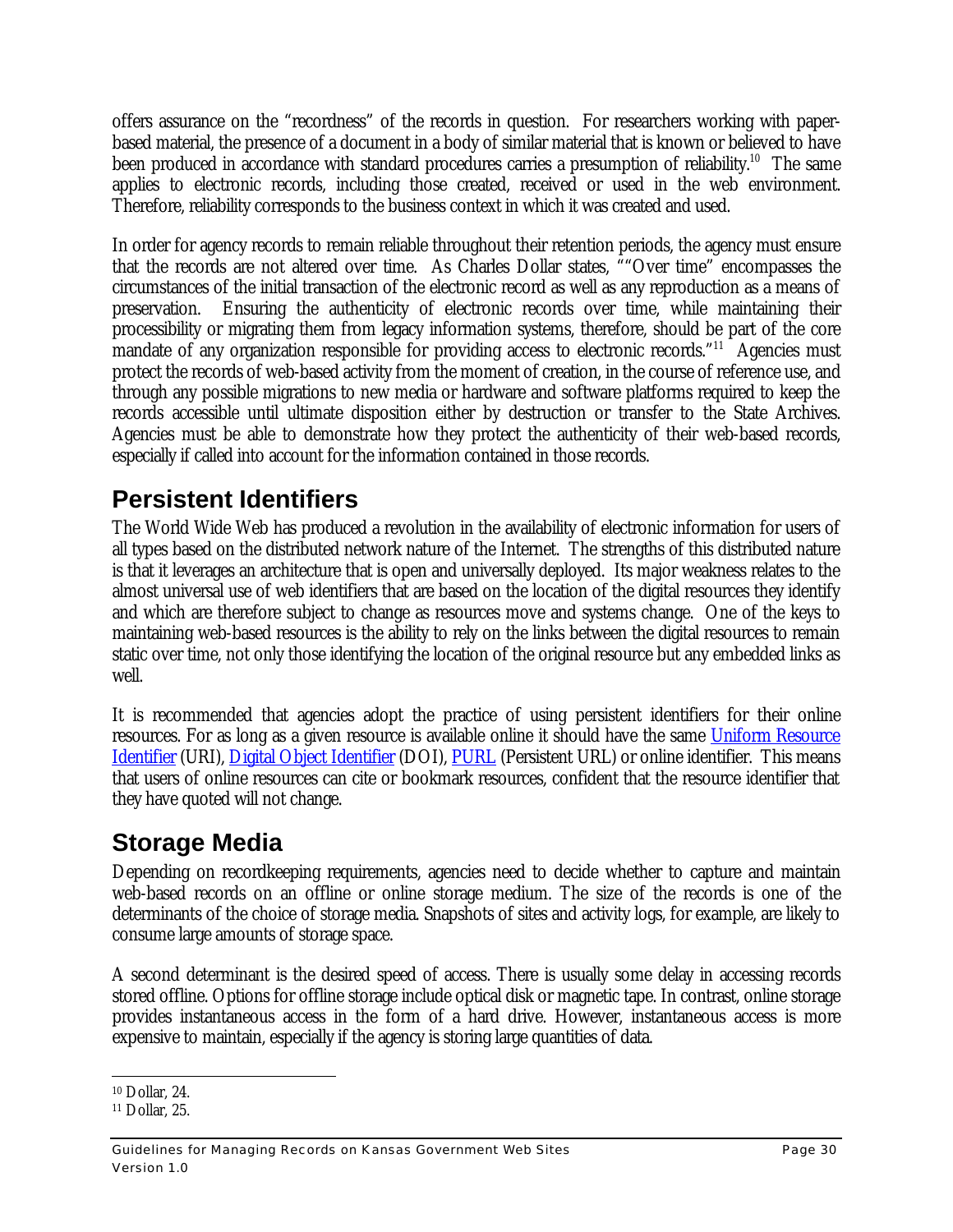### *Online*

Online storage makes it possible to back up or share important files for access through the web. The focus point of online storage should be to ensure that agencies can access their data anytime from any Internet-enabled location including being able to backup data off-site and collaborate with citizens and coworkers or any other possible entity.

Online storage provides easy and secure information access and may include:

- flexible 24/7 access from any computer with an Internet connection;
- scalable service to meet storage and access needs of agencies;
- automatic encryption and compression to protect information and increase efficiency;
- compatibility with firewalls and proxy servers to allow authorized users to access data from anywhere; and,
- automatic daily backup to enhance reliability.

### *Offline*

Offline storage is contained in separate media devices. It provides a means of storing the information content of a Web site, and helps an agency manage recorded information through 1) controlled deletion or 2) preservation of archival records. It is the responsibility of the agency to ensure that information stored offline is readable for as long as the agency retention schedule requires.

### **Widely Used Storage Media**

The most commonly used storage media on the market can be categorized into two types: magnetic and optical. Below is a brief description of these two types of storage media.

### **Magnetic Media**

Magnetic media has developed along two paths: direct access media and sequential access media. Both types of magnetic media consist of a magnetic recording material and a binder that holds the recording material to a substrate or backing. An electromagnet, in the form of a read/write head, is then used to store or access the information on the media. Direct access media store data in available sectors and tracks without regard for physical location on the media, thereby placing "parts" of a file in available space on the media. A directory allocation table keeps track of the physical addresses of data on direct access media so that a specific set of data can be retrieved. On sequential access media one set of data follows another set, so an entire file is stored in the same physical location on the media. This requires the drive device to "look" at each set of data the proceeds the desired data.<sup>12</sup>

Direct access media includes both "hard" disks, usually encased within a computer CPU case, and "floppy" disks, which are manufactured to be portable. Hard disks are primarily used for rapid online storage, while floppy or removable disks have been used for short-term portable storage.

Sequential access media in the form of magnetic tape was introduced in the early 1950s with the first commercial computers. Over time tape technology evolved to provide better tensile strength and better oxide coatings to prevent flaking off of the tape base. Tape technology also allowed more compact tape

 $\overline{a}$ 12 Dollar, 164.

Guidelines for Managing Records on Kansas Government Web Sites **Page 31** Page 31 Version 1.0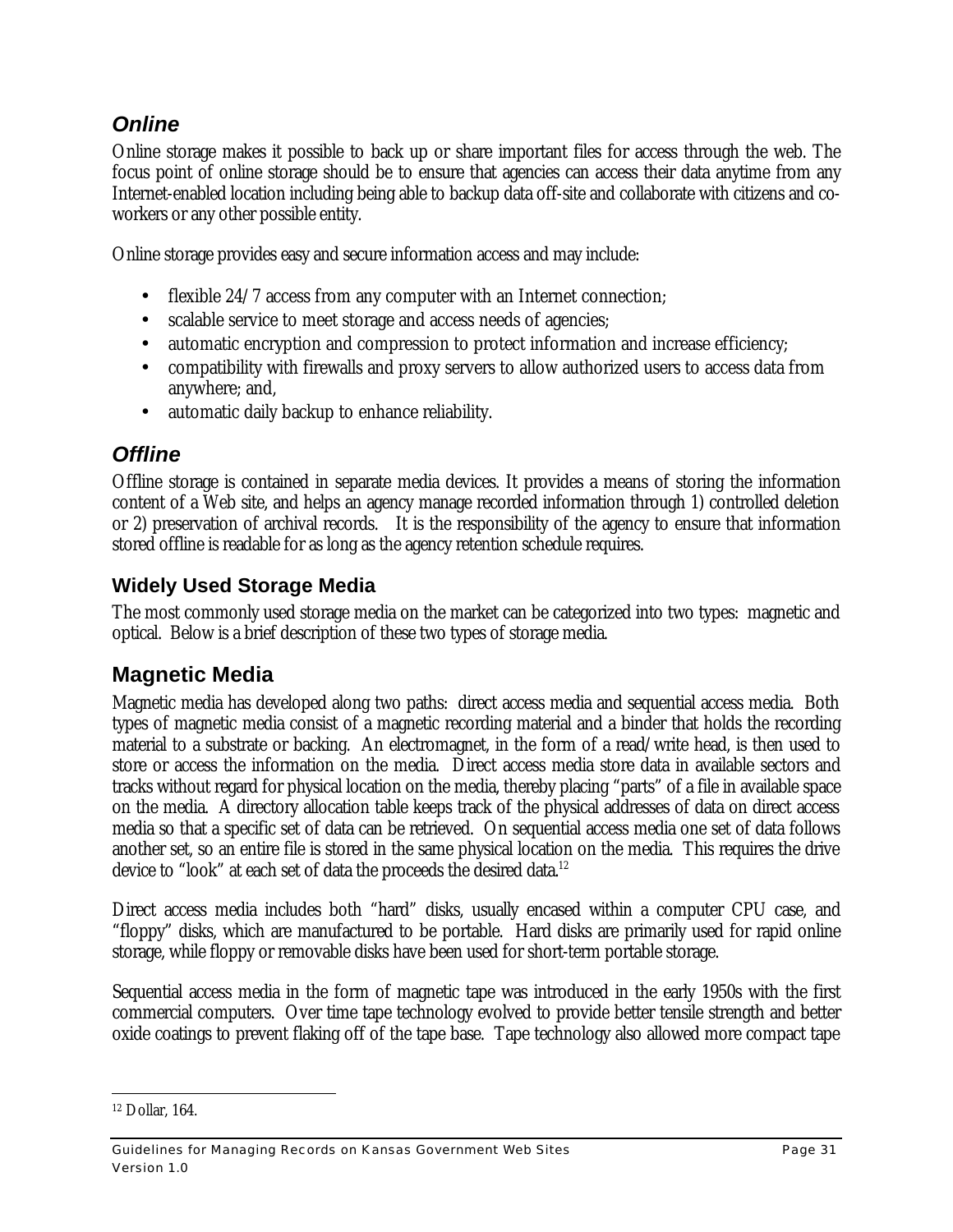formats: open 10.5-inch reels of half-inch wide tape, storing 100 bits per inch, gave way to 4.5-inch square tape cartridges holding up to 10 gigabytes of data.<sup>13</sup>

### **Optical Media**

There are three types of optical storage media available: read only memory (ROM), recordable (Write Once Read Many – WORM), and rewriteable (RW). These types of optical media share several features. The shared physical media characteristics include a rigid translucent polycarbonate substrate that contains thousands of tracks, a reflective coating over the substrate, and "pits" on the tracks that represent binary 1s and "lands" (space without pits) that represent 0s, and a protective clear lacquer or acrylic overcoat. These three types of media also share in common the use of a low power laser beam to read the 1s and 0s. ROM, WORM, and RW optical storage media can be differentiated by the way a binary stream of 1s and 0s is "recorded" and whether the recorded bit stream can be changed. $14$ 

### *Read Only Memory*

There are only two read only technologies in use today. One is CD-ROM and the second is DVD that is "…an emerging storage technology with considerable future potential for the long-term storage of electronic records."<sup>15</sup> The two technologies are similar, in that they both use disks that have the same physical form, are fabricated the same way, and are read by a low power laser. Both technologies employ a high power laser to etch microscopic pits on a master glass disk, which is then used to create metal stamper disks that replicate the pits as microscopic bumps on their surface. Molten polycarbonate plastic is injected into the stamper disks to create plastic disks, which after cooling are covered with a very thin, highly reflected aluminum coating. The pits and lands on CD- and DVD-ROM disks are non-reversible so that they cannot be altered, making the disks "read only".

There are two major differences between CD and DVD technologies. DVD uses a laser with a shorter wavelength than CD-ROM technology, which means that a smaller pit is recorded. Smaller pits mean increased pit density per track and narrower tracks, resulting in a storage capacity for a single-sided DVD disk of 4.7 Gbytes (vs. 650 Mbytes for single-sided CD-ROM). The second major difference is that the data transfer for DVD disks is 1.4 Mbytes per second or approximately nine times for that of conventional CD-ROM. This is made possible by the high pit density per track and a greater rotational disk speed for the DVD. As of yet there is not an approved international standard for DVD. Due to the differences stated above CD-ROM and DVD disks are inherently incompatible. However, the differences can be overcome with a DVD drive with dual drive functionality.<sup>16</sup>

### *Write Once Read Many*

Write Once Read Many (WORM) media have the same features of read only media except for the key difference of how the 1s and 0s are recorded on the media. In this technology a focused laser causes microscopic irreversible physical alterations on the surface of the recording material. Four different alterations are widely used: (1) ablative, (2) thermal-bubble, (3) bimetallic-alloy, and (4) organic dye. In ablative, the focused laser beam melts a pit in a thin film layer, which signifies a binary "1" and absence of a pit signifies a binary "0". The reverse occurs with a thermal-bubble alteration where the focused laser causes a bubble or blister to form, which signifies a "1". The third kind, bimetallic-alloy alternation, used the focused beam to fuse two different metallic layers with a known reflectance into a new alloy which has

<sup>-</sup><sup>13</sup> Dollar, 165-166.

<sup>14</sup> Dollar, 171.

<sup>15</sup> Dollar, 171.

<sup>16</sup> Dollar, 172.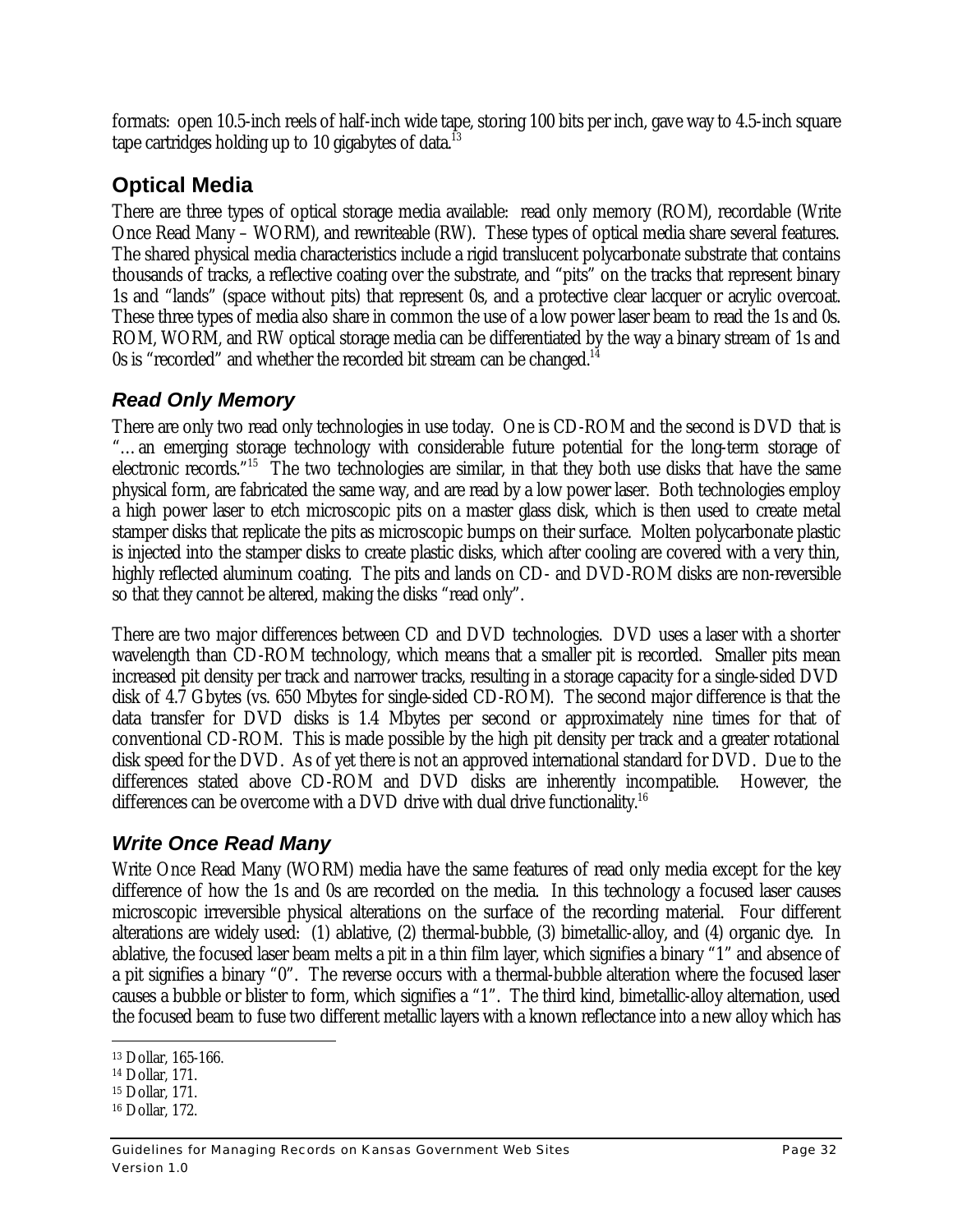a different reflectance. Spots where the new alloy has been formed are read as "1s" and places where no alternation has occurred are read as "0s". The fourth type of alteration, organic dye, exposes an opaque dye recording material to a high intensity laser. The laser heats a microscopic area to a temperature that changes it from an organic state to a translucent state.<sup>17</sup>

WORM media are available in four sizes: 4.72 inches, 5.25 inches, 12 inches, and 14 inches. The 4.72 inch (120 mm) disk is referred to as CD-R and can store approximately 650 Mbytes with a standard data transfer rate of 150 Kbytes per second. A very important feature of CD-R technology is adherence to International Standard (ISO) 9660 that covers both the physical layout of the disk as well as the format of the recorded information. An ISO 9660-compliant CD-R should be capable of being read by any CD-R or CD-ROM drive that also conforms to the same standard. As noted above, DVD-ROM and DVD-R do not yet conform to an international standard. However, "industry" standards do exist through the vendor-created DVD Forum, which is a non-proprietary standard.<sup>18</sup>

### *Rewriteable Optical Media*

The essential characteristic of rewriteable media is that the surface deformations are reversible. CD-RW and DVD-RW allow users to erase previously recorded information and then to record new information onto the same physical location on the disk. This is accomplished by using "phase change" technology that allows a laser beam to change the media material from amorphous, where there is low reflectance, to crystalline in which there is high reflectance. The power of the focused laser beam is modulated between high and low power. When the beam is at high power the film forms an amorphous structure and when the beam is at low power it causes the amorphous structure to relax and return to a crystalline state.<sup>19</sup>

# *Environmental Controls and Monitoring*

The storage environment for media is very critical to long-term preservation of whatever media is used to store web-based records. This might include:

- ensuring optimal temperature and humidity levels;
- protection against magnetic fields;
- using air filtration units to protect against air pollutants;
- prohibiting the consumption of food in storage areas; and
- planning for disaster preparedness.

As with other electronic records, procedures for regular backups of all web sites and associated repositories such as the local site repository should be undertaken. Best practices to be considered are:

- a "new generations" backup rule should be applied in which the seven day most recent backup storage media are kept at all times and the oldest backup copy is used for making a new backup copy; and
- backup media should be stored in a safe location away from the office at minimum in another building.

<sup>-</sup><sup>17</sup> Dollar, 173.

<sup>18</sup> Dollar, 173.

<sup>19</sup> Dollar, 174-175.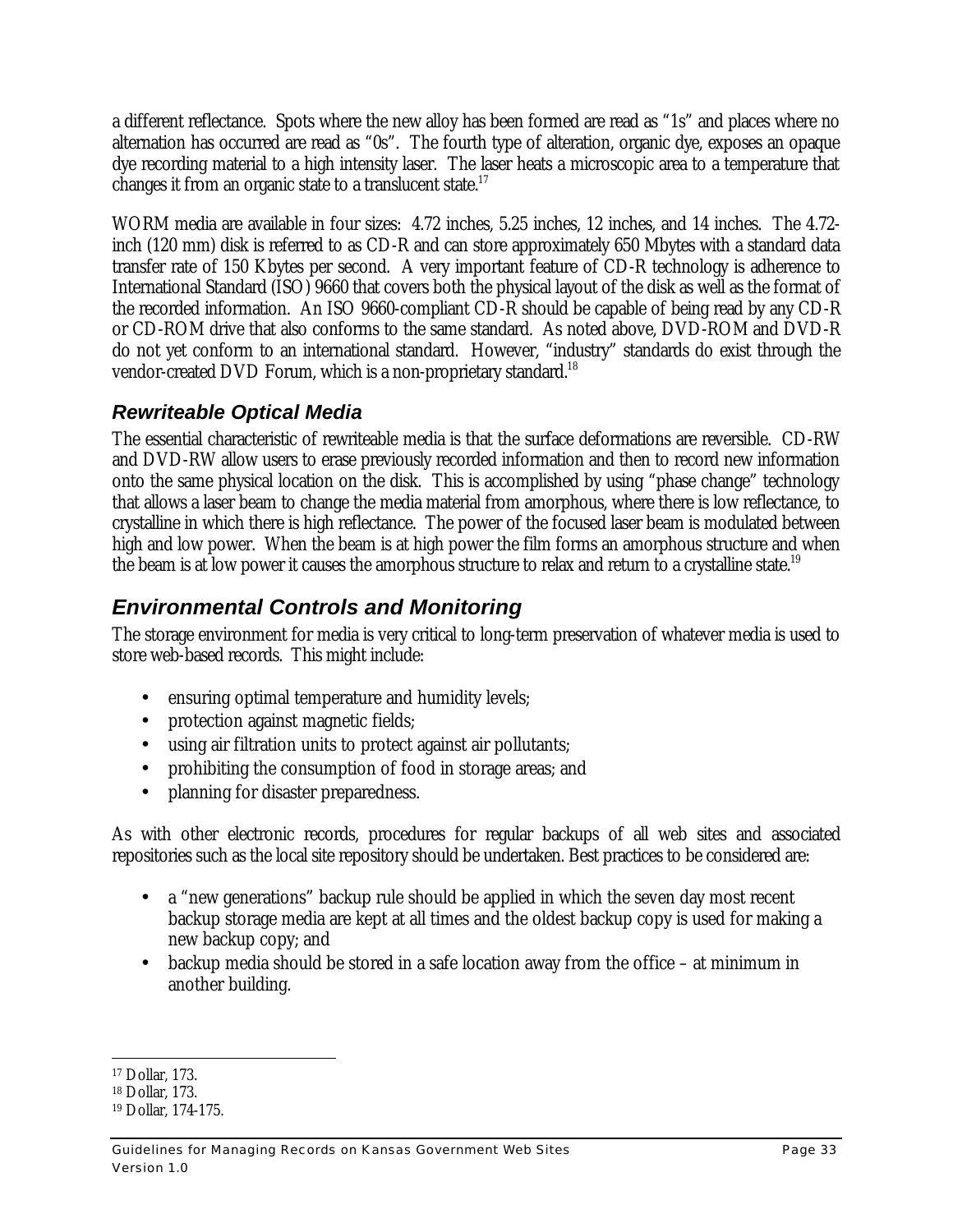Agencies should also consult their records officers and the system administrator for essential record requirements as a part of the agency disaster planning process.

# **Common Web Formats**

### *Application*

**ZIP** - A popular data compression format. Files that have been compressed with the ZIP format are called ZIP files and usually end with a .ZIP extension. A special kind of zipped file is a self-extracting file, which ends with an .EXE extension. You can unzip a self-extracting file by simply executing it

**PDF** – Short for *Portable Document Format*, a format developed by Adobe Systems for representing documents in a manner that is independent of the original application software, hardware, and operating system used to create those documents. A PDF file can describe documents containing any combination of text, graphics, and images in a device-independent and resolution independent format. The advantage of PDF over PostScript is the better accessibility of text within PDF files, which can still be searched for text and can also contain structural information like a table of contents. PDF files were originally intended to preserve printing formatting in an electronic format.

**ps** – *PostScript* is an interpreted, stack-based Programming Language. Its primary application is to describe the appearance of text, graphics, and images on printed or displayed pages. A program in PostScript can communicate a document description from a composition system to a printing system in a deviceindependent way. PostScript is an unusually powerful printer language because it is a full programming language, rather than a series of low-level escape sequences. The latest version of PostScript, version 3, fully integrates PDF.

### *Image*

**bmp** - A native bitmap format of MS Windows and it is used to store (virtually) any type of bitmap data. Most applications running under MS Windows (MS DOS) and under other operating systems support read and write to BMP files

**gif** - Stands for *graphics interchange format*, CompuServe's standard for graphics image data exchange. There are currently two versions (GIF standards): GIF87a and GIF89a. The differences between two formats are minor

**jpg** - Short for *Joint Photographic Experts Group,* an Image Compression algorithm that is designed for compressing either full-color or grayscale digital images of natural, real-world scenes. It does not work very well on non-realistic images, such as cartoons or line drawings. JPEG does not handle compression of black and white (1 bit per pixel) images or moving pictures. JPEG itself does not describe an Image Format, it only specifies the compression algorithm. Some Image Formats for exchanging images compressed with the JPEG algorithm are the wide-spread JFIF and the less popular SPIFF.

**tiff** - Acronym for *tagged image file format*, a format that can characterize almost any form of 2D raster data using either ASCII or binary coding. "Private" tags may be used to allow additional parameters to be added to the descriptor. "Standard" TIFF allows the use of PackBits, LZW, G3 Fax, G4 Fax, and JPEG compression schemes within transmitted images. Four photometric classes are supported: TIFF-B for monochrome, TIFF-G for grayscale, TIFF-P for palette-based coding, and TIFF-R for RGB coding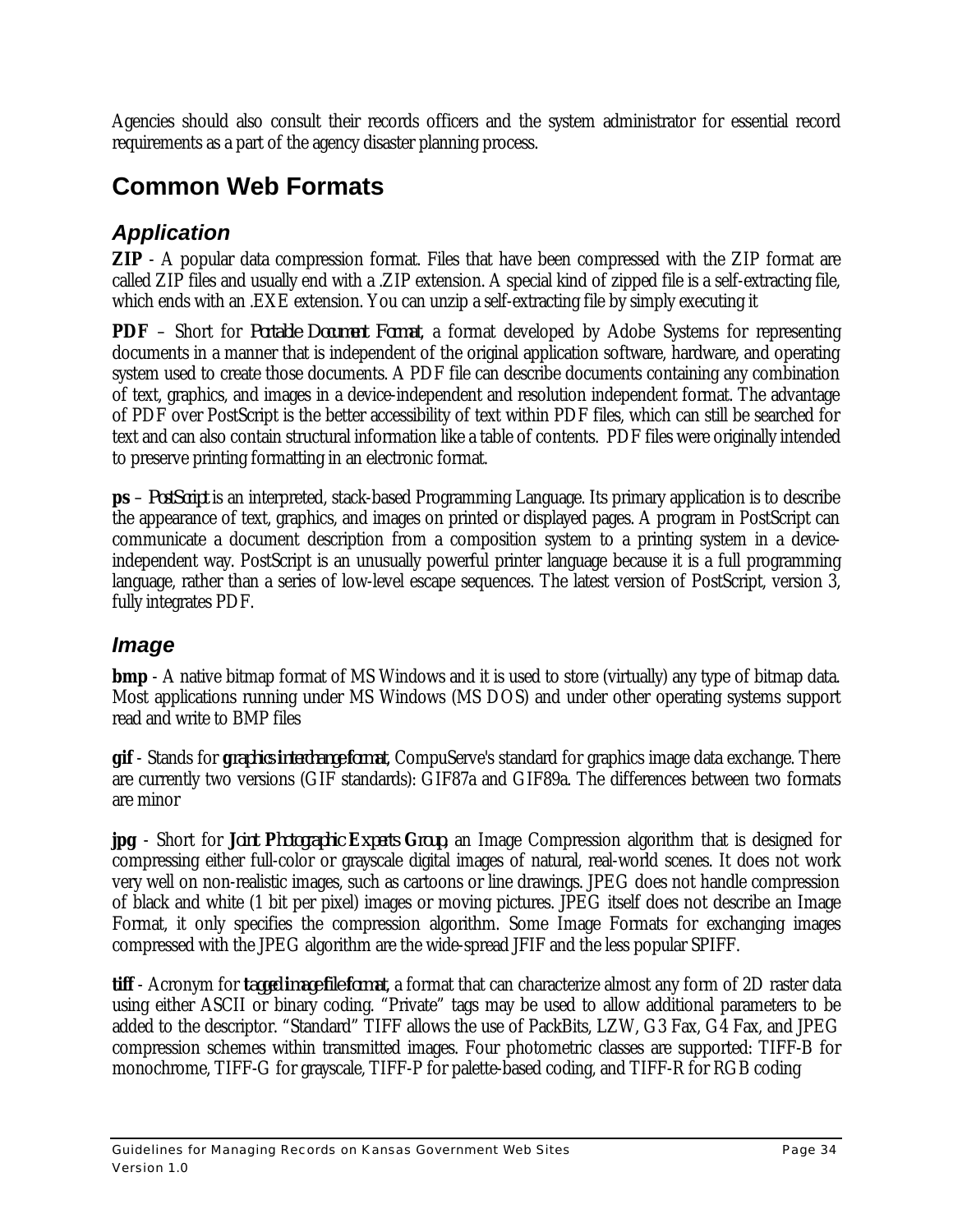**png** - Short for *Portable Network Graphics,* and pronounced *ping,* an extensible file format for the lossless, portable, well-compressed storage of raster images. PNG provides a patent-free replacement for GIF and can also replace many common uses of TIFF. Indexed-color, grayscale, and truecolor images are supported, plus an optional alpha channel for transparency. Sample depths range from 1 to 16 bits

# *Text*

**HTML** – *HyperText Markup Language,* a simple markup language used to create hypertext documents that are platform independent. HTML documents are SGML documents with generic semantics that are appropriate for representing information from a wide range of domains. For example, HTML markup can represent Usenet News, Email, documentation, menus of options, database query results, simple structured documents with in-lined images, and hypertext views of existing bodies of information

**XML** - Short for *Extensible Markup Language,* XML is a markup language for structuring arbitrary data. XML was designed to replace HTML, which was deemed too restricted with its fixed set of elements and attributes. Because HTML is based on SGML, but SGML itself was considered as being too complex for direct application on the WWW, XML was defined as a functional subset (a "profile") of SGML. XML defines data types (called "schemas") with DTDs, which originate from the document-centered view of SGML. However, XML is very successful in B2B scenarios, and as such is increasingly used for data exchange (as opposed to document exchange). Because data description requires other features than document description (eg, built-in data types and type derivation), XML Schema has been defined as a replacement for DTDs, which makes XML more usable for B2B scenarios

**SGML** - Short for*Standard Generalized Markup Language,* a markup language for structured documents. Being the foundation for HTML, SGML today is the most frequently used language for structuring documents. The rules for how documents of a certain type may be structured are specified in a DTD, and every application of SGML (such as HTML) defines such a DTD. Even though SGML has been very successful, it is also rather complex and contains a lot of obscure features which are rarely used (and implemented). Thus, when a new language for replacing HTML on the WWW was needed, rather than directly taking SGML, a functional subset of SGML was defined, which has become known under the name of XML.

### *Streaming Media (Audio and Video)*

**aiff** – *Audio Interchange File Format* is a proprietary Audio Format developed by Apple. The format can store monaural or multichannel sampled sounds in a range of sample rates and sample resolutions. Although originally AIFF did not support compressed audio data, a new version of the format called AIFF-C has been defined which allows compression

**mp3** – A file extension for MPEG (*Moving Picture Experts Group)*, audio layer 3. Layer 3 is one of three coding schemes (layer 1, layer 2 and layer 3) for the compression of audio signals. Layer 3 uses perceptual audio coding and psychoacoustic compression to remove all superfluous information (more specifically, the redundant and irrelevant parts of a sound signal. The stuff the human ear doesn't hear anyway).

**WAV** - A proprietary standard for audio files developed by Microsoft and IBM. The format can store monaural or multichannel sampled sounds in a range of sampling types, sample rates and sample resolutions. Support for WAV files was built into Windows 95 making it the de facto standard for sound on personal computers. WAV sound files end with a \*.*wav* extension and can be played by nearly all Windows applications that support sound.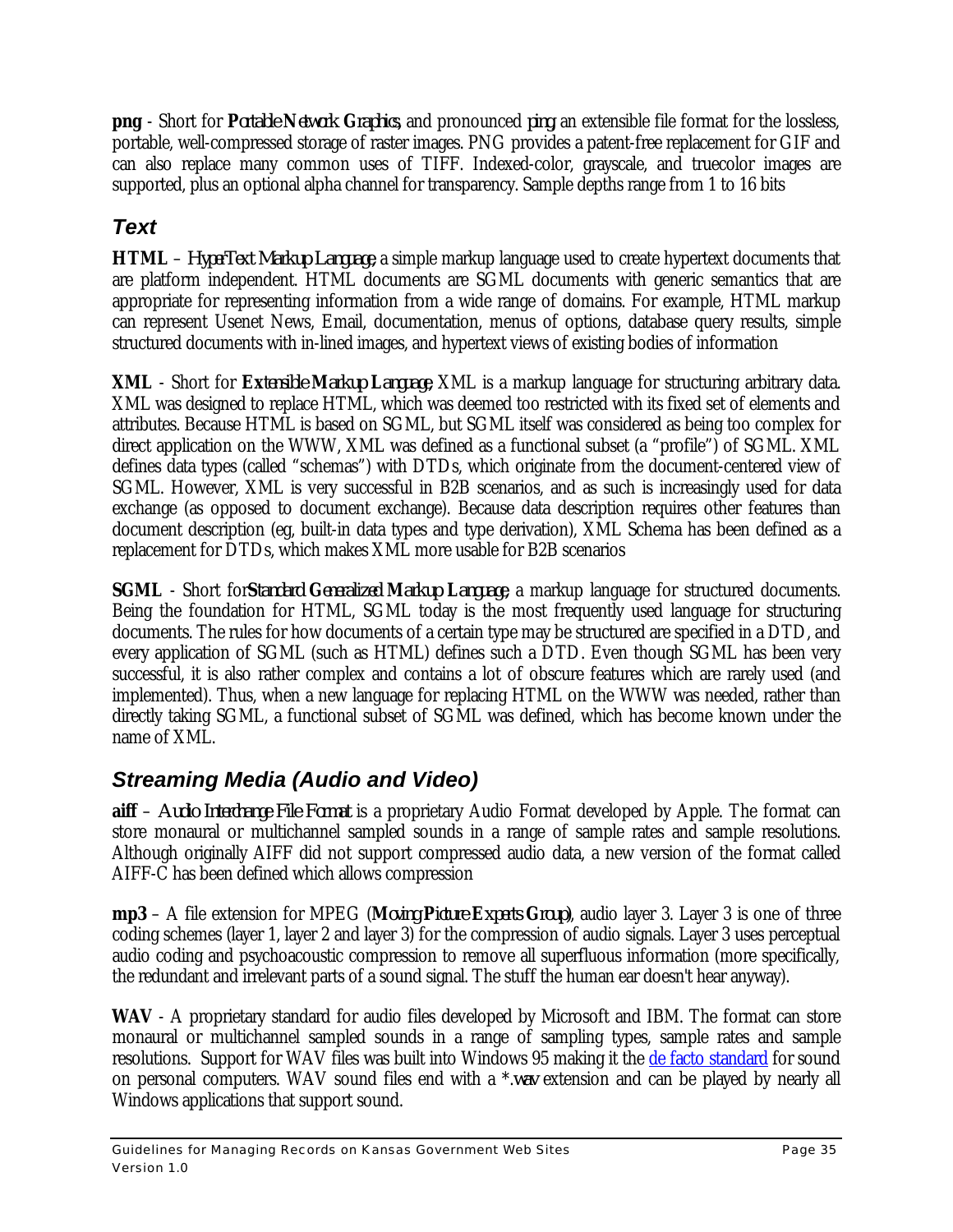**midi** – Short for *musical instrument digital interface*, a format which enables users to use multimedia computers and electronic musical instruments. There are actually three components to MIDI, the communications "Protocol", the Hardware Interface and a distribution format called "Standard MIDI Files". In the context of the WWW, the most interesting component is the Audio Format. In principle, MIDI files contain sequences of MIDI Protocol messages. However, when MIDI Protocol messages are stored in MIDI files, the events are also time-stamped for playback in the proper sequence. Music delivered by MIDI files is the most common use of MIDI today

**mpeg** - the Moving Picture Experts Group (MPEG) a working group of ISO/IEC in charge of the development of standards for coded representation of digital audio and video. Established in 1988, the group has produced MPEG-1, the standard on which such products as Video CD and MP3 are based, MPEG-2, the standard on which such products as Digital Television set top boxes and DVD are based, MPEG-4, the standard for multimedia for the fixed and mobile web and MPEG-7, the standard for description and search of audio and visual content. Work on the new standard MPEG-21 "Multimedia Framework" has started in June 2000. So far a Technical Report and two standards have been produced and three more parts of the standard are at different stages of development. Several Calls for Proposals have already been issued

**QuickTime (mov)** - Apple's architecture for handling multimedia data. First versions of QuickTime were basically a Format for audio and video, newer versions integrate streaming capabilities as well as more media types, including support for 3D and virtual reality. Being a proprietary technology, QuickTime can be compared to Microsoft's ASF

**avi** - Short for *Audio Video Interleave,* the file format for Microsoft's Video for Windows standard is used for storing audio and/or video information. It is a common format for audio and video files within PC environments. Being a proprietary technology, AVI can be functionally compared to Apple's QuickTime

**asf** - Short for *Advanced Streaming Format,* an extensible file format developed by Microsoft to store synchronized multimedia data. It supports data delivery over a wide variety of networks and protocols while still proving suitable for local playback. The explicit goal of ASF is to provide a basis for industry-wide multimedia interoperability. Each ASF file is composed of one or more media streams. The file header specifies the properties of the entire file, along with stream-specific properties. Multimedia data, stored after the file header, references a particular media stream number to indicate its type and purpose. The delivery and presentation of all media stream data is synchronized to a common time-line. ASF's functionality is similar to the one provided by Apple's QuickTime

### *Sources*

http://wildesweb.com/glossary/ http://www.rasip.fer.hr/research/compress/algorithms/adv/gif/ http://www.rasip.fer.hr/research/compress/algorithms/adv/bmp/ http://www.rasip.fer.hr/research/compress/algorithms/adv/jpeg/ http://www.w3.org/Graphics/PNG/ http://mpeg.telecomitalialab.com/ http://www.webopedia.com/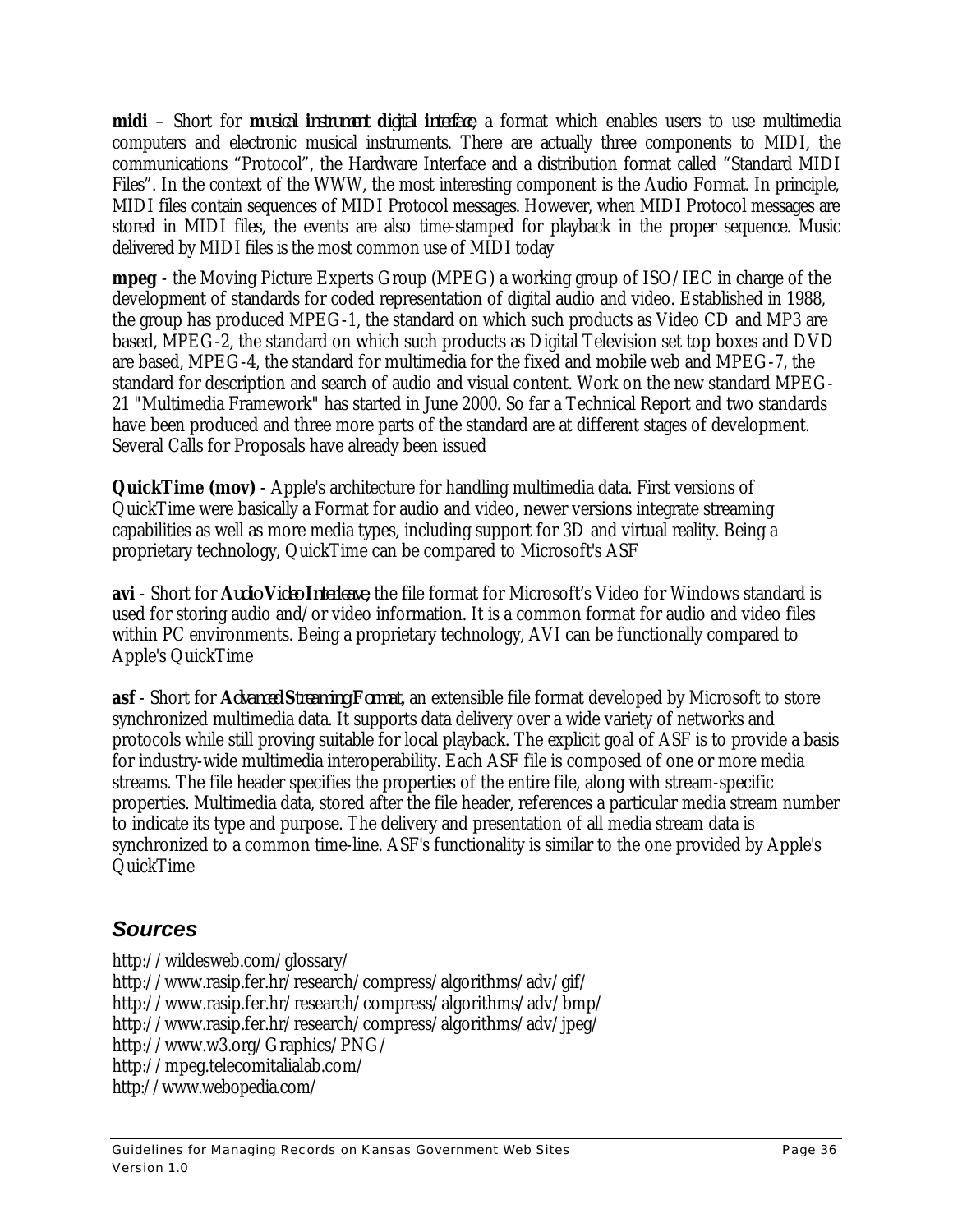# **Appendix F – Accountability Exposure Table**

The following table, based loosely upon the research of Charles McClure and Timothy Sprehe, suggests the level of accountability exposure an agency is open to on its web sites. See Section 3, *Accessing Accountability*, for a discussion of this topic.

|                   |                               | <b>Low Exposure</b>       | <b>Moderate Exposure</b>  | <b>High Exposure</b>         |
|-------------------|-------------------------------|---------------------------|---------------------------|------------------------------|
| <b>Purpose</b>    | <b>Agency's website(s)</b>    | Provide access to         | Provide access to         | <b>Transact business</b>     |
|                   | is/are mainly used to:        | materials available       | ephemeral "bulletin       | between users and            |
|                   |                               | elsewhere or already      | board" postings, official | agency.                      |
|                   |                               | captured in agency        | agency publications not   |                              |
|                   |                               | recordkeeping systems     | captured elsewhere in     |                              |
|                   |                               | capable of meeting        | recordkeeping systems,    |                              |
|                   |                               | retention requirements.   | official hearings and     |                              |
|                   |                               |                           | other agency business     |                              |
|                   |                               |                           | created interactively in  |                              |
|                   |                               |                           | real time.                |                              |
| <b>Visibility</b> | <b>Experience shows that</b>  | Are not controversial,    | Provide potential for     | Receive frequent press       |
|                   | agency publications:          | generate no unfavorable   | adverse and controversial | coverage and are             |
|                   |                               | press reaction.           | public interest.          | watched closely by public    |
|                   |                               |                           |                           | interest groups.             |
|                   | <b>Experience shows that</b>  | Has never been the        | Has sometimes been the    | Is frequently the subject    |
|                   | agency:                       | subject of litigation     | subject of litigation     | of litigation                |
|                   | <b>Legal counsel advises:</b> | Web sites demonstrate     | Web sites demonstrate     | Web sites carry              |
|                   |                               | little to no legal risk.  | some capacity for legal   | substantial liability for    |
|                   |                               |                           | liability.                | agency, or sites not         |
|                   |                               |                           |                           | reviewed by counsel.         |
|                   | <b>Public desires the</b>     | Maintain of existing      | Increasing electronic     | Provide e-commerce and       |
|                   | agency to:                    | online information        | access to agency          | e-government                 |
|                   |                               | services.                 | information holdings and  | transactions.                |
|                   |                               |                           | expansion of web site     |                              |
|                   |                               |                           | offerings.                |                              |
| <b>Complexity</b> | <b>Web site functionality</b> | Static materials only; no | Both static and           | <b>Interactive materials</b> |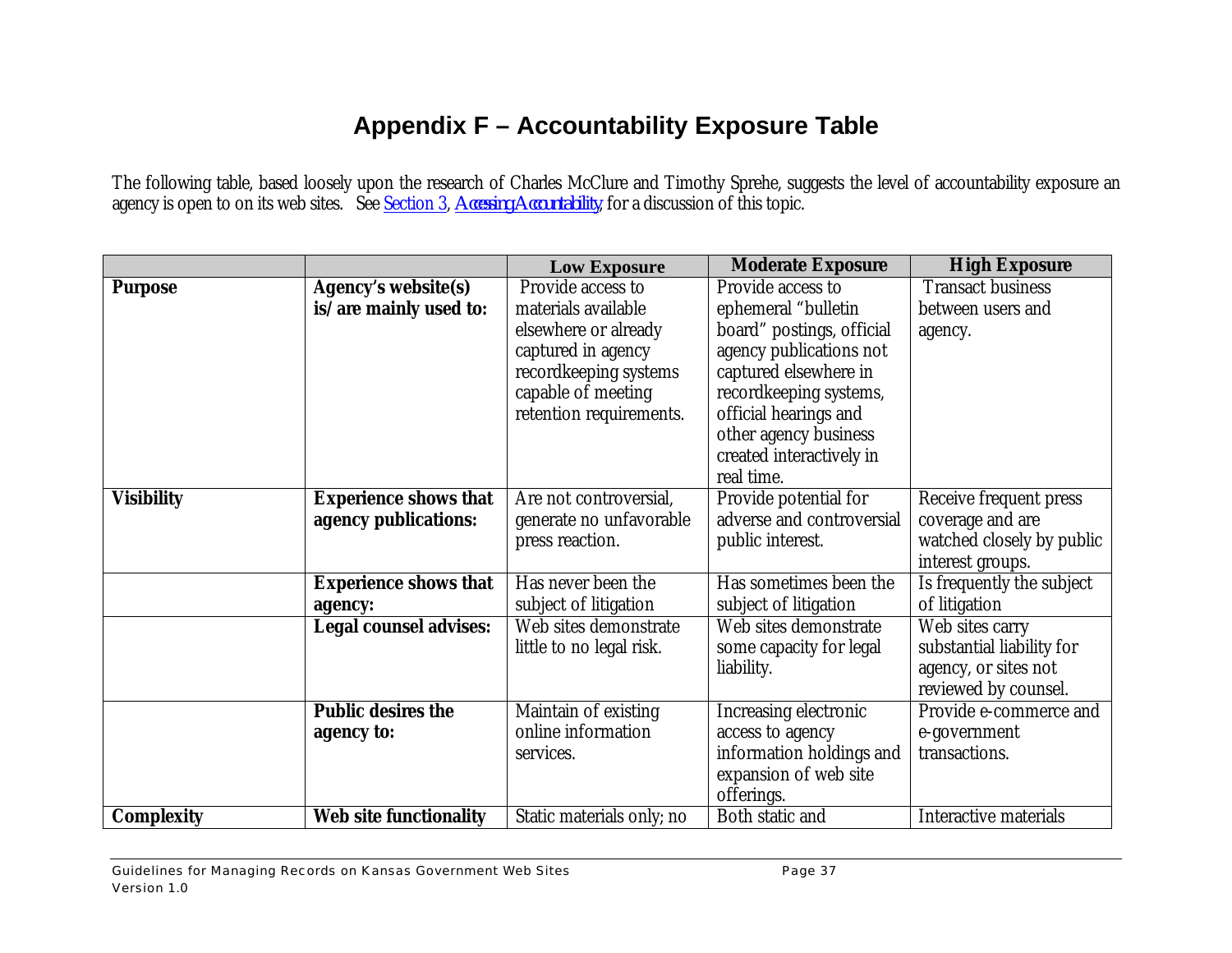|                          | demonstrates:                 | interaction between users | interactive real time                                                            | only; information                               |
|--------------------------|-------------------------------|---------------------------|----------------------------------------------------------------------------------|-------------------------------------------------|
|                          |                               | of web sites and a        | materials; minimal user                                                          | generated specifically for                      |
|                          |                               | supporting application or | interaction required to                                                          | each user per individual                        |
|                          |                               | database.                 | display information                                                              | request.                                        |
|                          |                               |                           | generated from a                                                                 |                                                 |
|                          |                               |                           | supporting database.                                                             |                                                 |
| <b>Change Management</b> | <b>Frequency of changes:</b>  | Not frequent (e.g., two   | Moderately frequent                                                              | $\overline{\text{V}}$ ery frequent (e.g., daily |
|                          |                               | months or more between    | (e.g., once a month).                                                            | or weekly).                                     |
|                          |                               | changes $)$ *.            |                                                                                  |                                                 |
|                          | <b>Scheduling of changes:</b> | Automated updates.        | Regularly scheduled.                                                             | Irregular, not scheduled                        |
|                          |                               |                           |                                                                                  | at all or on an "as                             |
|                          |                               |                           |                                                                                  | needed" basis.                                  |
|                          | <b>Ability to make</b>        | Is controlled through a   | Is available to separate                                                         | Is not restricted or                            |
|                          | <i>changes:</i>               | centralized agency team   | offices identified by the                                                        | managed by the agency.                          |
|                          |                               | or individual.            | agency.                                                                          |                                                 |
|                          | <b>Quality control</b>        | Information on web        | Several web sites overlap                                                        | Information on web                              |
|                          | demonstrates:                 | $site(s)$ is accurate and | in content and may                                                               | site(s) is inaccurate and                       |
|                          |                               | consistent.               | present conflicting                                                              | inconsistent.                                   |
|                          |                               |                           | information.                                                                     |                                                 |
|                          |                               |                           | * Agencies should be aware that while infrequent changes in an agency web site   |                                                 |
|                          |                               |                           | might indicate low accountability exposure, no changes over time to a web site   |                                                 |
|                          |                               |                           | will more than likely expose an agency to high risk of being called into account |                                                 |
|                          |                               |                           | for out-of-date or superceded information on the site.                           |                                                 |
|                          |                               | <b>Low Exposure</b>       | <b>Moderate Exposure</b>                                                         | <b>High Exposure</b>                            |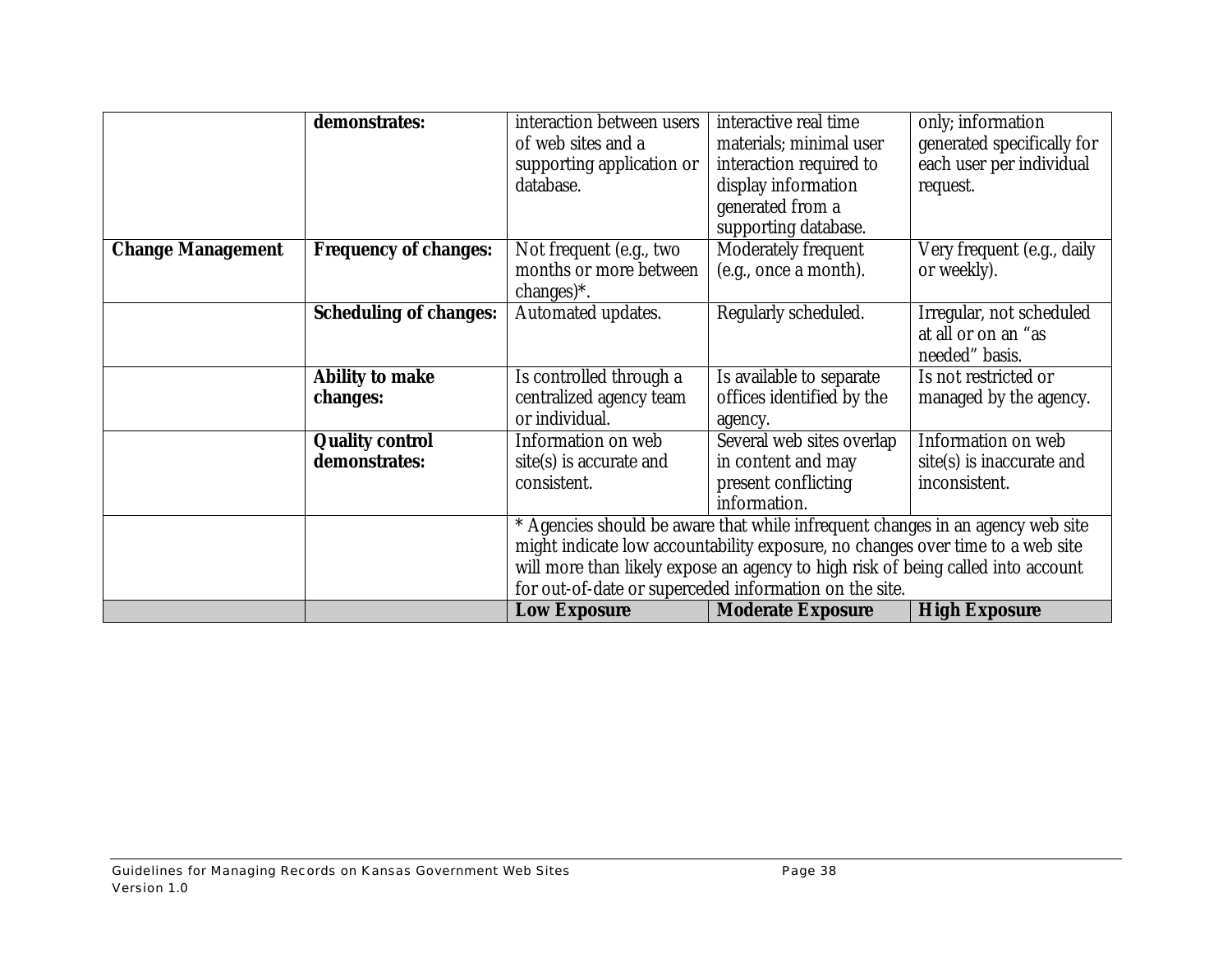# **Self-Assessment Tool for Determining Accountability Exposure**

To assist agencies in determining their level of accountability exposure for a web site or set of web sites, the following tool has been developed. The tool is presented in two formats (narrative and table) to better facilitate the evaluation of agency web sites. Both formats present the same information from the Accountability Exposure Table and should provide the same feedback on the level of exposure on agency web sites.

PLEASE NOTE: This tool is intended to serve only as a potential indicator of the level of exposure. Agencies should still employ their best judgment in determining what actions should be taken to ensure that records and other information maintained on their websites are accurate, consistent, and complete.

### **Narrative Format**

Answer all of the questions below, understanding that "a" corresponds to "low exposure", "b" corresponds to "moderate exposure" and "c" corresponds to "high exposure".

### **Purpose**

Your agency's web site(s) is (are) used to (may choose more than one):

a) Provide access to materials available elsewhere or elsewhere already captured in agency recordkeeping systems

b) Provide access to ephemeral "bulletin board" postings, official agency publications not captured elsewhere in recordkeeping systems, official hearings and other agency business created interactively in real time

c) Transact business between users and agency

### **Visibility**

In your experience, agency publications:

- a) Are not controversial, generate no unfavorable press reaction
- b) Provide potential for adverse and controversial public interest
- c) Receive frequent press coverage and are watched closely by public interest groups

In your experience, the agency:

a) Has never been the subject of litigation

b) Has sometimes been the subject of litigation

c) Is frequently the subject of litigation

Review of agency web site(s) by legal counsel indicate that:

- a) Web site(s) demonstrate little to no legal risk
- b) Web site(s) demonstrate some capacity for legal liability
- c) Web site(s) carry substantial liability for agency or not reviewed by legal counsel

The public indicates a desire for the agency to:

- a) Maintain existing online information services
- b) Increase electronic access to agency information holdings and expansion of web site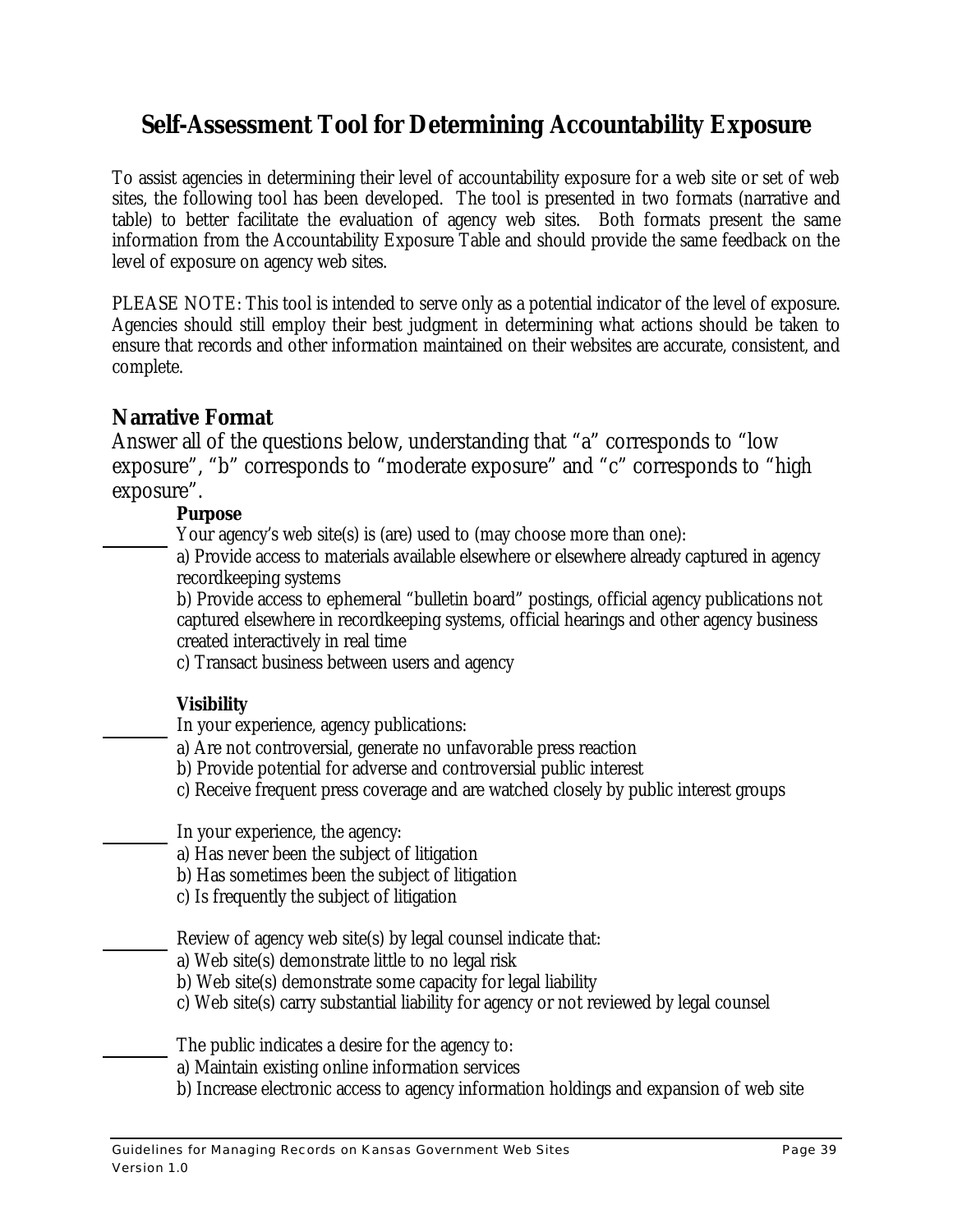offerings

c) Provide e-commerce and e-government transactions

### **Complexity**

Web site functionality demonstrates:

a) Static materials only; no interaction between users of web site(s) and a supporting application or database.

b) Both static and interactive real time materials; minimal user interaction required to display information generated from a supporting database

c) Interactive materials only; information generated specifically for each user per individual request

### **Change Management**

Please indicate the frequency with which updates are made to your web site(s):

a) Not frequent (two months or more between changes)

b) Moderately frequent (once a month)

c) Very frequent (daily or weekly)

Please indicate which of the following best describes the method with which site changes are scheduled:

a) Automated updates

b) Regularly scheduled

c) Irregular, not scheduled at all or on an "as needed" basis

Ability to make changes to web site(s):

a) Is controlled through a centralized agency team or individual

b) Is available to separate offices identified by the agency

c) Is not restricted or managed by the agency

A review of your web site(s) for quality demonstrates:

a) Information on web site(s) is accurate and consistent

b) Several web sites overlap in content and may present conflicting information

c) Information on web site(s) is inaccurate and inconsistent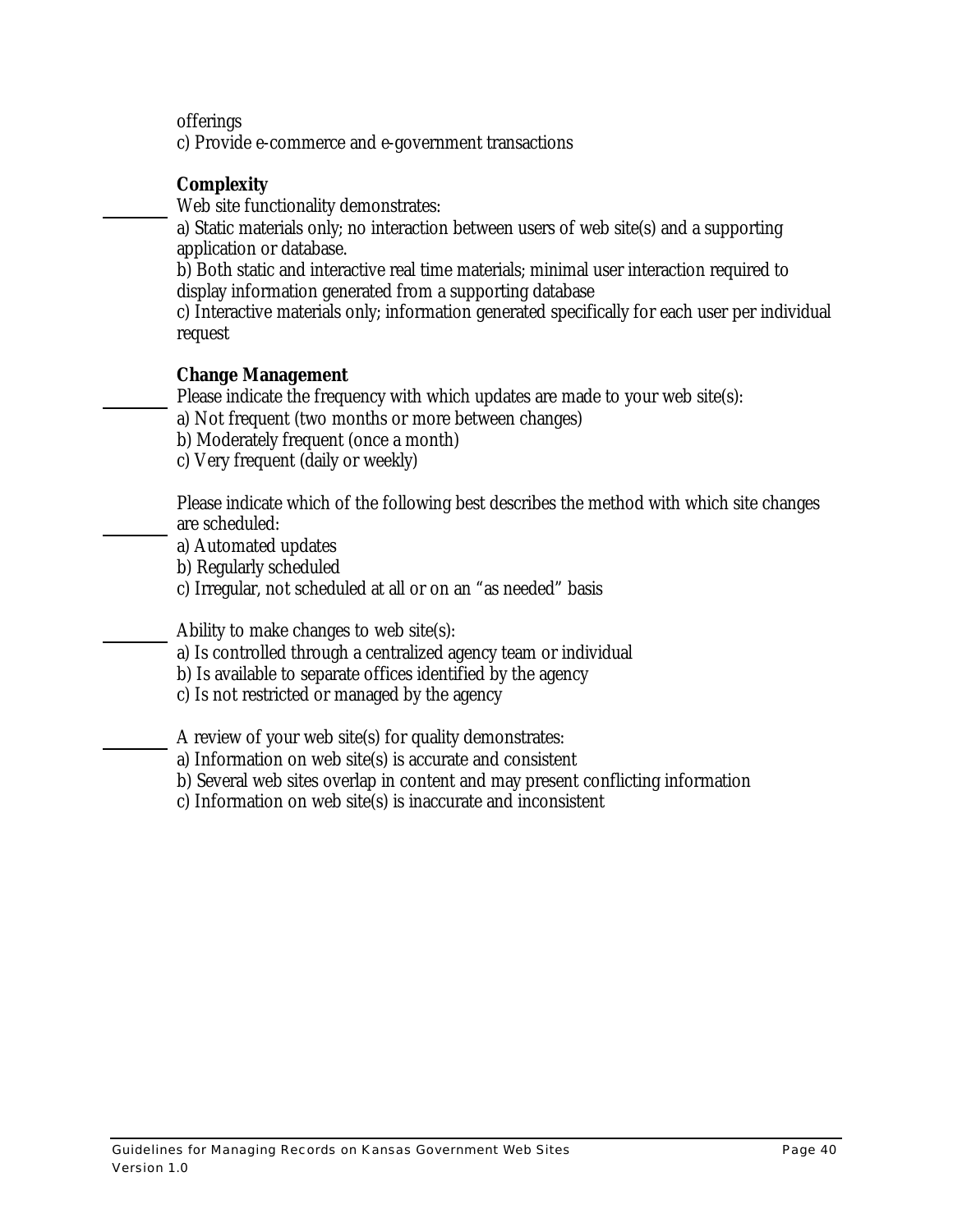#### **Table Format**

Space is provided to check the appropriate column for low, moderate and high exposure for each question. This form will provide a picture of where the agency stands regarding the exposure posed by its web site(s).

|                   |                      | <b>Low Exposure</b>      | <b>Moderate</b>       | <b>High</b>       |
|-------------------|----------------------|--------------------------|-----------------------|-------------------|
|                   |                      |                          | <b>Exposure</b>       | <b>Exposure</b>   |
| <b>Purpose</b>    | <b>Agency's</b>      | Provide access to        | Provide access to     | <b>Transact</b>   |
|                   | website(s)           | materials available      | ephemeral             | business          |
|                   | is/are mainly        | elsewhere or already     | "bulletin board"      | between users     |
|                   | used to:             | captured in agency       | postings, official    | and agency.       |
|                   |                      | recordkeeping            | agency                |                   |
|                   |                      | systems.                 | publications not      |                   |
|                   |                      |                          | captured elsewhere    |                   |
|                   |                      |                          | in recordkeeping      |                   |
|                   |                      |                          | systems, official     |                   |
|                   |                      |                          | hearings and other    |                   |
|                   |                      |                          | agency business       |                   |
|                   |                      |                          | created               |                   |
|                   |                      |                          | interactively in real |                   |
|                   |                      |                          | time.                 |                   |
|                   |                      |                          |                       |                   |
| <b>Visibility</b> | <b>Experience</b>    | Are not controversial,   | Provide potential     | Receive           |
|                   | shows that           | generate no              | for adverse and       | frequent press    |
|                   | agency               | unfavorable press        | controversial         | coverage and      |
|                   | <i>publications:</i> | reaction.                | public interest.      | are watched       |
|                   |                      |                          |                       | closely by public |
|                   |                      |                          |                       | interest groups.  |
|                   |                      |                          |                       |                   |
|                   |                      |                          |                       |                   |
|                   | <b>Experience</b>    | Has never been the       | Has sometimes         | Is frequently the |
|                   | shows that           | subject of litigation    | been the subject of   | subject of        |
|                   | agency:              |                          | litigation            | litigation        |
|                   |                      |                          |                       |                   |
|                   | <b>Legal counsel</b> | Web sites demonstrate    | Web sites             | Web sites carry   |
|                   | advises:             | little to no legal risk. | demonstrate some      | substantial       |
|                   |                      |                          | capacity for legal    | liability for     |
|                   |                      |                          | liability.            | agency, or sites  |
|                   |                      |                          |                       | not reviewed by   |
|                   |                      |                          |                       | counsel.          |
|                   |                      |                          |                       |                   |
|                   |                      |                          |                       |                   |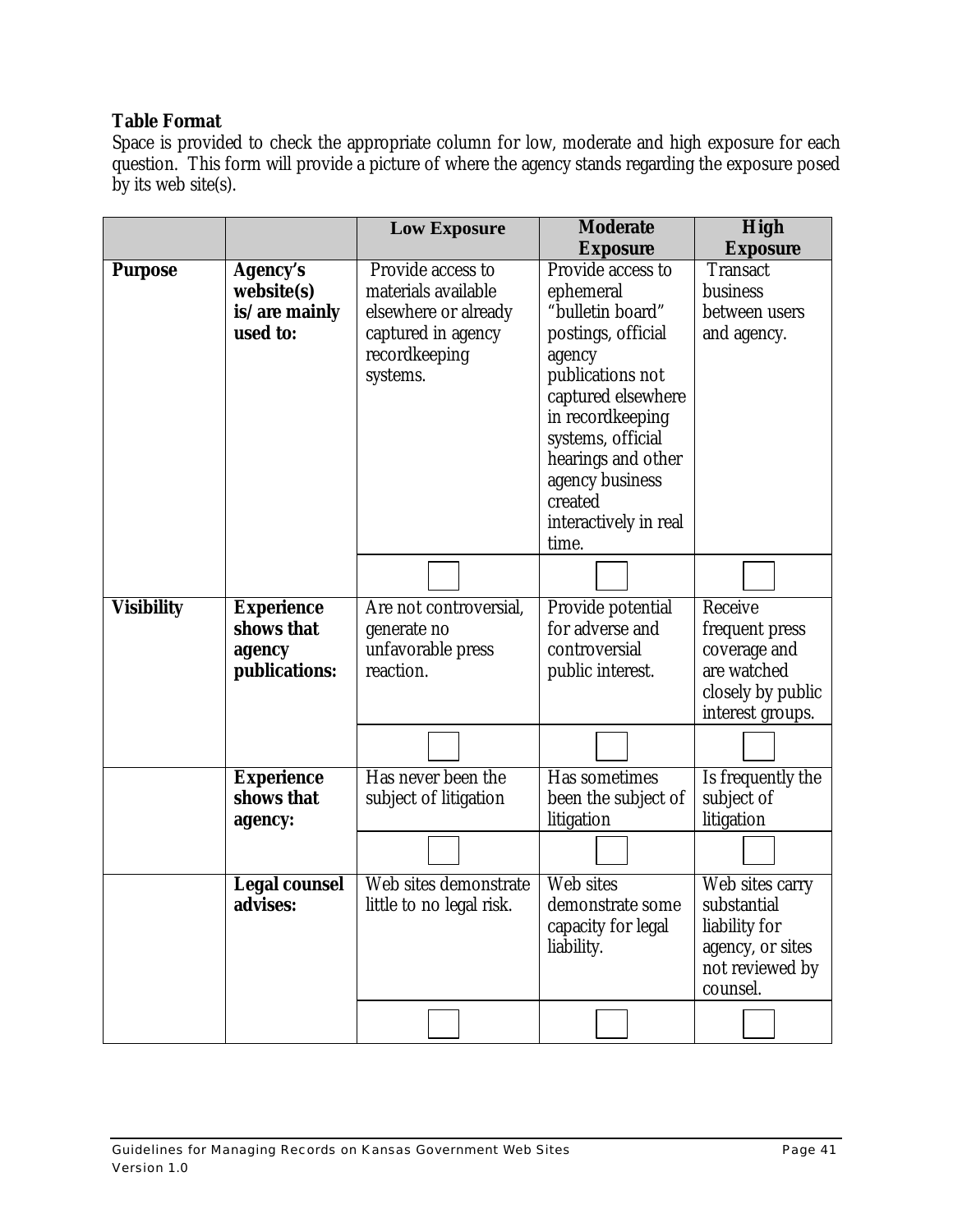|                   | <b>Public desires</b> | Maintain of existing    | Increasing             | Provide e-        |
|-------------------|-----------------------|-------------------------|------------------------|-------------------|
|                   | the agency to:        | online information      | electronic access      | commerce and      |
|                   |                       | services.               | to agency              | e-government      |
|                   |                       |                         | information            | transactions.     |
|                   |                       |                         | holdings and           |                   |
|                   |                       |                         | expansion of web       |                   |
|                   |                       |                         | site offerings.        |                   |
|                   |                       |                         |                        |                   |
|                   |                       |                         |                        |                   |
| <b>Complexity</b> | <b>Web site</b>       | Static materials only;  | <b>Both static and</b> | Interactive       |
|                   | functionality         | no interaction          | interactive real       | materials only;   |
|                   | demonstrates:         | between users of web    | time materials;        | information       |
|                   |                       | sites and a supporting  | minimal user           | generated         |
|                   |                       | application or          | interaction            | specifically for  |
|                   |                       | database.               | required to display    | each user per     |
|                   |                       |                         | information            | individual        |
|                   |                       |                         | generated from a       | request.          |
|                   |                       |                         | supporting             |                   |
|                   |                       |                         | database.              |                   |
|                   |                       |                         |                        |                   |
|                   |                       |                         |                        |                   |
| <b>Change</b>     | <b>Frequency of</b>   | Not frequent (e.g.,     | Moderately             | Very frequent     |
| <b>Management</b> | <i>changes:</i>       | two months or more      | frequent (e.g.,        | (e.g., daily or   |
|                   |                       | between changes)*.      | once a month).         | weekly).          |
|                   |                       |                         |                        |                   |
|                   | <b>Scheduling of</b>  | Automated updates.      | Regularly              | Irregular, not    |
|                   | <i>changes:</i>       |                         | scheduled.             | scheduled at all  |
|                   |                       |                         |                        | or on an "as      |
|                   |                       |                         |                        | needed" basis.    |
|                   |                       |                         |                        |                   |
|                   | Ability to            | Is controlled through   | Is available to        | Is not restricted |
|                   | make                  | a centralized agency    | separate offices       | or managed by     |
|                   | changes:              | team or individual.     | identified by the      | the agency.       |
|                   |                       |                         | agency.                |                   |
|                   |                       |                         |                        |                   |
|                   | <b>Quality</b>        | Information on web      | Several web sites      | Information on    |
|                   | <b>control</b>        | site(s) is accurate and | overlap in content     | web site $(s)$ is |
|                   | demonstrates:         | consistent.             | and may present        | inaccurate and    |
|                   |                       |                         | conflicting            | inconsistent.     |
|                   |                       |                         | information.           |                   |
|                   |                       |                         |                        |                   |
|                   |                       |                         |                        |                   |